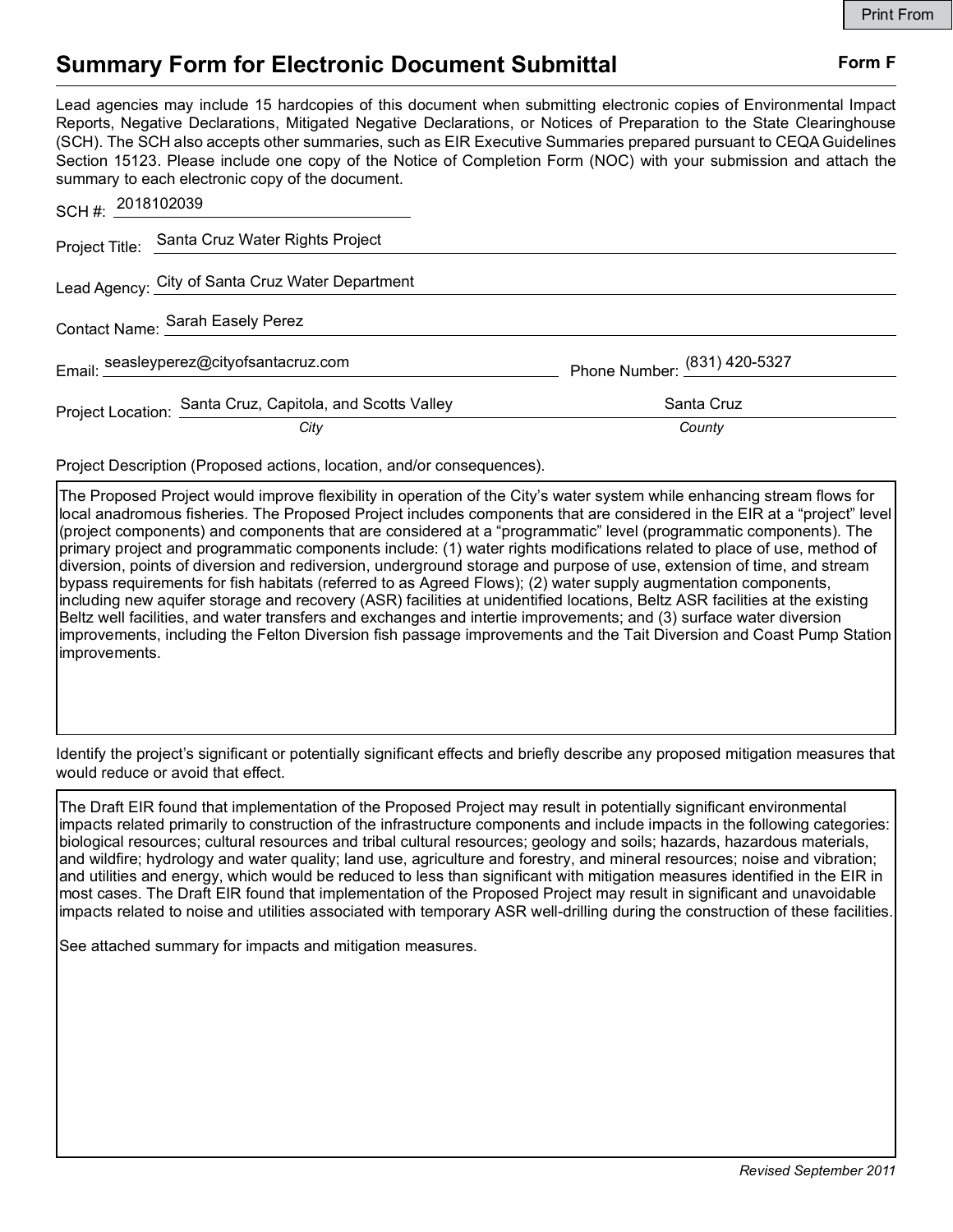If applicable, describe any of the project's areas of controversy known to the Lead Agency, including issues raised by agencies and the public.

The comments received during the NOP comment period indicate that the areas of controversy associated with the Proposed Project include: (1) whether the City's pending Anadromous Salmonid Habitat Conservation Plan should be completed before the Proposed Project moves forward; (2) whether the proposed Agreed Flows are sufficiently protective of fisheries; (3) whether the various water rights modifications would impact salmonids; (4) whether the water rights modifications would overdraft the Santa Margarita Groundwater Basin and affect San Lorenzo Valley Water District (SLVWD) customers; and (5) whether the Proposed Project would somehow facilitate population growth.

In response to the City's pending water-right petitions submitted to the State Water Resources Control Board in January 2021, two letters were received as a protest to these petitions including from the SLVWD and San Andreas Land Conservancy. SLVWD's protest expresses concerns about: (1) SLVWD's access to water from the City's Loch Lomond Reservoir water under the two agencies' contract; and (2) the effect of the City's proposed changes to minimum flows at the Big Trees gage below Felton. The San Andreas Land Conservancy protest expresses concern about: (1) the CEQA process; (2) the units of water volume and flow used in the petitions; (3) the City's request for extension of time for water-right Permits 16123 and 16601; (4) environmental issues, including fish, wildlife, and instream flows; (5) underground storage of surface water; (6) proposed bypass flows and involvement of CDFW and NMFS; (7) direct diversion from Newell Creek; (8) expansion of place of use; and (9) mitigation measures.

Provide a list of the responsible or trustee agencies for the project.

State Water Resources Control Board California Department of Fish and Wildlife California Central Coast Regional Water Quality Control Board County of Santa Cruz City of Capitola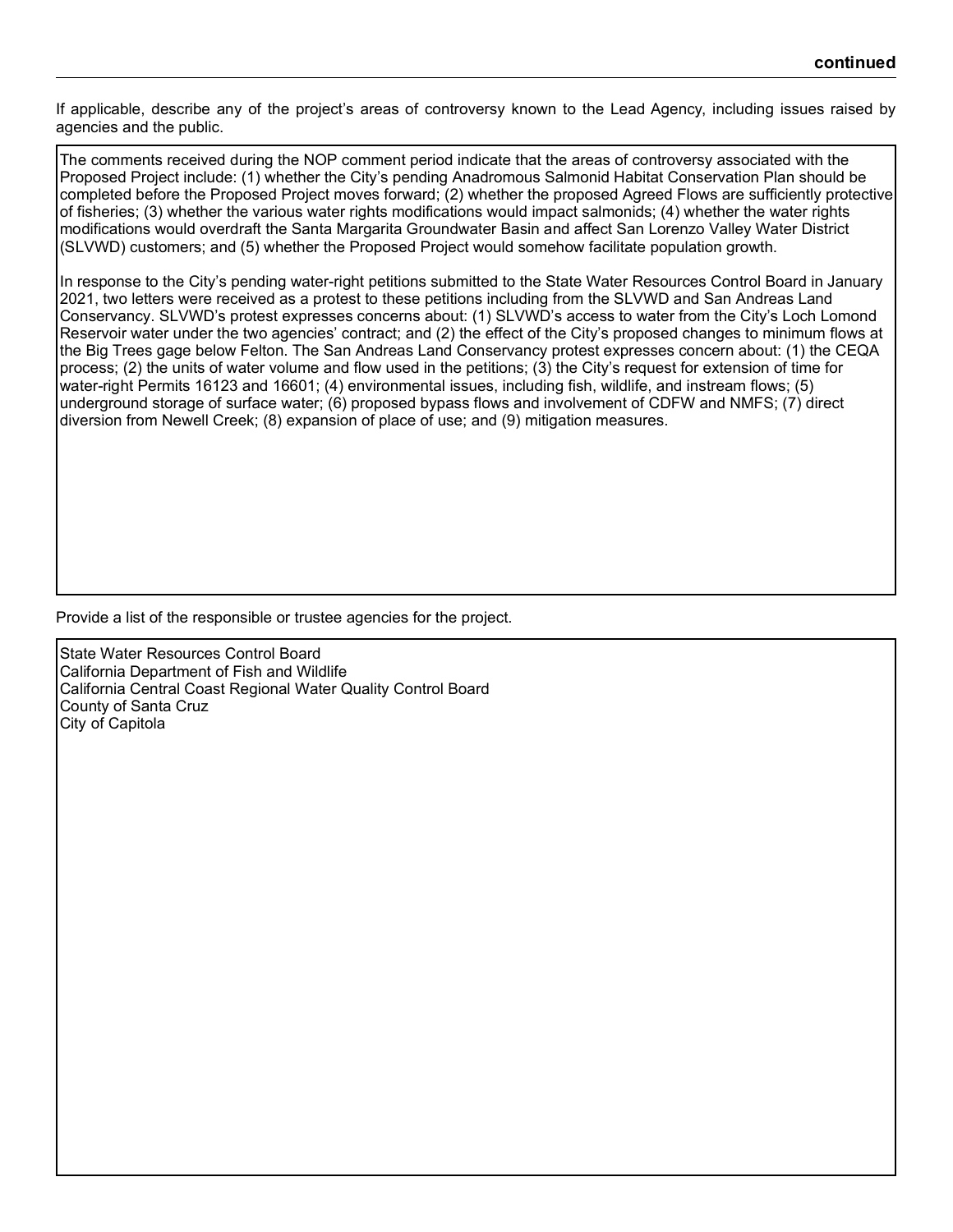# Table 1-3. Summary of Project Impacts

| Impact                                                                                                                                                                                                                                                                                                                                                                                                                                                                                                                                                                                               | Level of<br>Significance<br><b>Prior to</b><br><b>Mitigation</b> | <b>Mitigation Measures</b> | Level of<br>Significance<br>After<br><b>Mitigation</b> |
|------------------------------------------------------------------------------------------------------------------------------------------------------------------------------------------------------------------------------------------------------------------------------------------------------------------------------------------------------------------------------------------------------------------------------------------------------------------------------------------------------------------------------------------------------------------------------------------------------|------------------------------------------------------------------|----------------------------|--------------------------------------------------------|
| <b>Air Quality</b>                                                                                                                                                                                                                                                                                                                                                                                                                                                                                                                                                                                   |                                                                  |                            |                                                        |
| Impact AIR-1: Conflict with an Applicable Air Quality Plan.<br>Construction and operation of the Proposed Project would<br>result in emissions of criteria pollutants, but would not<br>exceed adopted thresholds of significance and therefore<br>would not conflict with the MBARD's AQMP.                                                                                                                                                                                                                                                                                                         | Less than<br>Significant                                         | None                       | Less than<br>Significant                               |
| <b>Impact AIR-2: Criteria Pollutant Emissions. Construction</b><br>and operation of the Proposed Project would result in<br>emissions of criteria pollutants, but would not exceed<br>adopted thresholds of significance, violate any air quality<br>standard or contribute substantially to an existing or<br>projected air quality violation. Therefore, the Proposed<br>Project would not result in a cumulatively considerable<br>net increase of any criteria pollutant for which the project<br>region is non-attainment under an applicable federal or<br>state ambient air quality standard. | Less than<br>Significant                                         | None                       | Less than<br>Significant                               |
| Impact AIR-3: Exposure of Sensitive Receptors.<br>Construction and operation of the Proposed Project would<br>not expose sensitive receptors to substantial pollutant<br>concentrations.                                                                                                                                                                                                                                                                                                                                                                                                             | Less than<br>Significant                                         | None                       | Less than<br>Significant                               |
| Impact AIR-4: Result in Other Emissions Adversely<br>Affecting a Substantial Number of People. Construction<br>and operation of the Proposed Project would not result in<br>other emissions that would adversely affect a substantial<br>number of people.                                                                                                                                                                                                                                                                                                                                           | Less than<br>Significant                                         | <b>None</b>                | Less than<br>Significant                               |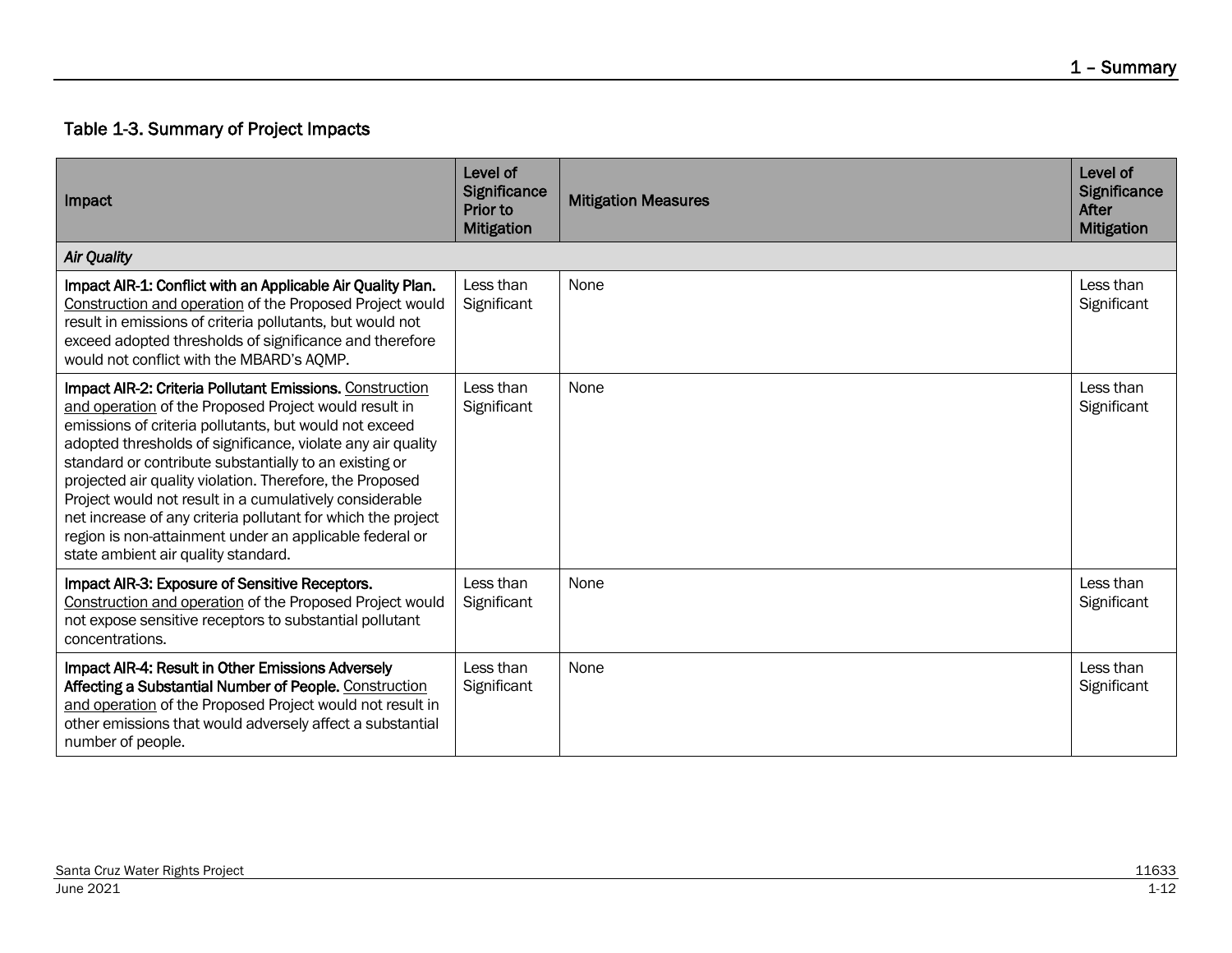| Impact                                                                                                                                                                                                                                                                                                                                                                                                                                                                    | Level of<br>Significance<br>Prior to<br><b>Mitigation</b> | <b>Mitigation Measures</b>                                                                                                                                                                                                                                                                                                                                                                                                                                                                                                                                                                                                                                                                                                                                                                                                                                                                                                                                                                                                                                                                                                                                                                                                                                                                                                                                                                                                                                                                | Level of<br><b>Significance</b><br><b>After</b><br><b>Mitigation</b> |
|---------------------------------------------------------------------------------------------------------------------------------------------------------------------------------------------------------------------------------------------------------------------------------------------------------------------------------------------------------------------------------------------------------------------------------------------------------------------------|-----------------------------------------------------------|-------------------------------------------------------------------------------------------------------------------------------------------------------------------------------------------------------------------------------------------------------------------------------------------------------------------------------------------------------------------------------------------------------------------------------------------------------------------------------------------------------------------------------------------------------------------------------------------------------------------------------------------------------------------------------------------------------------------------------------------------------------------------------------------------------------------------------------------------------------------------------------------------------------------------------------------------------------------------------------------------------------------------------------------------------------------------------------------------------------------------------------------------------------------------------------------------------------------------------------------------------------------------------------------------------------------------------------------------------------------------------------------------------------------------------------------------------------------------------------------|----------------------------------------------------------------------|
| Impact AIR-5: Cumulative Air Quality Impacts.<br>Construction and operation of the Proposed Project, in<br>combination with past, present, and reasonably<br>foreseeable future development, would not result in a<br>significant cumulative impact related to air quality, with<br>the exception of substantial pollutant concentrations<br>(Significance Standard C), but the Proposed Project's<br>contribution to this impact would not cumulatively<br>considerable. | Less than<br>Significant                                  | None                                                                                                                                                                                                                                                                                                                                                                                                                                                                                                                                                                                                                                                                                                                                                                                                                                                                                                                                                                                                                                                                                                                                                                                                                                                                                                                                                                                                                                                                                      | Less than<br>Significant                                             |
| <b>Biological Resources</b>                                                                                                                                                                                                                                                                                                                                                                                                                                               |                                                           |                                                                                                                                                                                                                                                                                                                                                                                                                                                                                                                                                                                                                                                                                                                                                                                                                                                                                                                                                                                                                                                                                                                                                                                                                                                                                                                                                                                                                                                                                           |                                                                      |
| Impact BIO-1A: Special-Status Species - Fish.<br>Construction of the Proposed Project could have a<br>substantial adverse effect on special-status fish, but<br>would not interfere with the movement of special-status<br>fish, reduce the habitat, cause a population to drop below<br>self-sustaining levels, or substantially reduce the number<br>or restrict the range of any special-status fish species.                                                          | Potentially<br>Significant                                | MM BIO-1: Project Siting (Applies to New Aquifer Storage and Recovery<br>Facilities, Intertie Improvements, and Tait Diversion and Coast Pump<br>Station Improvements). The City shall locate construction activities,<br>including staging, on and adjacent to current development to the<br>maximum extent feasible. All worker parking, equipment storage, and<br>laydown areas should occur within developed areas and maintained rights-<br>of-way, to the extent possible. Dirt or gravel pull-offs to the side of existing<br>roads shall not be used except for temporary staging areas. To minimize<br>temporary disturbances, the City shall restrict all vehicle traffic to<br>established roads, construction areas, and other designated area.<br>If ground disturbing activities associated with staging and work areas will<br>occur outside existing developed areas and maintained rights-of-way,<br>avoidance and minimization of impacts to special-status species and their<br>habitats, sensitive vegetation communities, and jurisdictional aquatic<br>resources shall be prioritized during the site selection process. Other<br>Proposed Project mitigation measures will provide for compensatory<br>mitigation to address potentially significant impacts to special-status<br>species and their habitats (MM BIO-4 through MM-BIO-10), sensitive<br>vegetation communities (MM BIO-11), and jurisdictional aquatic resources<br>(MM BIO-12 through MM BIO-14). | Less than<br>Significant                                             |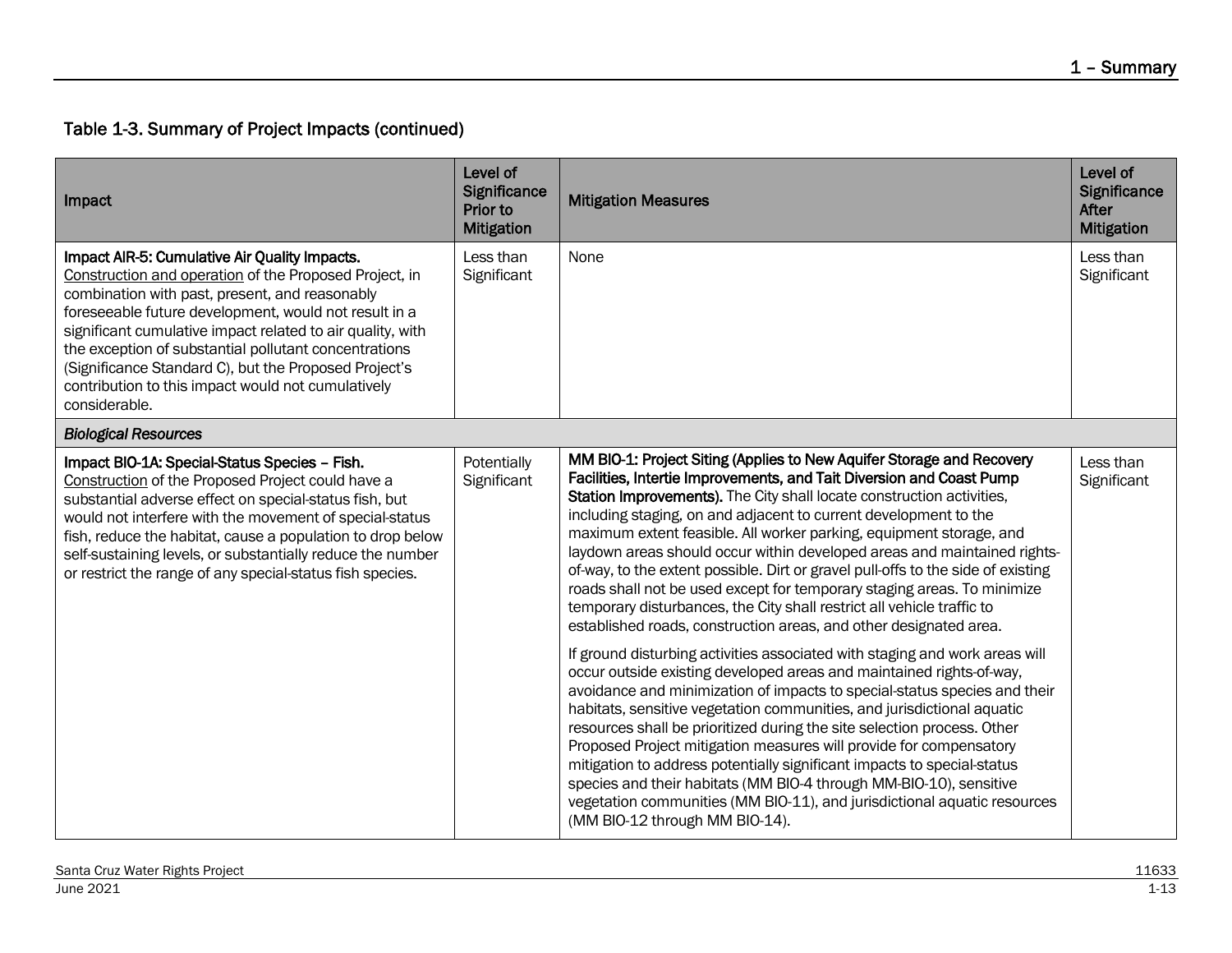| Impact                                                                                                                                                                                                                                                                                                                                                                                                                                                                  | Level of<br>Significance<br>Prior to<br><b>Mitigation</b> | <b>Mitigation Measures</b>                                                                                                                                                                                                                                                                                                                                                                                                                                                                                                                                                                                                                                                                                                                                                                                                   | Level of<br>Significance<br><b>After</b><br><b>Mitigation</b> |
|-------------------------------------------------------------------------------------------------------------------------------------------------------------------------------------------------------------------------------------------------------------------------------------------------------------------------------------------------------------------------------------------------------------------------------------------------------------------------|-----------------------------------------------------------|------------------------------------------------------------------------------------------------------------------------------------------------------------------------------------------------------------------------------------------------------------------------------------------------------------------------------------------------------------------------------------------------------------------------------------------------------------------------------------------------------------------------------------------------------------------------------------------------------------------------------------------------------------------------------------------------------------------------------------------------------------------------------------------------------------------------------|---------------------------------------------------------------|
|                                                                                                                                                                                                                                                                                                                                                                                                                                                                         |                                                           | MM BIO-2: Instream Construction (Applies to Tait Diversion and Coast<br>Pump Station Improvements). All instream construction activities shall be<br>limited to the low-flow period between June 15 through November 1,<br>except by extension approved by the California Department of Fish and<br>Wildlife (CDFW) and National Marine Fisheries Service (NMFS). If an<br>extension of instream construction activities is determined necessary<br>beyond the low-flow period, then the City shall provide the CDFW and<br>NMFS with a rationale and method that ensures protection of fish species.                                                                                                                                                                                                                        |                                                               |
|                                                                                                                                                                                                                                                                                                                                                                                                                                                                         |                                                           | MM BIO-3: Aquatic Vertebrate Rescue and Relocation Plan (Applies to Tait<br>Diversion and Coast Pump Station Improvements). If native fish or native<br>aquatic vertebrates are present during construction of a new or modified<br>intake design, check dam modifications/notching, Coanda intake screen,<br>and other required fish passage upgrades at the Tait Diversion facility, a<br>native fish and aquatic vertebrate rescue and relocation plan shall be<br>prepared. The plan shall be implemented by a qualified biologist during<br>dewatering to ensure that significant numbers of native fish and aquatic<br>vertebrates are not stranded.                                                                                                                                                                   |                                                               |
| Operation of the Proposed Project would not have such<br>substantial adverse effects.                                                                                                                                                                                                                                                                                                                                                                                   | Less than<br>Significant                                  | None                                                                                                                                                                                                                                                                                                                                                                                                                                                                                                                                                                                                                                                                                                                                                                                                                         | Less than<br>Significant                                      |
| Impact BIO-1B: Special-Status Species - Other Wildlife.<br>Construction of the Proposed Project could have a<br>substantial adverse effect on other special-status wildlife,<br>but would not interfere substantially with the movement<br>of special-status wildlife, and would not reduce habitat,<br>cause a population to drop below self-sustaining levels, or<br>substantially reduce the number or restrict the range of<br>any special-status wildlife species. | Potentially<br>Significant                                | MM BIO-1, MM BIO-2, and MM BIO-3 described above for Impact BIO-1A<br>MM BIO-4: Preconstruction Nesting Bird Survey (Applies to New Aquifer<br>Storage and Recovery [ASR] Facilities and Beltz ASR Facilities, Intertie<br>Improvements, Felton Diversion Improvements, and Tait Diversion and<br>Coast Pump Station Improvements). During the nesting season<br>(February 1 - August 31), no more than two weeks prior to any ground<br>disturbing activities, including removal of vegetation and clearing and<br>grubbing activities, a nesting bird survey shall be completed by a<br>qualified biologist to determine if any native birds are nesting in or<br>adjacent to the study area (including within a 50-foot buffer for passerine<br>species and a 250-foot buffer for raptors). If any active nests of native | Less than<br>Significant                                      |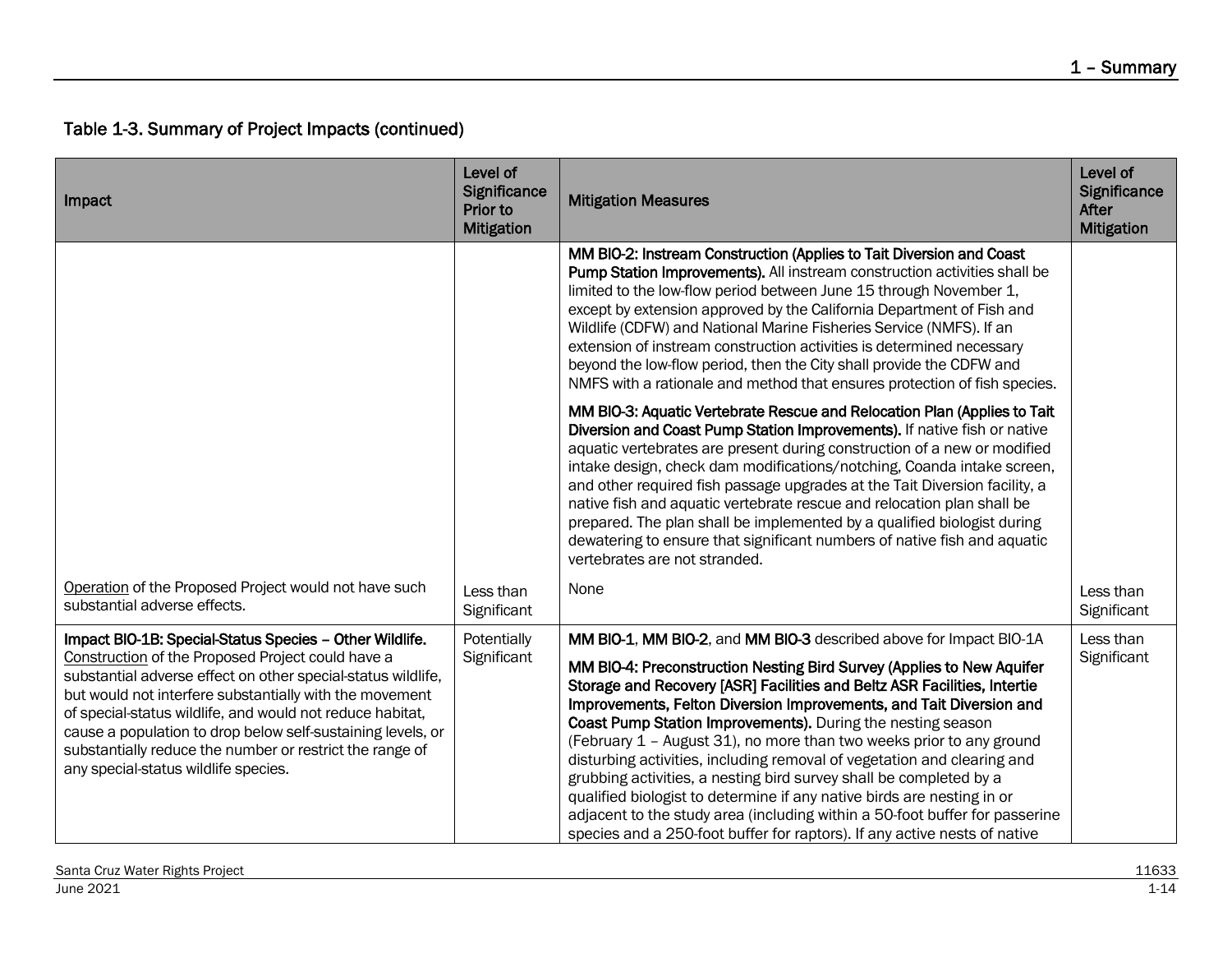| Impact | Level of<br>Significance<br>Prior to<br><b>Mitigation</b> | <b>Mitigation Measures</b>                                                                                                                                                                                                                                                                                                                                                                                                                                                                                                                                                                                                                                                                                                                                                                                                                                                                                                                                                                                                                                                                                                                                                | Level of<br>Significance<br>After<br><b>Mitigation</b> |
|--------|-----------------------------------------------------------|---------------------------------------------------------------------------------------------------------------------------------------------------------------------------------------------------------------------------------------------------------------------------------------------------------------------------------------------------------------------------------------------------------------------------------------------------------------------------------------------------------------------------------------------------------------------------------------------------------------------------------------------------------------------------------------------------------------------------------------------------------------------------------------------------------------------------------------------------------------------------------------------------------------------------------------------------------------------------------------------------------------------------------------------------------------------------------------------------------------------------------------------------------------------------|--------------------------------------------------------|
|        |                                                           | birds are observed during surveys, an avoidance buffer around the nests<br>shall be established in the field to ensure compliance with California Fish<br>and Game Code Section 3503. The avoidance buffer shall be determined<br>by a qualified biologist in coordination with City staff, based on species,<br>location, and extent and type of planned construction activity. Impacts to<br>active nests shall be avoided until the chicks have fledged and the nests<br>are no longer active, as determined by the qualified biologist.                                                                                                                                                                                                                                                                                                                                                                                                                                                                                                                                                                                                                               |                                                        |
|        |                                                           | MM BIO-5: Preconstruction Wildlife Surveys (Applies to New Aquifer Storage<br>and Recovery Facilities, Intertie Improvements, and Tait Diversion and Coast<br><b>Pump Station Improvements).</b> A qualified biologist shall conduct<br>preconstruction surveys of all ground disturbance areas within off-pavement<br>project footprint areas to determine if special-status wildlife species are<br>present prior to the start of construction. The biologist will conduct these<br>surveys no more than two weeks prior to the beginning of construction.                                                                                                                                                                                                                                                                                                                                                                                                                                                                                                                                                                                                              |                                                        |
|        |                                                           | MM BIO-6: Exclusionary Fencing (Applies to New Aquifer Storage and<br>Recovery Facilities, Intertie Improvements, and Tait Diversion and Coast<br>Pump Station Improvements). High-visibility fencing for Environmentally<br>Sensitive Areas shall be installed around all adjacent special-status species<br>identified during the preconstruction surveys, which shall be retained and<br>not disturbed by the Project, to preclude encroachment within the root-zone<br>of these plants by construction crews or vehicles. A biological monitor shall<br>also accompany the work crew during excavation and installation of<br>exclusion fencing to prevent harm to species that may be active present and<br>moving along the fence route. Buffers that are established around active bird<br>nests and special-status species (including potentially active woodrat nests)<br>to be avoided shall be delineated with flagging. Buffers and fencing for<br>nesting birds shall be maintained until the biological monitor verifies that the<br>birds have fledged. All other fencing shall be maintained in good repair<br>throughout the entire construction period. |                                                        |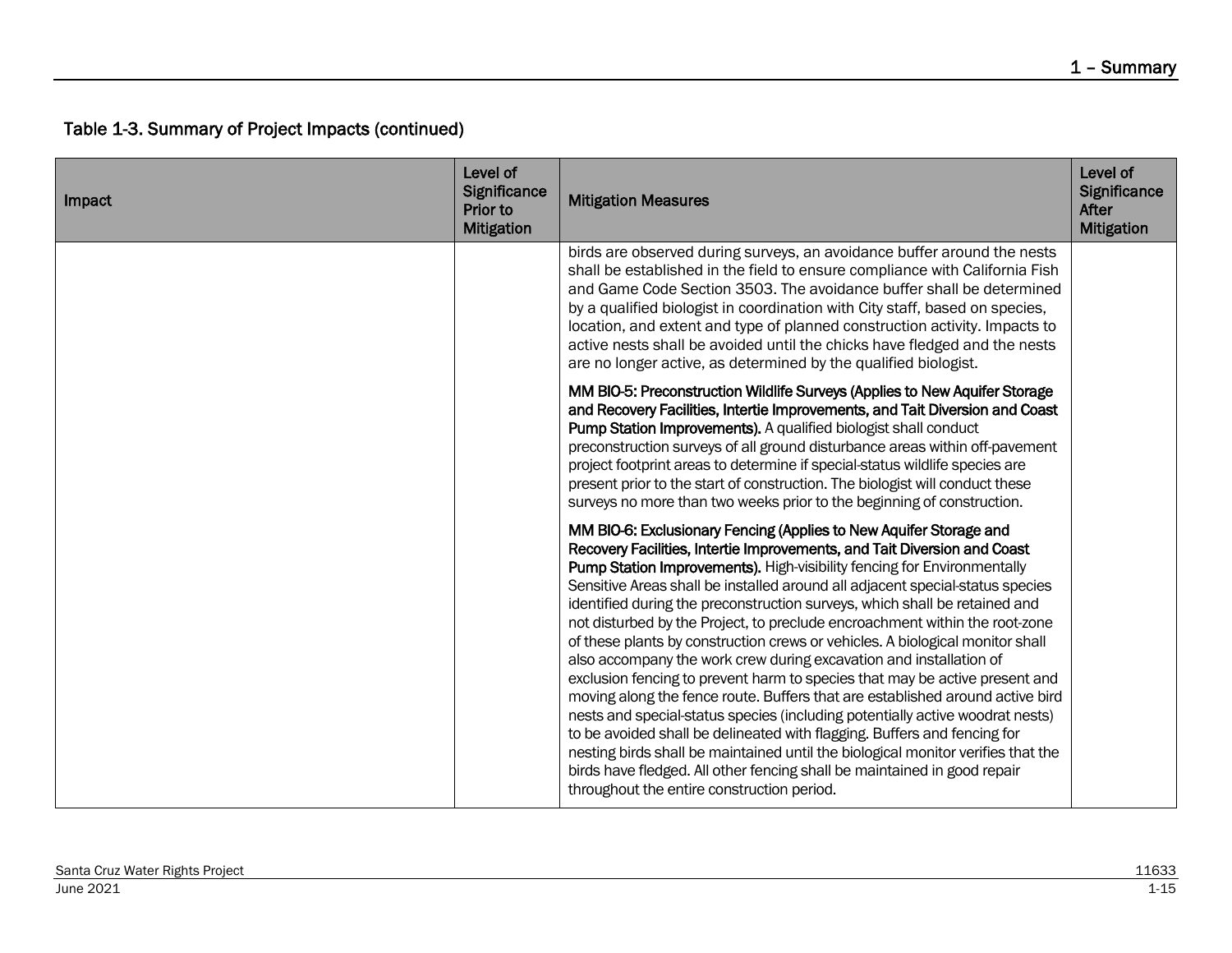| Impact | Level of<br>Significance<br>Prior to<br><b>Mitigation</b> | <b>Mitigation Measures</b>                                                                                                                                                                                                                                                                                                                                                                                                                                                                                                                                                                                                                                                                                                                                                                                                                                                                                                                                                                                                                 | Level of<br>Significance<br>After<br><b>Mitigation</b> |
|--------|-----------------------------------------------------------|--------------------------------------------------------------------------------------------------------------------------------------------------------------------------------------------------------------------------------------------------------------------------------------------------------------------------------------------------------------------------------------------------------------------------------------------------------------------------------------------------------------------------------------------------------------------------------------------------------------------------------------------------------------------------------------------------------------------------------------------------------------------------------------------------------------------------------------------------------------------------------------------------------------------------------------------------------------------------------------------------------------------------------------------|--------------------------------------------------------|
|        |                                                           | MM BIO-7: Biological Construction Monitoring (Applies to New Aquifer<br>Storage and Recovery Facilities, Intertie Improvements, and Tait Diversion<br>and Coast Pump Station Improvements). A qualified biologist shall monitor<br>vegetation removal and ground disturbing activities during all work hours for<br>off-pavement work or once a week for all other construction activities. The<br>monitor shall check the exclusion fencing and buffers for active nesting birds<br>once a week, and shall verify when birds have fledged if found present<br>before construction. The biologist shall have stop-work authority in the event<br>that a protected species is found within the active construction footprint.<br>During construction, the biological monitor shall keep a daily observation log<br>and a photo log to describe monitoring activities, remedial actions, non-<br>compliance, and other issues and actions taken. These logs shall be kept on-<br>site and made available for inspection by agency personnel. |                                                        |
|        |                                                           | MM BIO-8: Species Relocation (Applies to New Aquifer Storage and Recovery<br>Facilities, Intertie Improvements, and Tait Diversion and Coast Pump Station<br>Improvements). If special-status wildlife species are observed within the<br>construction area prior to or during construction activities, the biologist shall<br>capture and relocate such individuals out of the area affected by<br>construction activities to nearby habitat that has equivalent value to support<br>the species. The biologist shall identify suitable habitats as potential release<br>sites prior to start of construction activities. If the special-status species is a<br>federally- or state-listed as threatened or endangered, the biologist shall<br>notify the U.S. Fish and Wildlife Service, California Department of Fish and<br>Wildlife, and/or National Marine Fisheries Service, as appropriate, prior to<br>capture and relocation to obtain approval.                                                                                 |                                                        |
|        |                                                           | MM BIO-9: Entrapment Avoidance (Applies to New Aquifer Storage and<br>Recovery Facilities, Intertie Improvements, and Tait Diversion and Coast<br>Pump Station Improvements). The construction contractor shall cover all<br>construction-related holes in the ground overnight to prevent entrapment of<br>any native wildlife species. The monitoring biologist shall inspect all<br>construction pipes, culverts, or similar structures that are stored at the work                                                                                                                                                                                                                                                                                                                                                                                                                                                                                                                                                                     |                                                        |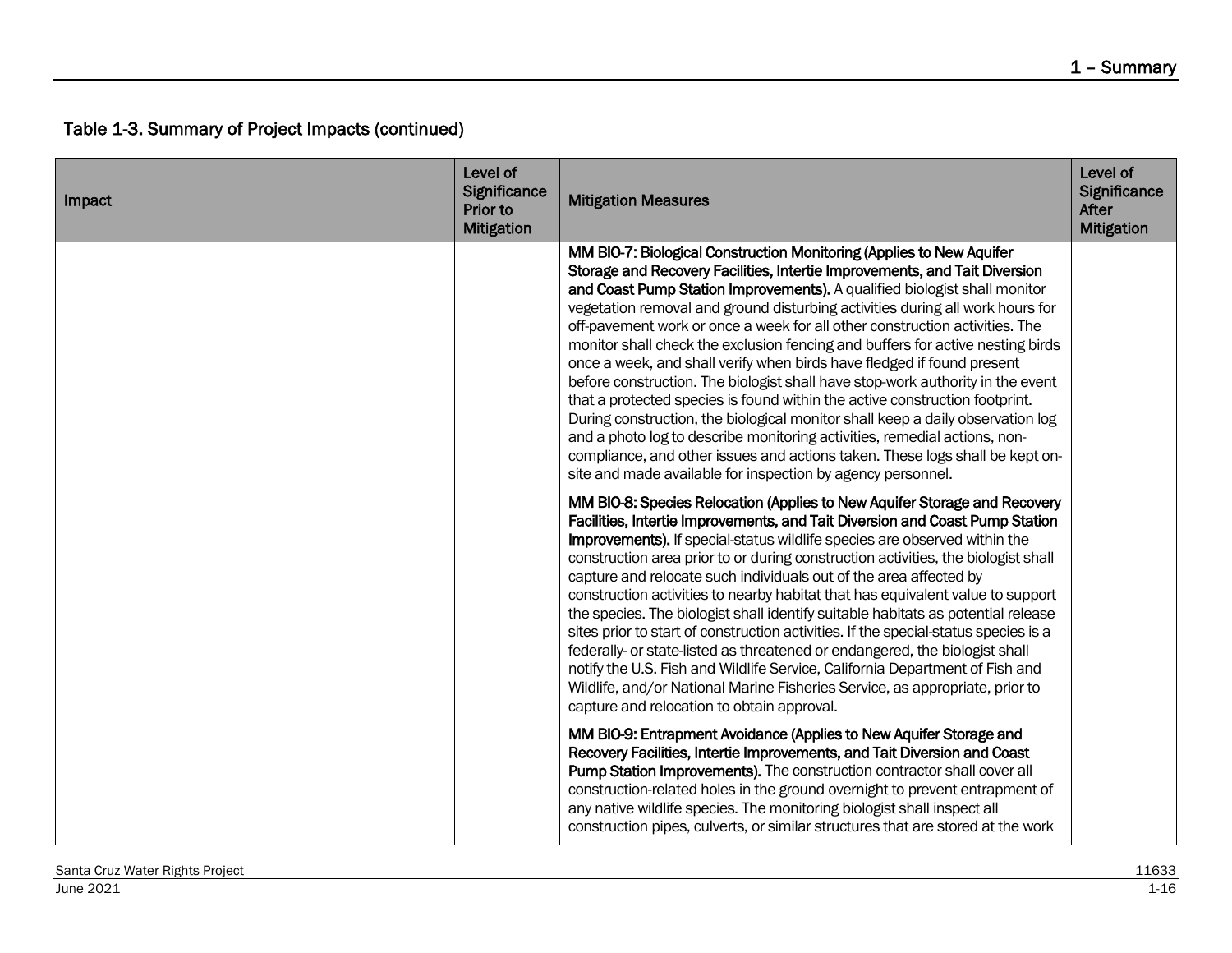| Impact                                                                                                                                                                                                                                                                              | Level of<br>Significance<br>Prior to<br><b>Mitigation</b> | <b>Mitigation Measures</b>                                                                                                                                                                                                                                                                                                                                                                                                                                                                                                                                                                                                                                                                                                                                                                                                                                                                                                                                                                                                                                                                                                                                                                                                                                                    | Level of<br>Significance<br>After<br><b>Mitigation</b> |
|-------------------------------------------------------------------------------------------------------------------------------------------------------------------------------------------------------------------------------------------------------------------------------------|-----------------------------------------------------------|-------------------------------------------------------------------------------------------------------------------------------------------------------------------------------------------------------------------------------------------------------------------------------------------------------------------------------------------------------------------------------------------------------------------------------------------------------------------------------------------------------------------------------------------------------------------------------------------------------------------------------------------------------------------------------------------------------------------------------------------------------------------------------------------------------------------------------------------------------------------------------------------------------------------------------------------------------------------------------------------------------------------------------------------------------------------------------------------------------------------------------------------------------------------------------------------------------------------------------------------------------------------------------|--------------------------------------------------------|
|                                                                                                                                                                                                                                                                                     |                                                           | area for one or more nights before the pipe is used or moved. If wildlife<br>species are present, they shall be allowed to exit on their own or a qualified<br>biologist shall move them out of the construction area to nearby habitat that<br>has equivalent value to support the species. If special-status species are<br>present and are federally or state-listed as threatened or endangered, the<br>biologist shall notify the U.S. Fish and Wildlife Service, California Department<br>of Fish and Wildlife, and/or National Marine Fisheries Service, as<br>appropriate, prior to capture and relocation to obtain approval.                                                                                                                                                                                                                                                                                                                                                                                                                                                                                                                                                                                                                                        |                                                        |
| Operation of the Proposed Project would not have such<br>substantial adverse effects.                                                                                                                                                                                               | Less than<br>Significant                                  | None                                                                                                                                                                                                                                                                                                                                                                                                                                                                                                                                                                                                                                                                                                                                                                                                                                                                                                                                                                                                                                                                                                                                                                                                                                                                          | Less than<br>Significant                               |
| Impact BIO-1C: Special-Status Species - Plants.<br>Construction of the Proposed Project could have a<br>substantial adverse effect on special-status plants, but<br>would not threaten to eliminate a plant community or<br>restrict the range of any special-status plant species. | Potentially<br>Significant                                | MM BIO-1 described above for Impact BIO-1A<br>MM BIO-10: Preconstruction Special-Status Plant Surveys and<br>Compensation (Applies to New Aquifer Storage and Recovery Facilities and<br>Intertie Improvements). If ground-disturbing activities associated with<br>staging and work areas occur outside existing developed areas and<br>maintained rights-of-way, a qualified biologist shall conduct a focused<br>botanical survey for special-status plants during the appropriate bloom<br>period for each species. If special-status species are not detected, no<br>further surveys or mitigation would be necessary. If any individuals or<br>populations are detected, the location(s) shall be mapped, and a plan<br>focused on compensating for impacts to special-status plants shall be<br>developed and include the following elements and criteria. This plan shall<br>be a component of the project's Habitat Mitigation and Monitoring Plan<br>described in MM BIO-11:<br>a. A description of any areas of habitat occupied by special-status<br>plants to be preserved and/or removed by the project;<br>Identification and evaluation of the suitability of on-site or off-site<br>b.<br>areas for preservation, restoration, enhancement or translocation; | Less than<br>Significant                               |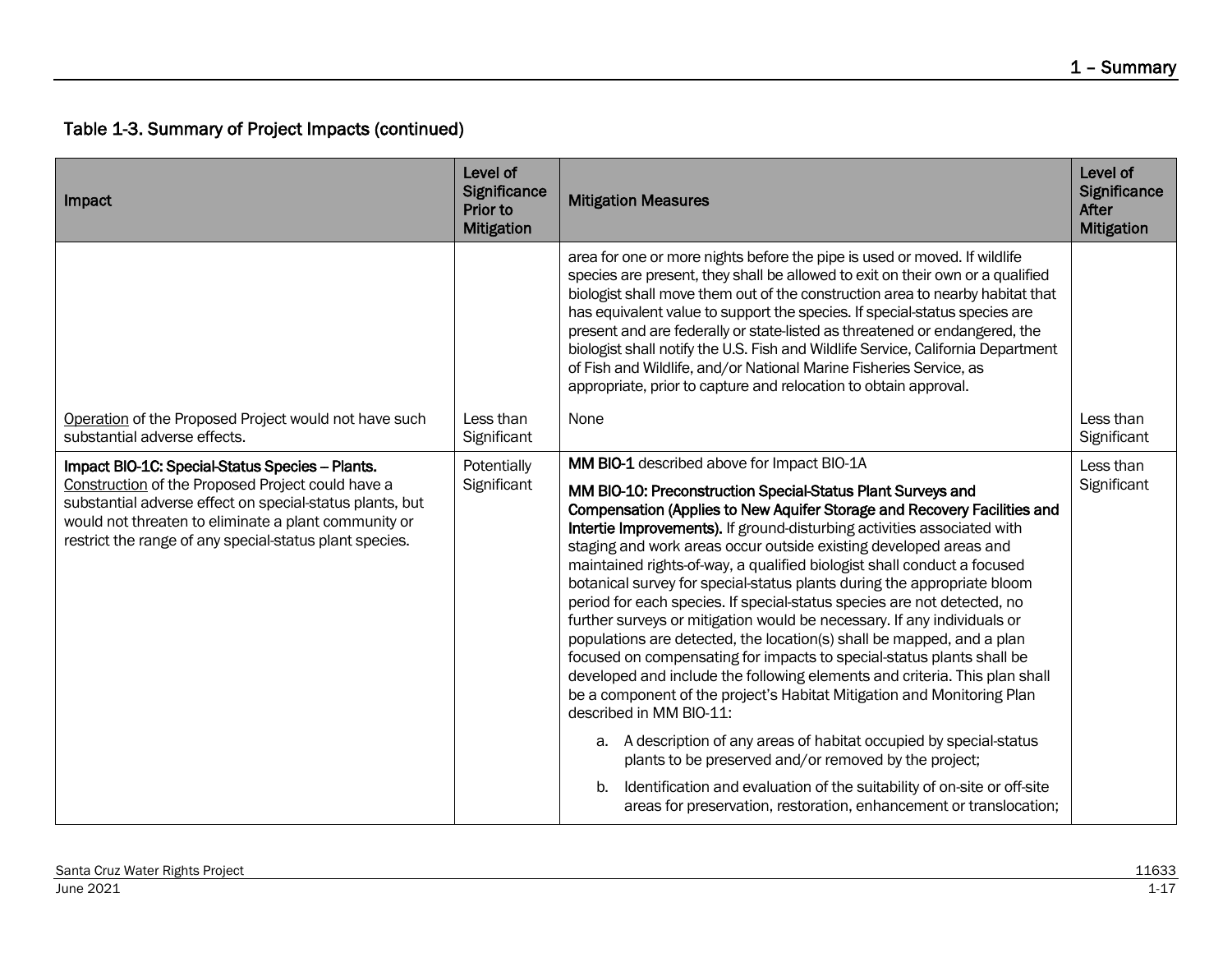| Impact                                                                                                                                                                                                                                                                | Level of<br><b>Significance</b><br>Prior to<br><b>Mitigation</b> | <b>Mitigation Measures</b>                                                                                                                                                                                                                                                                                                                                                                                                                                                                                                                                                                                                                                                                                                                                                                                                                                                                                                                                                                                                                                  | Level of<br>Significance<br>After<br><b>Mitigation</b> |
|-----------------------------------------------------------------------------------------------------------------------------------------------------------------------------------------------------------------------------------------------------------------------|------------------------------------------------------------------|-------------------------------------------------------------------------------------------------------------------------------------------------------------------------------------------------------------------------------------------------------------------------------------------------------------------------------------------------------------------------------------------------------------------------------------------------------------------------------------------------------------------------------------------------------------------------------------------------------------------------------------------------------------------------------------------------------------------------------------------------------------------------------------------------------------------------------------------------------------------------------------------------------------------------------------------------------------------------------------------------------------------------------------------------------------|--------------------------------------------------------|
|                                                                                                                                                                                                                                                                       |                                                                  | Analysis of species-specific requirements and considerations and<br>c.<br>specific criteria for success relative to the project's impact on this<br>species and restoration, enhancement or translocation;                                                                                                                                                                                                                                                                                                                                                                                                                                                                                                                                                                                                                                                                                                                                                                                                                                                  |                                                        |
|                                                                                                                                                                                                                                                                       |                                                                  | A description of proposed methods of preservation, restoration,<br>d.<br>enhancement, and/or translocation;                                                                                                                                                                                                                                                                                                                                                                                                                                                                                                                                                                                                                                                                                                                                                                                                                                                                                                                                                 |                                                        |
|                                                                                                                                                                                                                                                                       |                                                                  | A description of specific performance standards, including a<br>е.<br>required replacement ratio and minimum success standard of 1:1<br>for impacted individuals or populations;                                                                                                                                                                                                                                                                                                                                                                                                                                                                                                                                                                                                                                                                                                                                                                                                                                                                            |                                                        |
|                                                                                                                                                                                                                                                                       |                                                                  | A monitoring and reporting program to ensure mitigation success;<br>f.<br>and                                                                                                                                                                                                                                                                                                                                                                                                                                                                                                                                                                                                                                                                                                                                                                                                                                                                                                                                                                               |                                                        |
|                                                                                                                                                                                                                                                                       |                                                                  | A description of adaptive management and associated remedial<br>g.<br>measures to be implemented in the event that performance<br>standards are not achieved.                                                                                                                                                                                                                                                                                                                                                                                                                                                                                                                                                                                                                                                                                                                                                                                                                                                                                               |                                                        |
| Operation of the Proposed Project would not have such<br>substantial adverse effects.                                                                                                                                                                                 | Less than<br>Significant                                         | None                                                                                                                                                                                                                                                                                                                                                                                                                                                                                                                                                                                                                                                                                                                                                                                                                                                                                                                                                                                                                                                        | Less than<br>Significant                               |
| Impact BIO-2: Riparian and Sensitive Vegetation<br><b>Communities.</b> Construction of the Proposed Project could<br>have a substantial adverse effect on riparian and<br>sensitive vegetation communities, but would not threaten<br>to eliminate a plant community. | Potentially<br>Significant                                       | MM BIO-1 described above for Impact BIO-1A<br>MM BIO-11: Sensitive Vegetation Communities Compensation (Applies to<br>New Aquifer Storage and Recovery Facilities, Intertie Improvements, and<br>Tait Diversion and Coast Pump Station Improvements). Direct impacts to<br>sensitive vegetation communities shall be mitigated via a combination of<br>on-site and off-site measures. On-site measures shall include rehabilitation<br>for areas temporarily impacted at a 1:1 mitigation ratio, and enhancement<br>for areas permanently impacted at a 2:1 mitigation ratio. Areas temporarily<br>impacted shall be returned to conditions similar to those that existed prior<br>to grading and/or ground-disturbing activities. It is anticipated that a one-<br>time restoration effort at the completion of the project followed by<br>monitoring and invasive weed removal for a minimum of 3 years would<br>adequately compensate for the direct temporary impacts to these<br>vegetation communities. Areas permanently impacted shall be mitigated | Less than<br>Significant                               |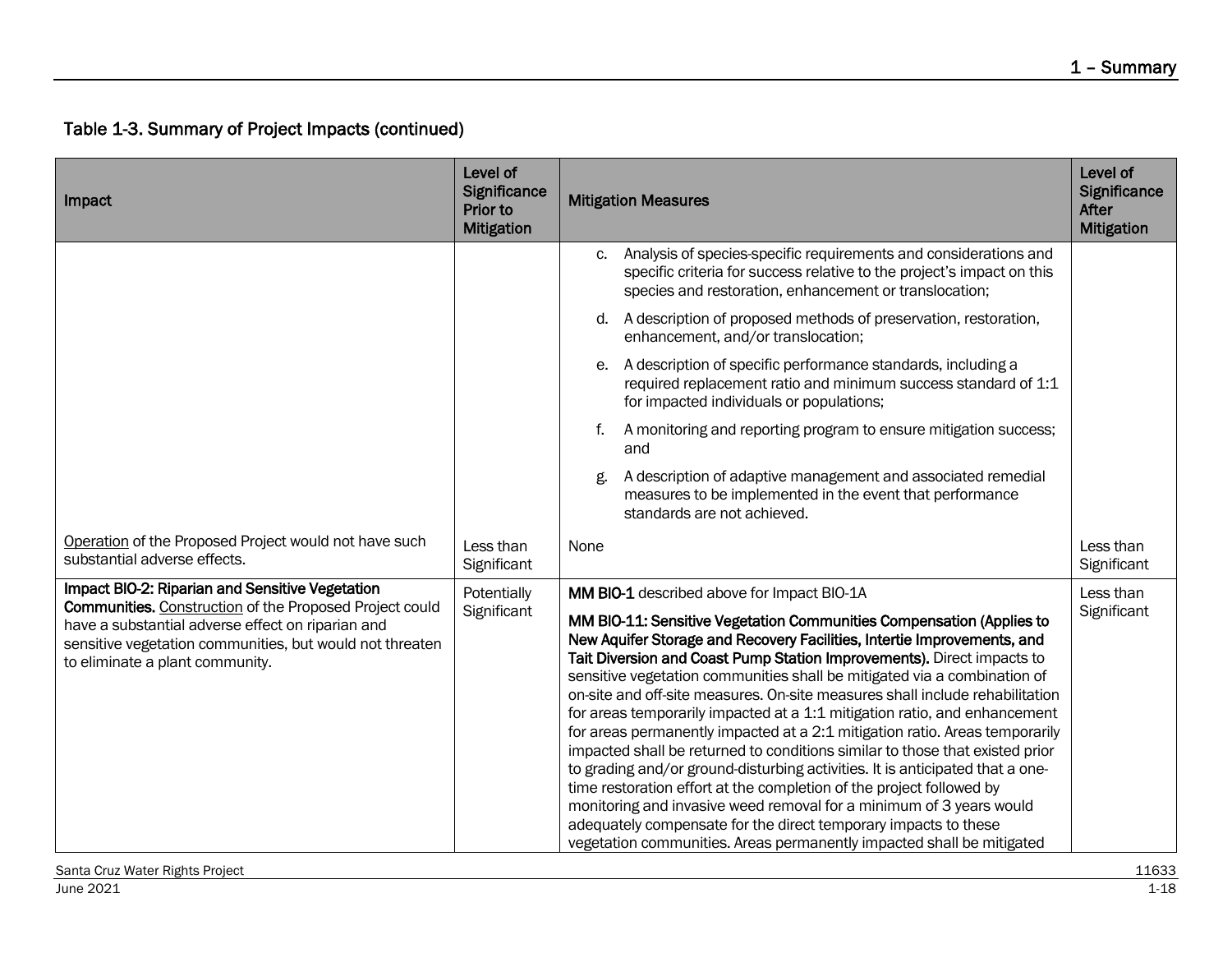| Impact | Level of<br>Significance<br>Prior to<br><b>Mitigation</b> | <b>Mitigation Measures</b>                                                                                                                                                                                                                                                                                                                                                                                                                                                                                                                                                                                                                                                                                                            | Level of<br>Significance<br>After<br><b>Mitigation</b> |
|--------|-----------------------------------------------------------|---------------------------------------------------------------------------------------------------------------------------------------------------------------------------------------------------------------------------------------------------------------------------------------------------------------------------------------------------------------------------------------------------------------------------------------------------------------------------------------------------------------------------------------------------------------------------------------------------------------------------------------------------------------------------------------------------------------------------------------|--------------------------------------------------------|
|        |                                                           | through on-site enhancement activities including removal of non-native<br>and invasive species for a minimum of 3 years. If additional area is needed<br>to compensate for permanent impacts at a 2:1 ratio, then an off-site<br>location will be identified and evaluated. A Habitat Mitigation and<br>Monitoring Plan shall be prepared and implemented to compensate for the<br>loss of all sensitive vegetation communities (see below).                                                                                                                                                                                                                                                                                          |                                                        |
|        |                                                           | Rehabilitation and enhancement activities with Zayante soils, such as along<br>the City/Scotts Valley Water District intertie, will be revegetated with plants<br>native to the Zayante Sandhills, such as sticky monkeyflower (Mimulus<br>aurantiacus), deer weed (Lotus scoparius), and silver bush lupine (Lupinus<br>albifrons var. albifrons). These native plants will provide suitable habitat<br>conditions for special-status species that might eventually colonize the<br>temporarily impacted portion of the impact area. These revegetated areas will<br>not include any landscape elements that degrade habitat for the special-status<br>species, including mulch, bark, weed matting, rock, aggregate, or turf grass. |                                                        |
|        |                                                           | The Habitat Mitigation and Monitoring Plan shall detail the habitat<br>restoration activities and shall specify the criteria and standards by which<br>the revegetation and restoration actions will compensate for impacts of the<br>Proposed Project on sensitive vegetation communities and shall at a<br>minimum include discussion of the following:                                                                                                                                                                                                                                                                                                                                                                             |                                                        |
|        |                                                           | a. The rehabilitation and enhancement objectives, type, and amount<br>of revegetation to be implemented taking into account enhanced<br>areas where non-native invasive vegetation is removed and<br>replanting specifications that take into natural regeneration of<br>native species when applicable.                                                                                                                                                                                                                                                                                                                                                                                                                              |                                                        |
|        |                                                           | The specific methods to be employed for revegetation.<br>b.                                                                                                                                                                                                                                                                                                                                                                                                                                                                                                                                                                                                                                                                           |                                                        |
|        |                                                           | Success criteria and monitoring requirements to ensure<br>c.<br>vegetation community restoration success.                                                                                                                                                                                                                                                                                                                                                                                                                                                                                                                                                                                                                             |                                                        |
|        |                                                           | Remedial measures to be implemented in the event that<br>d.<br>performance standards are not achieved.                                                                                                                                                                                                                                                                                                                                                                                                                                                                                                                                                                                                                                |                                                        |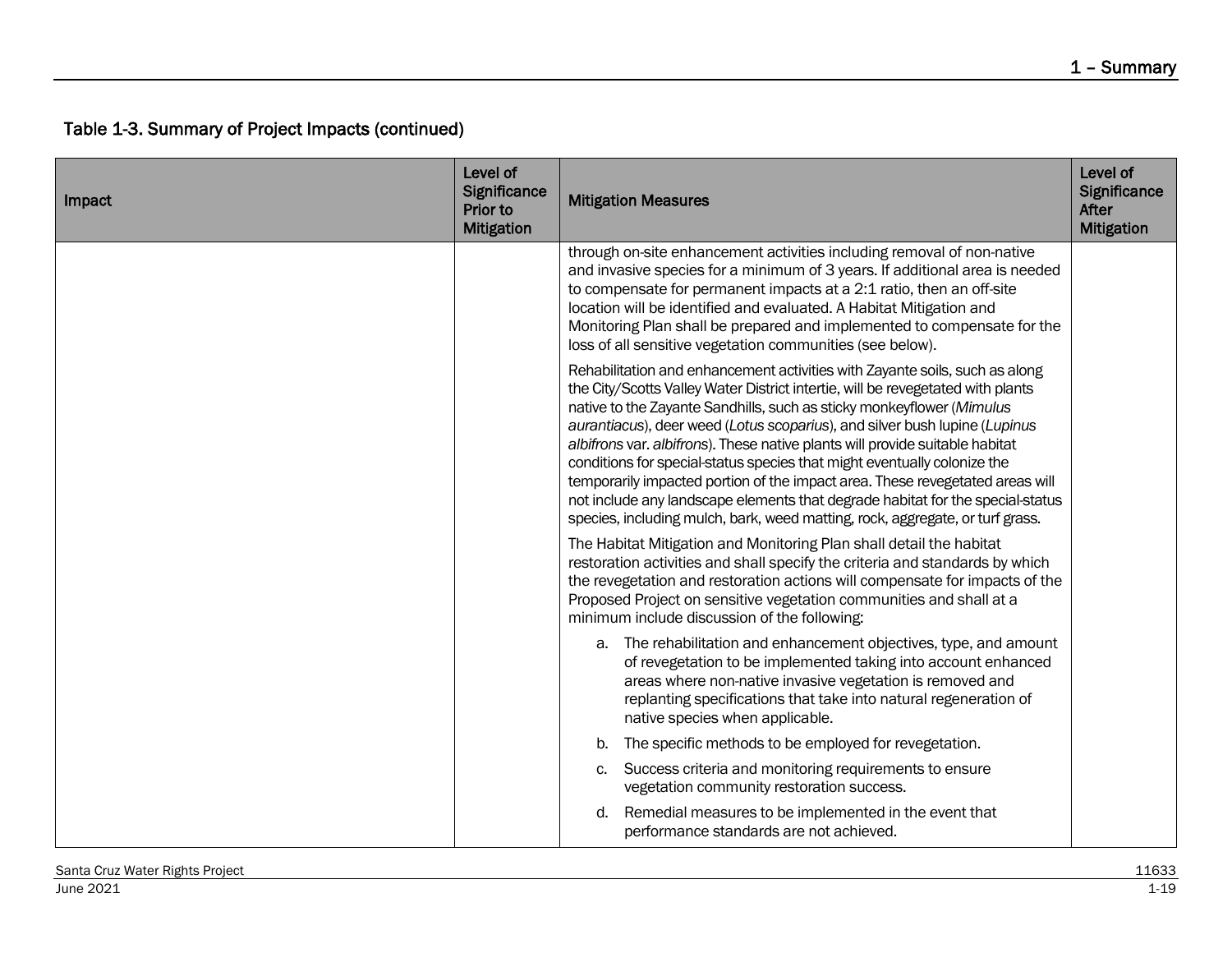| Impact                                                                                                                                                                                                                                           | Level of<br>Significance<br>Prior to<br><b>Mitigation</b> | <b>Mitigation Measures</b>                                                                                                                                                                                                                                                                                                                                                                                                                                                                                                                                                                                                                                                                                                                                                                                                                                                                                                | Level of<br>Significance<br>After<br><b>Mitigation</b> |
|--------------------------------------------------------------------------------------------------------------------------------------------------------------------------------------------------------------------------------------------------|-----------------------------------------------------------|---------------------------------------------------------------------------------------------------------------------------------------------------------------------------------------------------------------------------------------------------------------------------------------------------------------------------------------------------------------------------------------------------------------------------------------------------------------------------------------------------------------------------------------------------------------------------------------------------------------------------------------------------------------------------------------------------------------------------------------------------------------------------------------------------------------------------------------------------------------------------------------------------------------------------|--------------------------------------------------------|
| Operation of the Proposed Project would not have such<br>substantial adverse effects.                                                                                                                                                            | Less than<br>Significant                                  | None                                                                                                                                                                                                                                                                                                                                                                                                                                                                                                                                                                                                                                                                                                                                                                                                                                                                                                                      | Less than<br>Significant                               |
| Impact BIO-3: Jurisdictional Aquatic Resources.<br>Construction of the Proposed Project could have a<br>substantial adverse effect on state or federally protected<br>wetlands through direct removal, filling, or hydrological<br>interruption. | Potentially<br>Significant                                | MM BIO-2 described above for Impact BIO-1A<br>MM BIO-12: Preconstruction Jurisdictional Delineation (Applies to New<br>Aquifer Storage and Recovery Facilities and Tait Diversion and Coast Pump<br>Station Improvements). If ground disturbing activities associated with<br>staging and work areas will occur outside existing developed areas and<br>maintained rights-of-way, a qualified biologist shall conduct a formal<br>jurisdictional delineation to determine the extent of jurisdictional aquatic<br>resources regulated by the U.S. Army Corps of Engineers, Regional Water<br>Control Board, and/or California Department of Fish and Wildlife within the<br>impact area.<br>MM BIO-13: Jurisdictional Aquatic Resources Avoidance (Applies to New<br>Aquifer Storage and Recovery Facilities and Tait Diversion and Coast Pump<br>Station Improvements). Future refinements to the Proposed Project shall | Less than<br>Significant                               |
|                                                                                                                                                                                                                                                  |                                                           | endeavor to avoid jurisdictional aquatic resources regulated by the U.S.<br>Army Corps of Engineers, Regional Water Control Board, and California<br>Department of Fish and Wildlife, to the extent practicable, through design<br>changes or implementation of alternative construction methodologies.<br>Where feasible and appropriate, all jurisdictional aquatic resources not<br>directly affected by construction activities will be avoided and protected by<br>establishing staking, flagging or fencing between the identified<br>construction areas and aquatic resources to be avoided/preserved.                                                                                                                                                                                                                                                                                                             |                                                        |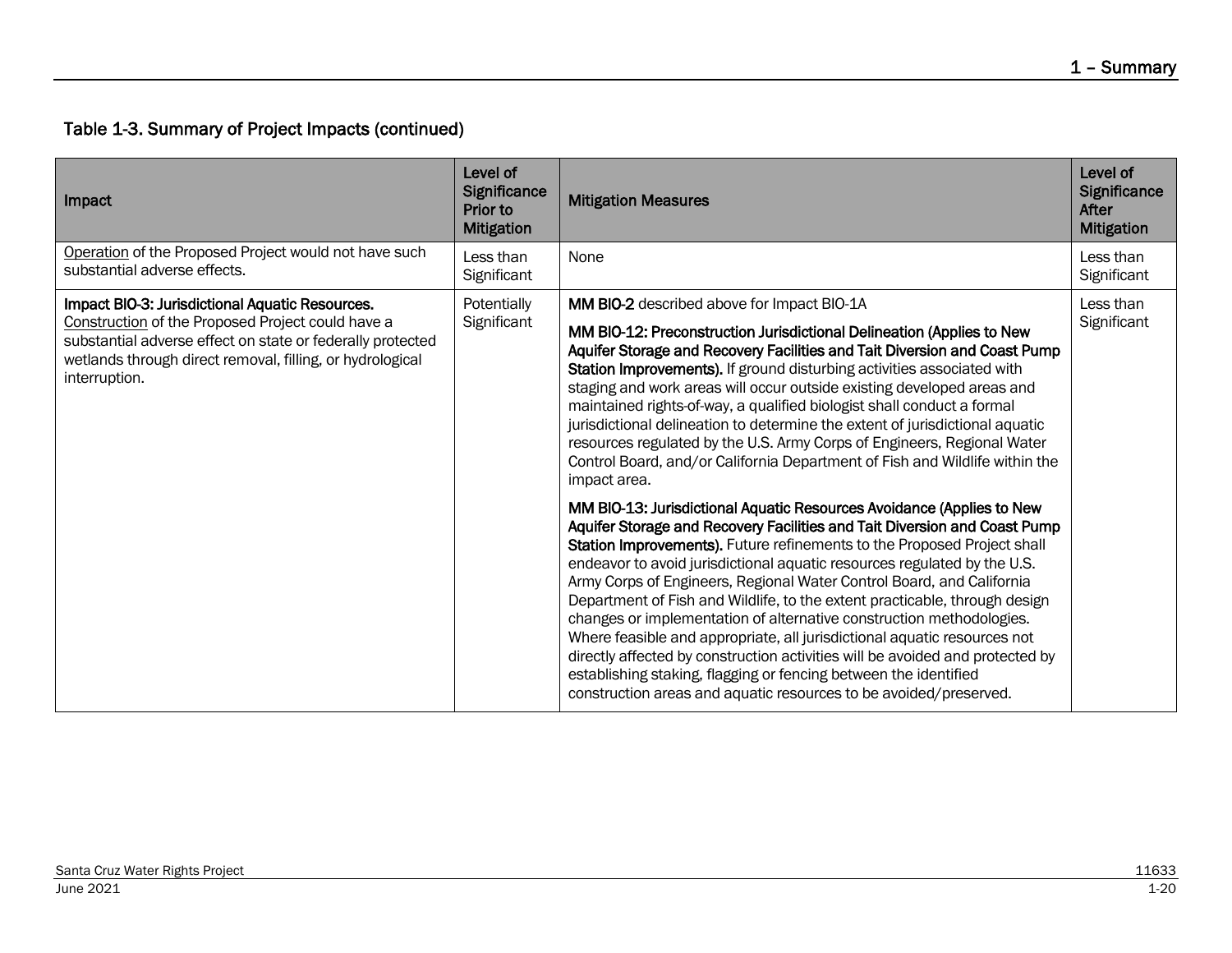| Impact                                                                                | Level of<br><b>Significance</b><br>Prior to<br><b>Mitigation</b> | <b>Mitigation Measures</b>                                                                                                                                                                                                                                                                                                                                                                                                                                                                                                                                                                                                                                                                                                           | Level of<br>Significance<br>After<br><b>Mitigation</b> |
|---------------------------------------------------------------------------------------|------------------------------------------------------------------|--------------------------------------------------------------------------------------------------------------------------------------------------------------------------------------------------------------------------------------------------------------------------------------------------------------------------------------------------------------------------------------------------------------------------------------------------------------------------------------------------------------------------------------------------------------------------------------------------------------------------------------------------------------------------------------------------------------------------------------|--------------------------------------------------------|
|                                                                                       |                                                                  | MM BIO-14: Jurisdictional Aquatic Resources Compensation (Applies to<br>New Aquifer Storage and Recovery Facilities and Tait Diversion and Coast<br>Pump Station Improvements). For unavoidable impacts to jurisdictional<br>aquatic resources, a project-specific mitigation plan shall be developed,<br>approved by the U.S. Army Corps of Engineers, Regional Water Control<br>Board, and/or California Department of Fish and Wildlife, as appropriate,<br>through their respective regulatory permitting processes, and<br>implemented. The mitigation plan shall specify the criteria and standards<br>by which the mitigation will compensate for impacts of the Proposed<br>Project and include discussion of the following: |                                                        |
|                                                                                       |                                                                  | a. The mitigation objectives and type and amount of mitigation to be<br>implemented (in-kind mitigation at a minimum mitigation ratio of<br>$1:1$ ;                                                                                                                                                                                                                                                                                                                                                                                                                                                                                                                                                                                  |                                                        |
|                                                                                       |                                                                  | The location of the proposed mitigation site(s) (within the San<br>b.<br>Lorenzo River watershed, if possible);                                                                                                                                                                                                                                                                                                                                                                                                                                                                                                                                                                                                                      |                                                        |
|                                                                                       |                                                                  | The methods to be employed for mitigation implementation<br>C.<br>(jurisdictional aquatic resource establishment, re-establishment,<br>enhancement, and/or preservation);                                                                                                                                                                                                                                                                                                                                                                                                                                                                                                                                                            |                                                        |
|                                                                                       |                                                                  | Success criteria and a monitoring program to ensure mitigation<br>d.<br>success; and                                                                                                                                                                                                                                                                                                                                                                                                                                                                                                                                                                                                                                                 |                                                        |
|                                                                                       |                                                                  | Adaptive management and remedial measures in the event that<br>е.<br>performance stands are not achieved.                                                                                                                                                                                                                                                                                                                                                                                                                                                                                                                                                                                                                            |                                                        |
| Operation of the Proposed Project would not have such<br>substantial adverse effects. | Less than<br>Significant                                         | None                                                                                                                                                                                                                                                                                                                                                                                                                                                                                                                                                                                                                                                                                                                                 | Less than<br>Significant                               |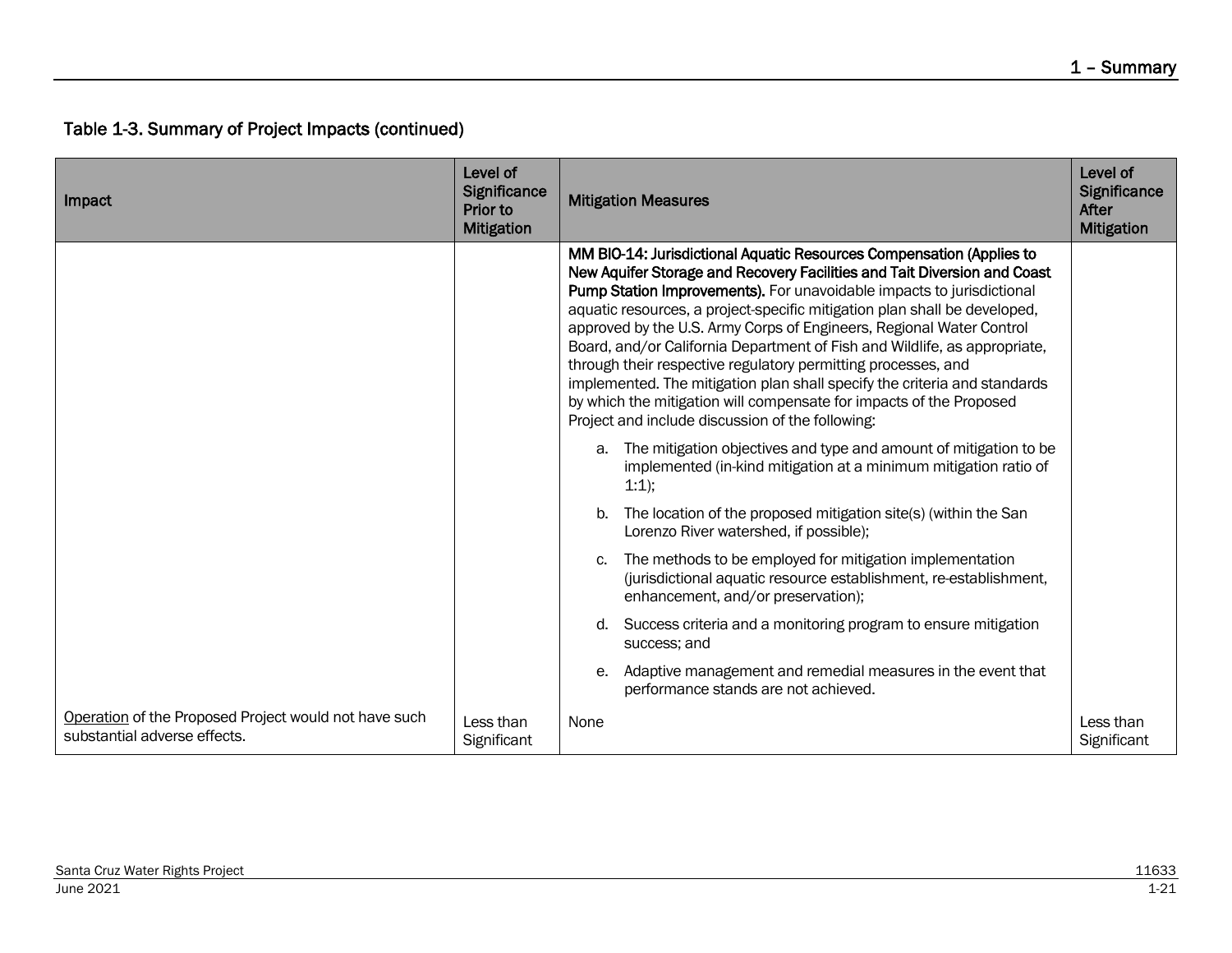| Impact                                                                                                                                                                                                                                                                                                                                                                           | Level of<br>Significance<br>Prior to<br><b>Mitigation</b> | <b>Mitigation Measures</b>                                                                                                                                                                                                   | Level of<br>Significance<br>After<br><b>Mitigation</b> |
|----------------------------------------------------------------------------------------------------------------------------------------------------------------------------------------------------------------------------------------------------------------------------------------------------------------------------------------------------------------------------------|-----------------------------------------------------------|------------------------------------------------------------------------------------------------------------------------------------------------------------------------------------------------------------------------------|--------------------------------------------------------|
| Impact BIO-4: Wildlife Movement. Construction of the<br>Proposed Project would not interfere substantially with<br>the movement of any native resident or migratory fish or<br>wildlife species or with established native resident or<br>migratory wildlife corridors or impede the use of native<br>wildlife nursery sites.                                                    | Less than<br>Significant                                  | None                                                                                                                                                                                                                         | Less than<br>Significant                               |
| Operation of the Proposed Project would have no adverse<br>effects.                                                                                                                                                                                                                                                                                                              | No Impact                                                 | None                                                                                                                                                                                                                         | No Impact                                              |
| Impact BIO-5: Cumulative Biological Resources Impacts.<br>Construction of the Proposed Project, in combination with<br>past, present, and reasonably foreseeable future<br>development, could result in a significant cumulative<br>impact related to biological resources, but the Proposed<br>Project's contribution to this impact would not be<br>cumulatively considerable. | Less than<br>Significant                                  | None                                                                                                                                                                                                                         | Less than<br>Significant                               |
| Operation of the Proposed Project would not result in a<br>significant cumulative impact.                                                                                                                                                                                                                                                                                        | Less than<br>Significant                                  | None                                                                                                                                                                                                                         | Less than<br>Significant                               |
| <b>Cultural Resources and Tribal Cultural Resources</b>                                                                                                                                                                                                                                                                                                                          |                                                           |                                                                                                                                                                                                                              |                                                        |
| Impact CUL-1: Historic Built Environment Resources.<br>Construction of some of the Proposed Project<br>infrastructure components could cause a substantial<br>adverse change in the significance of historical built<br>environment resource.                                                                                                                                    | Potentially<br>Significant                                | MM CUL-1: Historic-Era Built Environment Resources. Potentially significant<br>impacts to historic built environmental resources on the infrastructure<br>component sites shall be addressed through the following measures: | Less than<br>Significant                               |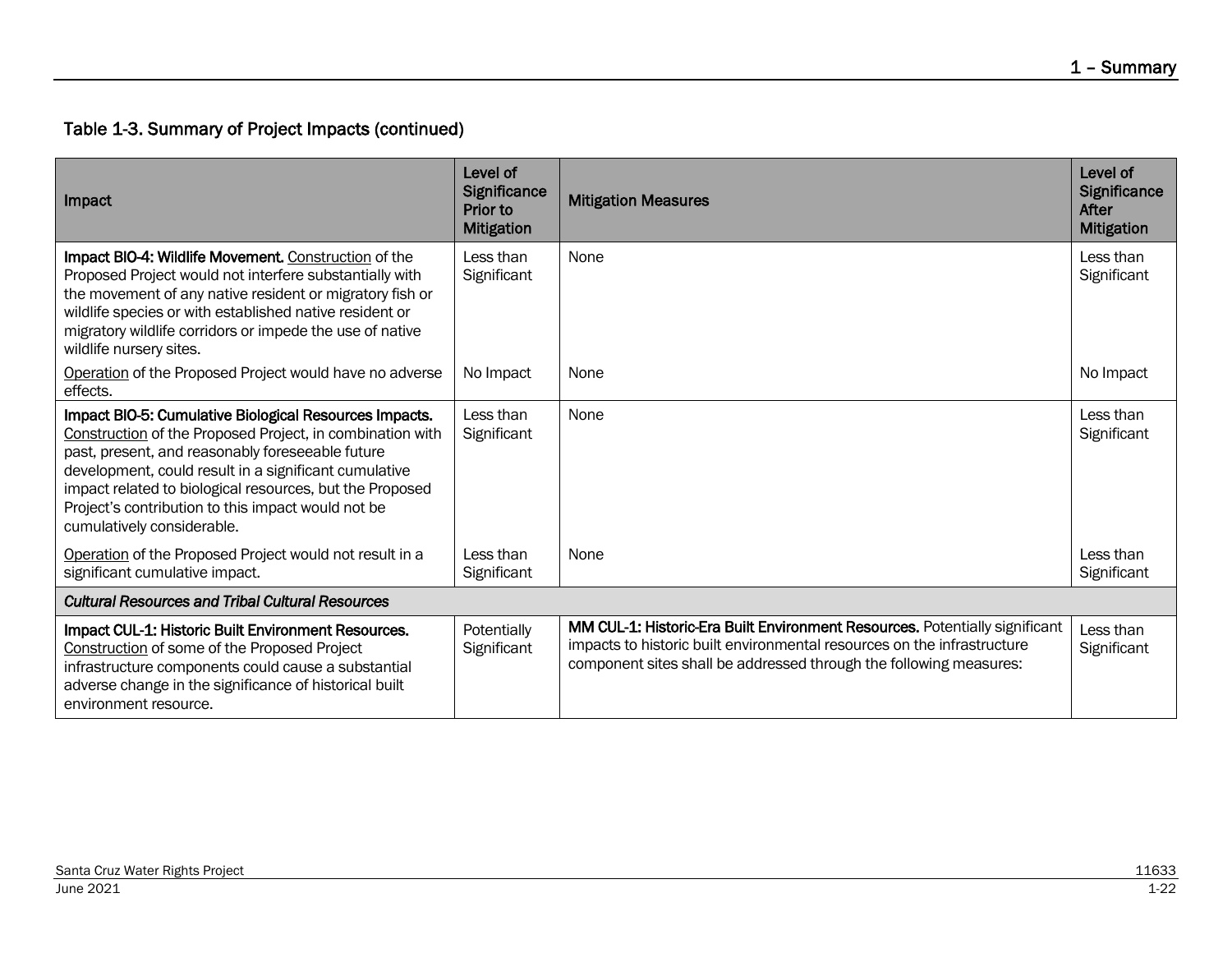| Impact | Level of<br>Significance<br>Prior to<br><b>Mitigation</b> | <b>Mitigation Measures</b>                                                                                                                                                                                                                                                                                                                                                                                                                                                                                                                                                                                                                                                                                                                                                                                                                                                                                                                                                                                                                                                                                                                                                                                                                                                                                                             | Level of<br>Significance<br><b>After</b><br><b>Mitigation</b> |
|--------|-----------------------------------------------------------|----------------------------------------------------------------------------------------------------------------------------------------------------------------------------------------------------------------------------------------------------------------------------------------------------------------------------------------------------------------------------------------------------------------------------------------------------------------------------------------------------------------------------------------------------------------------------------------------------------------------------------------------------------------------------------------------------------------------------------------------------------------------------------------------------------------------------------------------------------------------------------------------------------------------------------------------------------------------------------------------------------------------------------------------------------------------------------------------------------------------------------------------------------------------------------------------------------------------------------------------------------------------------------------------------------------------------------------|---------------------------------------------------------------|
|        |                                                           | Identify Potential Historic Built Environment Resources (Applies to<br>a.<br>New Aquifer Storage and Recovery Facilities and the Felton<br>Diversion). When new or upgraded facilities move into project-level<br>design and those developments are being pursued by the City of<br>Santa Cruz (City), a qualified cultural resource specialist shall<br>review the project site and conduct a California Historical<br>Resources Information System (CHRIS) records search. If there are<br>no previously recorded resources or historic era buildings or<br>structures located on the site, no further action is warranted. If<br>these project site review efforts indicate a potential for California<br>Environmental Quality Act (CEQA) historical resources, all buildings<br>and structures within the component site that are 45 years or<br>older, shall be identified and measure b shall be implemented.                                                                                                                                                                                                                                                                                                                                                                                                                   |                                                               |
|        |                                                           | <b>Evaluate Potential Built Environment Resources (Applies to New</b><br>b.<br>ASR Facilities, City/Soquel Creek Water District/Central Water<br>District Intertie - Soquel Village and Park Avenue Pipelines, and<br>the Felton Diversion). Should potential CEQA historical resources<br>be identified within the above programmatic infrastructure<br>component sites, prior to project implementation, the City or other<br>lead agency overseeing the Proposed Project shall retain a<br>qualified architectural historian, meeting the Secretary of the<br>Interior's Professional Qualification Standards (36 Code of Federal<br>Regulations Part 61), to record such potential resources based on<br>professional standards, to formally assess their significance under<br>CEQA Guidelines Section 15064.5. A Historic Resources<br>Evaluation Report (HRER) shall be prepared by the architectural<br>historian to evaluate properties over 45 years of age under all<br>applicable significance criteria. In consideration of the historic<br>context for the existing water management systems in the region<br>there is a low-likelihood that water management structures that<br>postdate the late 1800s or early 1900s (pioneering water system<br>era) will be found historically significant. Therefore, for existing |                                                               |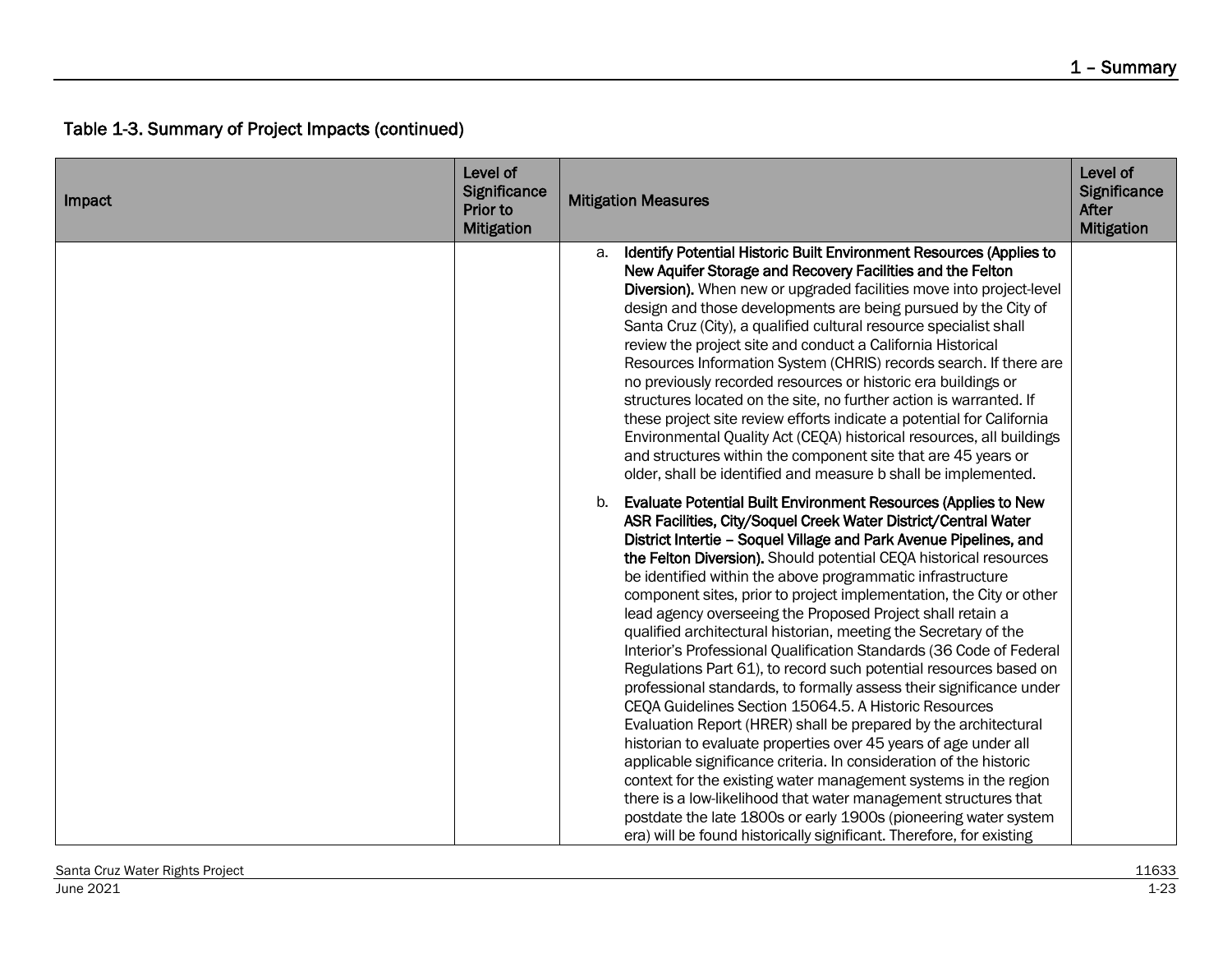| Impact                                                                                                                                                                                                                                                                                                                 | Level of<br>Significance<br>Prior to<br><b>Mitigation</b> | <b>Mitigation Measures</b>                                                                                                                                                                                                                                                                                                                                                                                                                                                                                                                                                                                                                                                                                                                                                                                                                                                                                                                                                                                                                                                                                                                                                                                                                                                                                                                                                                                                                                                                                                                                                                                                        | Level of<br>Significance<br>After<br><b>Mitigation</b> |
|------------------------------------------------------------------------------------------------------------------------------------------------------------------------------------------------------------------------------------------------------------------------------------------------------------------------|-----------------------------------------------------------|-----------------------------------------------------------------------------------------------------------------------------------------------------------------------------------------------------------------------------------------------------------------------------------------------------------------------------------------------------------------------------------------------------------------------------------------------------------------------------------------------------------------------------------------------------------------------------------------------------------------------------------------------------------------------------------------------------------------------------------------------------------------------------------------------------------------------------------------------------------------------------------------------------------------------------------------------------------------------------------------------------------------------------------------------------------------------------------------------------------------------------------------------------------------------------------------------------------------------------------------------------------------------------------------------------------------------------------------------------------------------------------------------------------------------------------------------------------------------------------------------------------------------------------------------------------------------------------------------------------------------------------|--------------------------------------------------------|
|                                                                                                                                                                                                                                                                                                                        |                                                           | infrastructure component sites it is likely that the HRER will find<br>that no properties meet the significance criteria and therefore, no<br>CEQA historical resources are likely to be present. No further work<br>shall be required for historic era-built environment properties,<br>buildings, or structures 45 years old or older at these sites that are<br>not found to meet the CEQA historical significance criteria as<br>historical resources. If a property is found to be eligible for listing<br>under the applicable significance criteria and therefore considered<br>a CEQA historical resource, the resource shall be avoided or<br>preserved in place. If avoidance or preservation in place is not<br>feasible, and the historical resource will be modified through<br>design such that it may not be able to convey its historic<br>significance, the City will retain a qualified architectural historian<br>to prepare a subsequent technical report. This required report will<br>assess the proposed project design plans and/or schematics in<br>conjunction with the subject CEQA historical resource and<br>determine whether the Proposed Project conforms with the<br>Secretary of the Interior's Standards for the Treatment of Historic<br>Properties, specifically, the Standards for Rehabilitation and<br>Guidelines for Rehabilitating Historic Buildings (Structures). The<br>City shall modify the Proposed Project, as needed, to ensure that<br>the Secretary of the Interior's Standards are met such that the<br>historical resource continues to convey its historical significance. |                                                        |
| Impact CUL-2: Archaeological Resources and Human<br>Remains. Construction of Proposed Project infrastructure<br>components could cause a substantial adverse change in<br>the significance of unique archaeological resources or<br>historical resources of an archaeological nature, and/or<br>disturb human remains. | Potentially<br>Significant                                | MM CUL-2: Historic or Unique Archaeological Resources. Unique<br>Archaeological Resources, Historical Resources of Archaeological Nature,<br>and Subsurface Tribal Cultural Resources. Potentially significant impacts to<br>unique archaeological resources, historical resources of an archaeological<br>nature, or subsurface tribal cultural resources on the infrastructure<br>component sites shall be addressed through the following measures:                                                                                                                                                                                                                                                                                                                                                                                                                                                                                                                                                                                                                                                                                                                                                                                                                                                                                                                                                                                                                                                                                                                                                                            | Less than<br>Significant                               |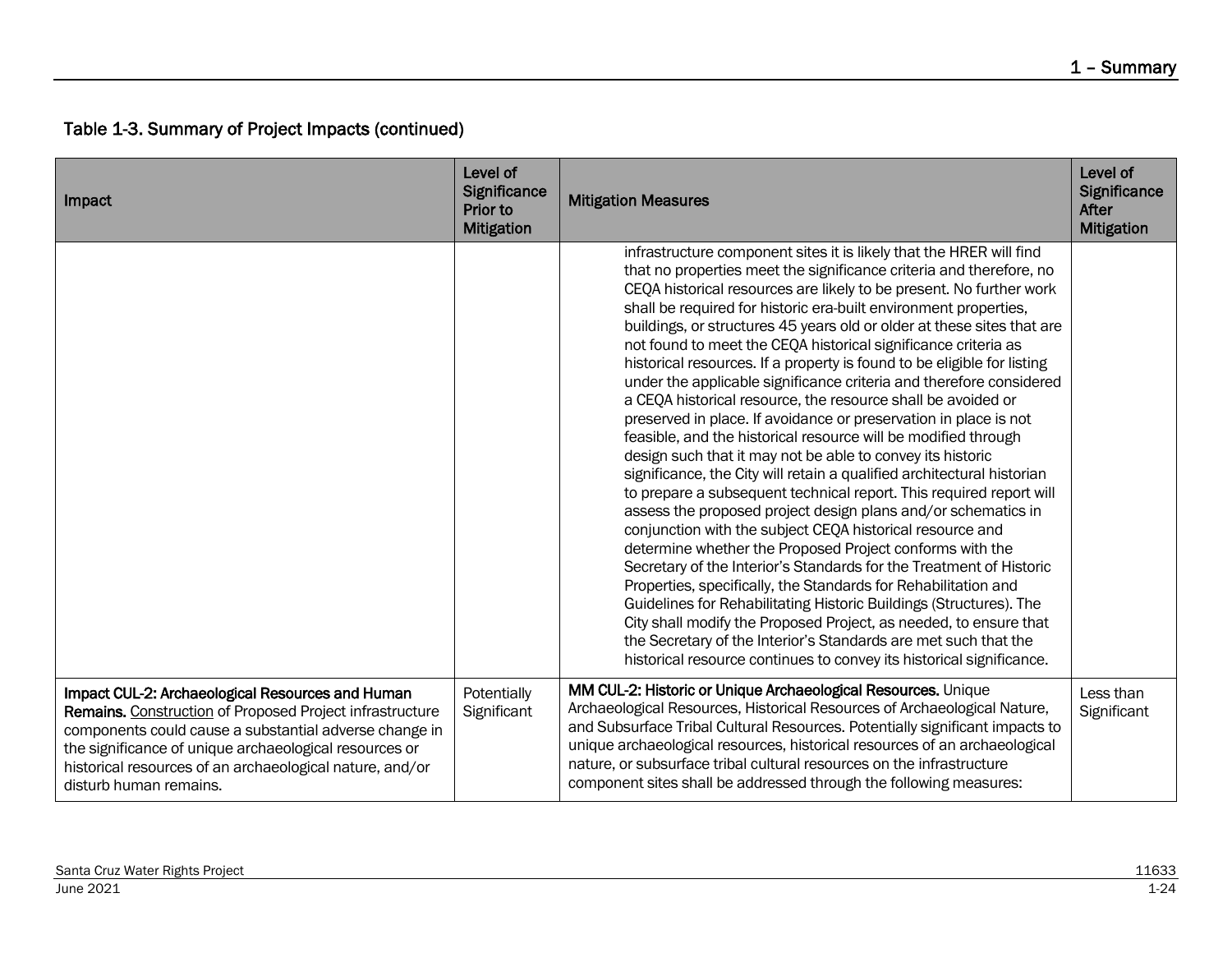| Impact | Level of<br>Significance<br>Prior to<br><b>Mitigation</b> | <b>Mitigation Measures</b>                                                                                                                                                                                                                                                                                                                                                                                                                                                                                                                                                                                                                                                                                                                                                                                                                                                                                                                                                                                                                                                                                                                                                                                                                                                                                                                                                                                                                                                                                       | Level of<br>Significance<br>After<br><b>Mitigation</b> |
|--------|-----------------------------------------------------------|------------------------------------------------------------------------------------------------------------------------------------------------------------------------------------------------------------------------------------------------------------------------------------------------------------------------------------------------------------------------------------------------------------------------------------------------------------------------------------------------------------------------------------------------------------------------------------------------------------------------------------------------------------------------------------------------------------------------------------------------------------------------------------------------------------------------------------------------------------------------------------------------------------------------------------------------------------------------------------------------------------------------------------------------------------------------------------------------------------------------------------------------------------------------------------------------------------------------------------------------------------------------------------------------------------------------------------------------------------------------------------------------------------------------------------------------------------------------------------------------------------------|--------------------------------------------------------|
|        |                                                           | Identify Potential Unique Archaeological Resources, Historical<br>а.<br>Resources of Archaeological Nature, and Subsurface Tribal<br>Cultural Resources (Applies to New Aquifer Storage and Recovery<br>[ASR] Facilities and Other Components where Five Years Have<br>Elapsed). When new ASR facilities sites are identified and those<br>components are being pursued by the City of Santa Cruz (City), a<br>qualified archaeologist, meeting the Secretary of the Interior's<br>Professional Qualification Standards, shall conduct a California<br>Historical Resources Information System (CHRIS) records search, a<br>Native American Heritage Commission (NAHC) Sacred Lands File<br>(SLF) search and perform an intensive surface reconnaissance<br>within a specifically defined Area of Direct Impact (ADI). Based on<br>the above, all archaeological sites within or near the component<br>site or area of potential effect shall be identified. The sensitivity of<br>the site for discovering unknown resources, shall also be<br>identified. The qualified archaeologist will prepare a technical<br>report with the results of the above. The qualified archaeologist<br>shall attempt to ascertain whether the archaeological sites qualify<br>as unique archaeological resources, historical resources of an<br>archaeological nature, or subsurface tribal cultural resources. If<br>known or identified resources of these kinds are present on the<br>site, measure c shall be implemented. |                                                        |
|        |                                                           | This measure shall also be implemented for any other project or<br>programmatic components that are implemented more than five<br>years after the CHRIS records search and NAHC SLF search were<br>conducted.                                                                                                                                                                                                                                                                                                                                                                                                                                                                                                                                                                                                                                                                                                                                                                                                                                                                                                                                                                                                                                                                                                                                                                                                                                                                                                    |                                                        |
|        |                                                           | b. Standard Sensitivity Training and Inadvertent Discovery Clauses<br>(Applies to all Components). The City or other lead agency shall<br>include a standard clause in every construction contract for the<br>Proposed Project, which requires cultural resource sensitivity<br>training for workers prior to conducting earth disturbance in the                                                                                                                                                                                                                                                                                                                                                                                                                                                                                                                                                                                                                                                                                                                                                                                                                                                                                                                                                                                                                                                                                                                                                                |                                                        |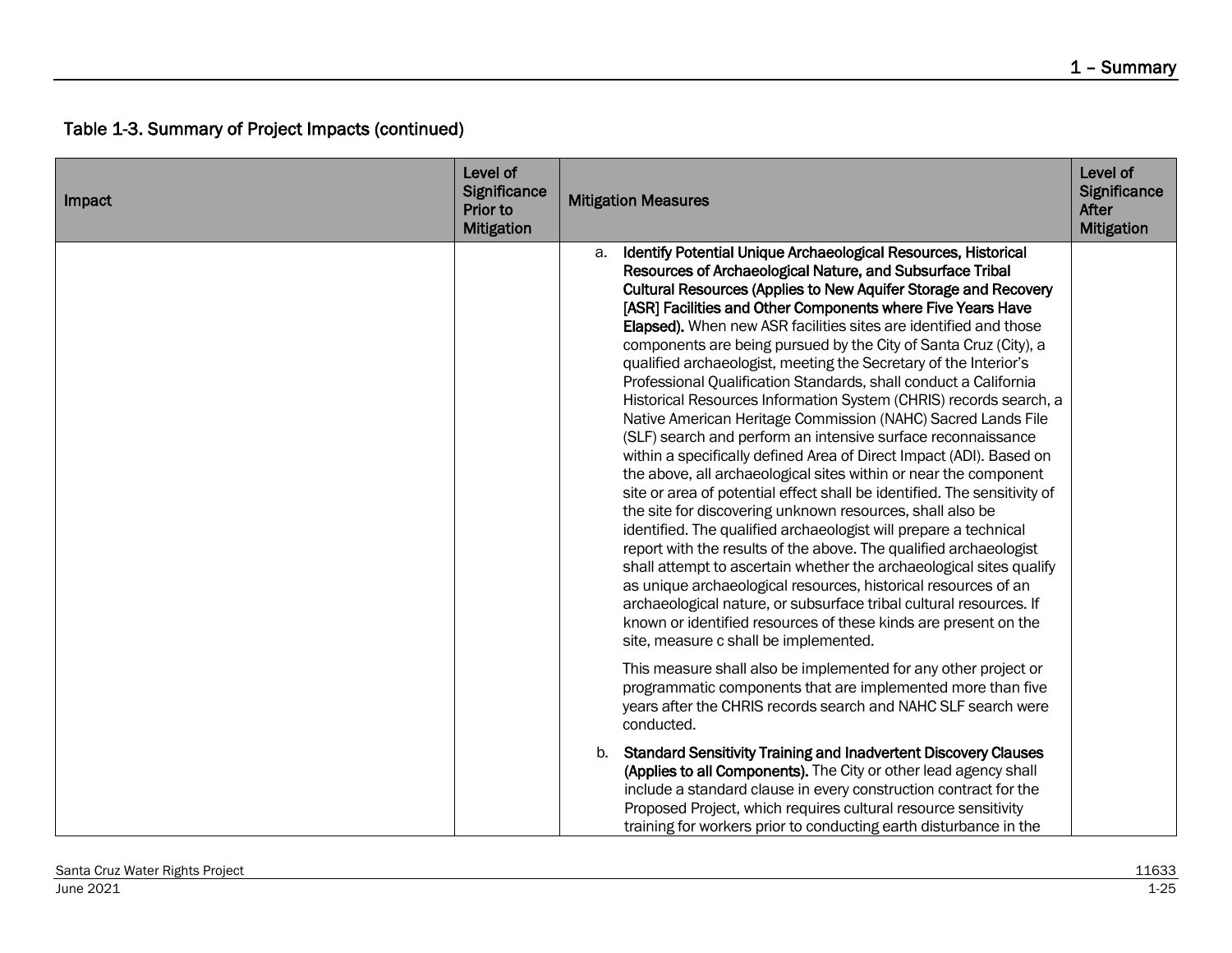| Impact | Level of<br>Significance<br>Prior to<br><b>Mitigation</b> | <b>Mitigation Measures</b>                                                                                                                                                                                                                                                                                                                                                                                                                                                                                                                                                                                                                                                                                                                                                                                                                                                                                                                                                                                                                                                                | Level of<br><b>Significance</b><br><b>After</b><br><b>Mitigation</b> |
|--------|-----------------------------------------------------------|-------------------------------------------------------------------------------------------------------------------------------------------------------------------------------------------------------------------------------------------------------------------------------------------------------------------------------------------------------------------------------------------------------------------------------------------------------------------------------------------------------------------------------------------------------------------------------------------------------------------------------------------------------------------------------------------------------------------------------------------------------------------------------------------------------------------------------------------------------------------------------------------------------------------------------------------------------------------------------------------------------------------------------------------------------------------------------------------|----------------------------------------------------------------------|
|        |                                                           | vicinity of a documented cultural-resource-sensitive area, should<br>one be identified in the future. Prior to site mobilization or<br>construction activities on the project site, a qualified archaeologist<br>with training and experience in California prehistory and historical<br>period archaeology shall conduct the cultural resources<br>awareness training for all project construction personnel. The<br>training shall address the identification of buried cultural deposits,<br>including Native American and historical period archaeological<br>deposits and potential tribal cultural resources, and cover<br>identification of typical prehistoric archaeological site components<br>including midden soil, lithic debris, and dietary remains as well as<br>typical historical period remains such as glass and ceramics. The<br>training must also explain procedures for stopping work if<br>suspected resources are encountered. Any personnel joining the<br>work crew subsequent to the training shall also receive the same<br>training before beginning work. |                                                                      |
|        |                                                           | Consistent with Standard Construction Practice #24, standard<br>inadvertent discovery clauses shall also be included in every<br>construction contract for the Proposed Project by the City or other<br>lead agency, which requires that in the event that an<br>archaeological resource is discovered during construction<br>(whether or not an archaeologist is present), all soil disturbing<br>work within 100 feet of the find shall cease until a qualified<br>archaeologist can evaluate the find and make a recommendation<br>for how to proceed, as specified in measure c.                                                                                                                                                                                                                                                                                                                                                                                                                                                                                                      |                                                                      |
|        |                                                           | Evaluate Potential Unique Archaeological Resources, Historical<br>c.<br>Resources of Archaeological Nature, and Subsurface Tribal<br>Cultural Resources (Applies to all Components). For an<br>archaeological resource that is discovered during initial site review<br>(measure a) or during construction (measure b), the City or other<br>lead agency shall:                                                                                                                                                                                                                                                                                                                                                                                                                                                                                                                                                                                                                                                                                                                           |                                                                      |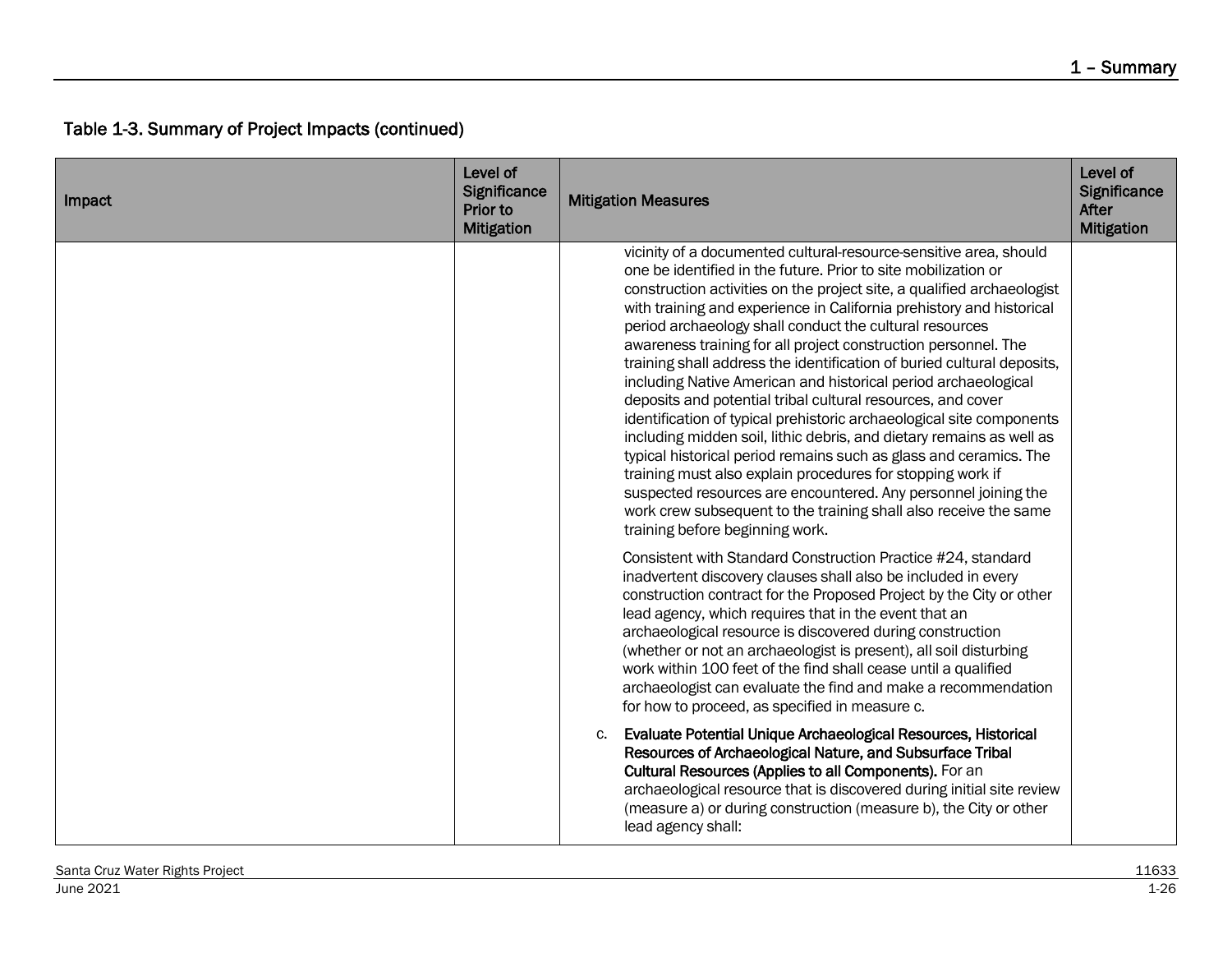| Impact | Level of<br>Significance<br>Prior to<br><b>Mitigation</b> | <b>Mitigation Measures</b>                                                                                                                                                                                                                                                                                                                                                                                                                                                                                                                                                                                                                                                                                                                                                                                                                                                                                                      | Level of<br>Significance<br>After<br><b>Mitigation</b> |
|--------|-----------------------------------------------------------|---------------------------------------------------------------------------------------------------------------------------------------------------------------------------------------------------------------------------------------------------------------------------------------------------------------------------------------------------------------------------------------------------------------------------------------------------------------------------------------------------------------------------------------------------------------------------------------------------------------------------------------------------------------------------------------------------------------------------------------------------------------------------------------------------------------------------------------------------------------------------------------------------------------------------------|--------------------------------------------------------|
|        |                                                           | Retain a qualified archaeologist to determine whether the<br>resource has potential to qualify as either a unique<br>archaeological resource, a historical resource of an<br>archaeological nature, or a subsurface tribal cultural<br>resource under Public Resources Code section 21074,<br>California Environmental Quality Act (CEQA) Guidelines<br>Section 15064.5, or Section 106 of the National Historic<br>Preservation Act.                                                                                                                                                                                                                                                                                                                                                                                                                                                                                           |                                                        |
|        |                                                           | If the resource has potential to be a unique archaeological<br>resource, a historical resource of an archaeological nature,<br>or a subsurface tribal cultural resource, the qualified<br>archaeologist, in consultation with the lead agency, shall<br>prepare a research design and archaeological evaluation<br>plan to assess whether the resource should be considered<br>significant under CEQA criteria.                                                                                                                                                                                                                                                                                                                                                                                                                                                                                                                 |                                                        |
|        |                                                           | If the resource is determined significant, the lead agency<br>shall provide for preservation in place, if feasible. If<br>preservation in place is not feasible, the qualified<br>archaeologist, in consultation with the lead agency, will<br>prepare a data recovery plan for retrieving data relevant to<br>the site's significance. The data recovery plan shall be<br>implemented prior to, or during site development (with a<br>100-foot buffer around the resource). The archaeologist<br>shall also perform appropriate technical analyses, prepare<br>a full written report and file it with the Northwest<br>Information Center, and provide for the permanent curation<br>of recovered materials. The written report will provide new<br>recommendations, which could include, but would not be<br>limited to, archaeological and Native American monitoring<br>for the remaining duration of project construction. |                                                        |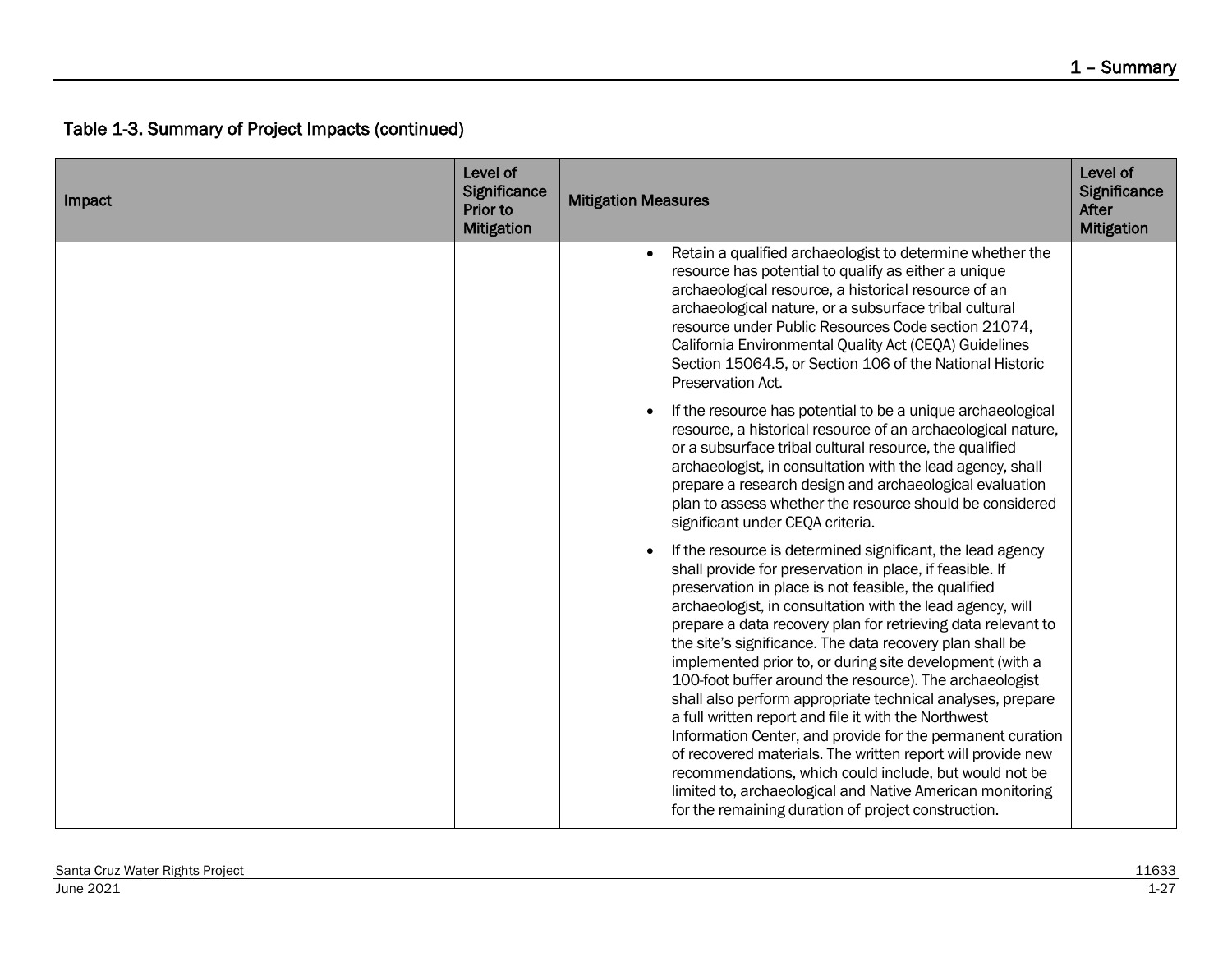| Impact                                                                                                                                                                                                                                                                                                                                                                                                                  | Level of<br>Significance<br>Prior to<br><b>Mitigation</b> | <b>Mitigation Measures</b>                                                                                                                                                                                                                                                                                                                                                                                                                                                                                                                                                                                                                                                                            | Level of<br>Significance<br>After<br><b>Mitigation</b> |
|-------------------------------------------------------------------------------------------------------------------------------------------------------------------------------------------------------------------------------------------------------------------------------------------------------------------------------------------------------------------------------------------------------------------------|-----------------------------------------------------------|-------------------------------------------------------------------------------------------------------------------------------------------------------------------------------------------------------------------------------------------------------------------------------------------------------------------------------------------------------------------------------------------------------------------------------------------------------------------------------------------------------------------------------------------------------------------------------------------------------------------------------------------------------------------------------------------------------|--------------------------------------------------------|
| Impact CUL-3: Tribal Cultural Resources. Construction of<br>Proposed Project infrastructure components could cause<br>a substantial adverse change in the significance of a<br>tribal cultural resource.                                                                                                                                                                                                                | Potentially<br>Significant                                | MM CUL-2 described above for Impact CUL-2                                                                                                                                                                                                                                                                                                                                                                                                                                                                                                                                                                                                                                                             | Less than<br>Significant                               |
| Impact CUL-4: Cumulative Cultural Resource and Tribal<br>Cultural Resource Impacts. Construction of the Proposed<br>Project, in combination with past, present, and reasonably<br>foreseeable future development, could result in a<br>significant cumulative impact related to cultural resources<br>and tribal cultural resources, but the Proposed Project's<br>contribution would not be cumulatively considerable. | Less than<br>Significant                                  | None                                                                                                                                                                                                                                                                                                                                                                                                                                                                                                                                                                                                                                                                                                  | Less than<br>Significant                               |
| <b>Geology and Soils</b>                                                                                                                                                                                                                                                                                                                                                                                                |                                                           |                                                                                                                                                                                                                                                                                                                                                                                                                                                                                                                                                                                                                                                                                                       |                                                        |
| Impact GEO-1: Seismic Hazards. Construction and<br>operation of the Proposed Project could directly or<br>indirectly cause potential substantial adverse effects,<br>including the risk of loss, injury, or death resulting from<br>seismic ground shaking, landslides, or seismic related<br>ground failure, including liquefaction and associated<br>lateral spreading.                                               | Potentially<br>Significant                                | MM GEO-1: Operation of New Aquifer Storage and Recovery (ASR) Facilities<br>in Liquefaction-Prone Areas (Applies to New ASR Facilities). To avoid<br>increasing the potential for liquefaction, ASR injections in new wells located<br>in potential liquefaction zones, as depicted on Figure 4.5-3, shall be<br>maintained and operated such that existing shallow groundwater<br>(i.e., depth generally less than 100 feet) does not rise to within 40 feet of<br>the ground surface. Similarly, ASR injections in potential liquefaction zones<br>shall be maintained and operated such that existing groundwater within a<br>depth of 40 feet or less does not rise closer to the ground surface. | Less than<br>Significant                               |
| Impact GEO-2: Unstable Geologic Unit or Soils.<br>Construction and operation of the Proposed Project would<br>not cause adverse effects involving landslides or be<br>located on a geologic unit or soil that is unstable, or that<br>would become unstable as a result of the Proposed<br>Project, and potentially result in on- or off-site landslide,<br>slope failure/instability, subsidence, or collapse.         | Less than<br>Significant                                  | None                                                                                                                                                                                                                                                                                                                                                                                                                                                                                                                                                                                                                                                                                                  | Less than<br>Significant                               |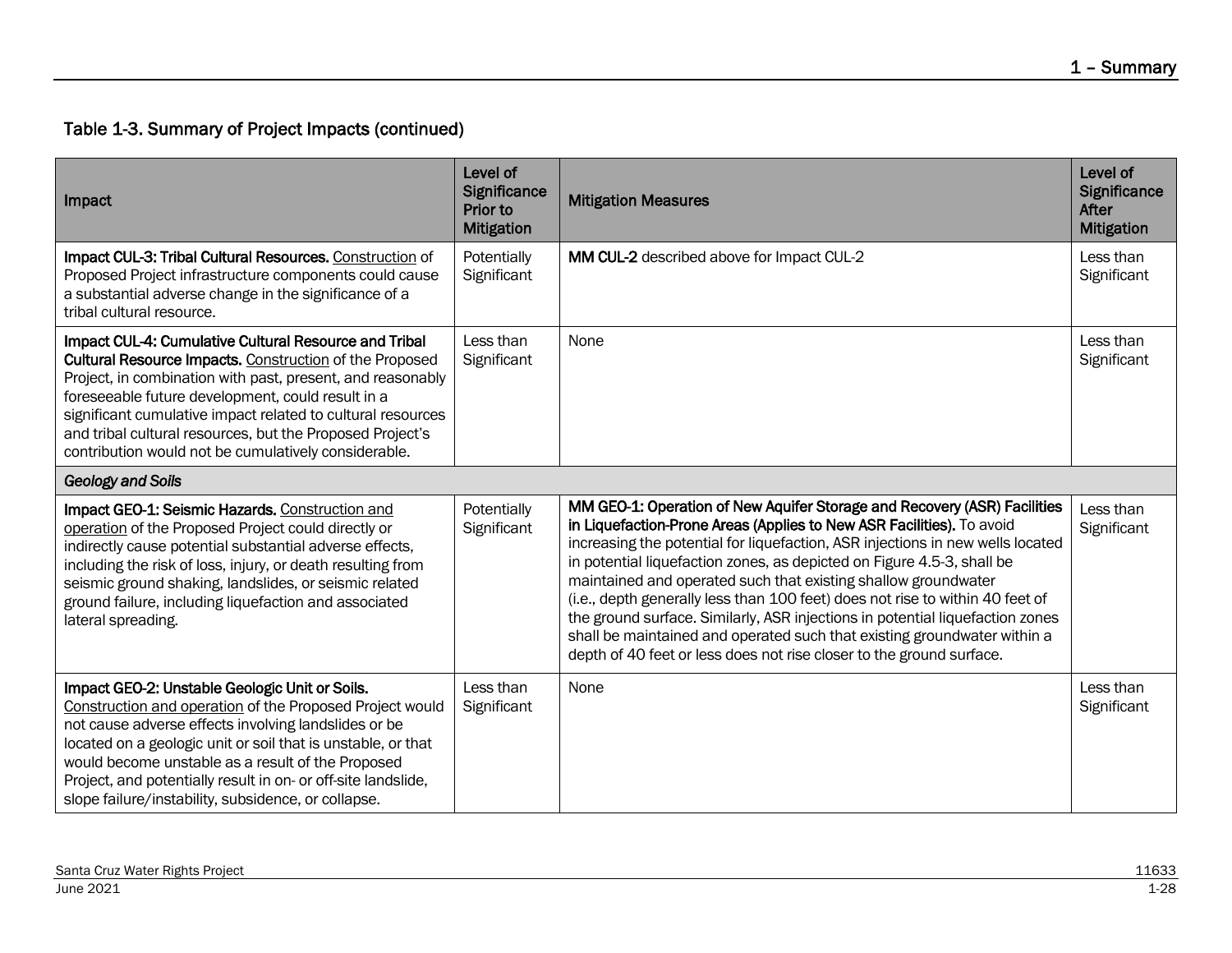| Impact                                                                                                                                                                                                                                                                                                                                                                                  | Level of<br>Significance<br>Prior to<br><b>Mitigation</b> | <b>Mitigation Measures</b>                                                                                                                                                                                                                                                                                                                                                                                                                                                                                                                                                                                                                                                                                                                                                                                                                                                                                                                                                                                                                                                                                                                                                                                                                                                                                                                                                                                                                                                                                                                                                                                                                                     | Level of<br>Significance<br>After<br><b>Mitigation</b> |
|-----------------------------------------------------------------------------------------------------------------------------------------------------------------------------------------------------------------------------------------------------------------------------------------------------------------------------------------------------------------------------------------|-----------------------------------------------------------|----------------------------------------------------------------------------------------------------------------------------------------------------------------------------------------------------------------------------------------------------------------------------------------------------------------------------------------------------------------------------------------------------------------------------------------------------------------------------------------------------------------------------------------------------------------------------------------------------------------------------------------------------------------------------------------------------------------------------------------------------------------------------------------------------------------------------------------------------------------------------------------------------------------------------------------------------------------------------------------------------------------------------------------------------------------------------------------------------------------------------------------------------------------------------------------------------------------------------------------------------------------------------------------------------------------------------------------------------------------------------------------------------------------------------------------------------------------------------------------------------------------------------------------------------------------------------------------------------------------------------------------------------------------|--------------------------------------------------------|
| Impact GEO-3: Expansive Soil. Construction of Proposed<br>Project infrastructure components may be located on<br>expansive soil, as defined by the 2019 California Building<br>Code, but would not create substantial direct or indirect<br>risks to life or property caused in whole or in part by the<br>Proposed Project's exacerbation of the existing<br>environmental conditions. | Less than<br>Significant                                  | None                                                                                                                                                                                                                                                                                                                                                                                                                                                                                                                                                                                                                                                                                                                                                                                                                                                                                                                                                                                                                                                                                                                                                                                                                                                                                                                                                                                                                                                                                                                                                                                                                                                           | Less than<br>Significant                               |
| Impact GEO-4: Paleontological Resources. Construction of<br>the Proposed Project could potentially directly or indirectly<br>destroy a unique paleontological resource or site during<br>construction. However, the Proposed Project would not<br>directly or indirectly destroy a unique geological feature.                                                                           | Potentially<br>Significant                                | MM GEO-2: Paleontological Resources Impact Mitigation Program and<br>Paleontological Monitoring. Potentially significant impacts to<br>paleontological resources on the project and programmatic infrastructure<br>component sites shall be addressed through the following measures:<br>a. Identify Potential Paleontological Resources (Applies to New<br>Aquifer Storage and Recovery [ASR] Facilities). When new ASR<br>facilities sites are identified and those components are being<br>pursued by the City or other lead agency, a qualified a qualified<br>paleontologist pursuant to the Society of Vertebrate Paleontology<br>(SVP) 2010 guidelines, shall conduct a paleontological records<br>search from the Natural History Museum of Los Angeles County<br>(LACM) and conduct a desktop geological and paleontological<br>research. Based on the above, all paleontological sites within or<br>near the programmatic component site shall be identified. The<br>sensitivity of the site for discovering unknown paleontological<br>resources, shall also be identified. The qualified paleontologist will<br>prepare a brief technical report with the results of the above. If<br>known or identified resources are present on the site, or if the site<br>has moderate to high sensitivity for paleontological resources,<br>measures b and c shall be implemented.<br>Develop Paleontological Resources Impact Mitigation Program<br>b.<br>(Applies to all Known Infrastructure Components and May Apply to<br>New ASR Facilities). Prior to commencement of any grading activity<br>on infrastructure component sites with moderate to high | Less than<br>Significant                               |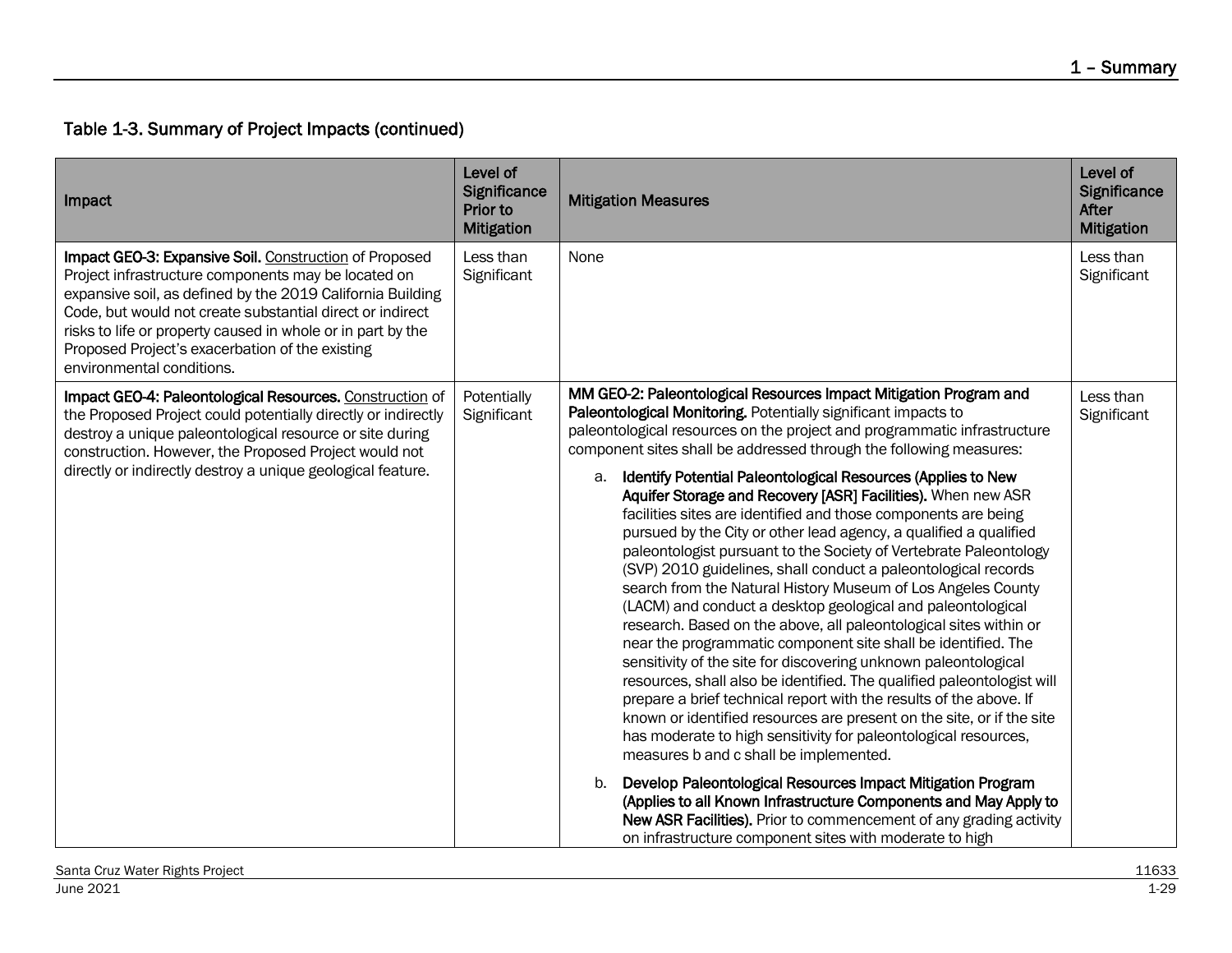| Impact | Level of<br>Significance<br>Prior to<br><b>Mitigation</b> | <b>Mitigation Measures</b>                                                                                                                                                                                                                                                                                                                                                                                                                                                                                                                                                                        | Level of<br>Significance<br>After<br><b>Mitigation</b> |
|--------|-----------------------------------------------------------|---------------------------------------------------------------------------------------------------------------------------------------------------------------------------------------------------------------------------------------------------------------------------------------------------------------------------------------------------------------------------------------------------------------------------------------------------------------------------------------------------------------------------------------------------------------------------------------------------|--------------------------------------------------------|
|        |                                                           | paleontological sensitivity or that may have such sensitivity at<br>depth, the City or other lead agency shall retain a qualified<br>paleontologist pursuant to the SVP (2010) guidelines. The<br>paleontologist shall prepare a Paleontological Resources Impact<br>Mitigation Program (PRIMP) for the Proposed Project. The PRIMP<br>can be written to include all infrastructure components located in<br>sites with moderate to high paleontological sensitivity. The PRIMP<br>shall be consistent with the SVP (2010) guidelines and shall, at a<br>minimum, contain the following elements: |                                                        |
|        |                                                           | Introduction to the project, including project location,<br>description of grading activities with the potential to impact<br>paleontological resources, and underlying geologic units.                                                                                                                                                                                                                                                                                                                                                                                                           |                                                        |
|        |                                                           | Description of the relevant laws, ordinances, regulations,<br>and standards pertinent to the project and potential<br>paleontological resources.                                                                                                                                                                                                                                                                                                                                                                                                                                                  |                                                        |
|        |                                                           | Requirements for preconstruction meeting attendance by<br>the qualified paleontologist and/or their designee and<br>worker environmental awareness training for grading<br>contractors that outlines laws protecting paleontological<br>resources and the types of resources that may be<br>encountered on site.                                                                                                                                                                                                                                                                                  |                                                        |
|        |                                                           | Identification of locations where full-time paleontological<br>monitoring within geological units with high<br>paleontological sensitivity is required within the project or<br>programmatic sites based on construction plans and/or<br>geotechnical reports.                                                                                                                                                                                                                                                                                                                                    |                                                        |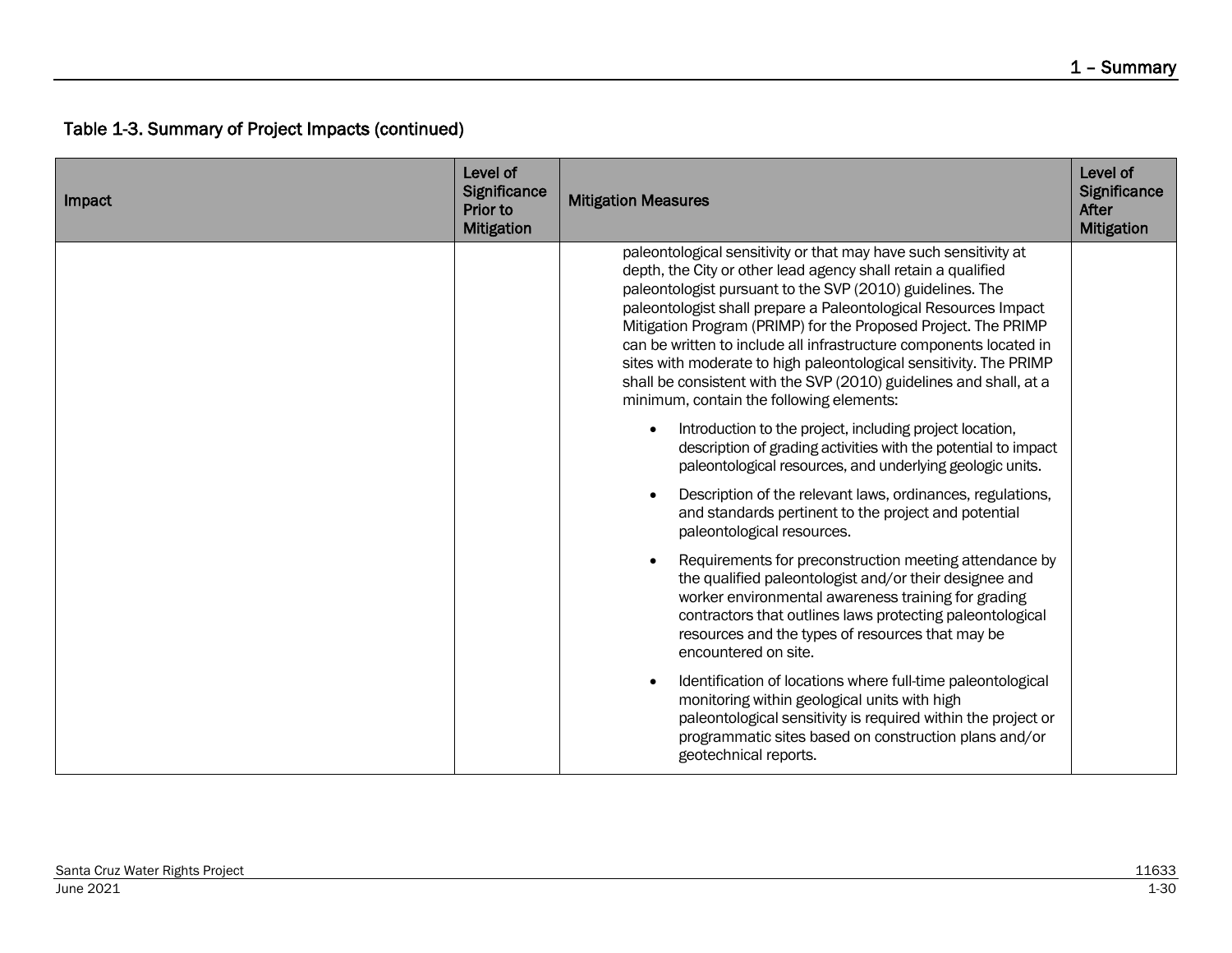| Impact | Level of<br>Significance<br>Prior to<br><b>Mitigation</b> | <b>Mitigation Measures</b>                                                                                                                                                                                                                                                                                                                                                                                                                                                                                                                                                                                                                                                                  | Level of<br>Significance<br>After<br><b>Mitigation</b> |
|--------|-----------------------------------------------------------|---------------------------------------------------------------------------------------------------------------------------------------------------------------------------------------------------------------------------------------------------------------------------------------------------------------------------------------------------------------------------------------------------------------------------------------------------------------------------------------------------------------------------------------------------------------------------------------------------------------------------------------------------------------------------------------------|--------------------------------------------------------|
|        |                                                           | Requirements and frequency of paleontological<br>monitoring spot-checks below a depth of five feet below<br>the ground surface in areas underlain by Holocene<br>sedimentary deposits.                                                                                                                                                                                                                                                                                                                                                                                                                                                                                                      |                                                        |
|        |                                                           | The types of paleontological field equipment the<br>paleontological monitor shall have on-hand during<br>monitoring.                                                                                                                                                                                                                                                                                                                                                                                                                                                                                                                                                                        |                                                        |
|        |                                                           | Discoveries treatment protocols and paleontological<br>methods (including sediment sampling for<br>microinvertebrate and microvertebrate fossils).                                                                                                                                                                                                                                                                                                                                                                                                                                                                                                                                          |                                                        |
|        |                                                           | Requirements for adequate reporting and collections<br>management, including daily logs, monthly reports, and a<br>final paleontological monitoring report that details the<br>monitoring program and includes analyses of recovered<br>fossils and their significance and the stratigraphy exposed<br>during construction.                                                                                                                                                                                                                                                                                                                                                                 |                                                        |
|        |                                                           | Requirements for collection and complete documentation<br>of fossils identified within the project site prior to<br>construction and during construction, including<br>procedures for temporarily halting construction within a<br>50-foot radius of the find while documentation and<br>salvage occurs and allowing construction to resume once<br>collection and documentation of the find is completed.<br>Prepared fossils along with copies of all pertinent field<br>notes, photos, maps, and the final paleontological<br>monitoring report shall be deposited in a scientific<br>institution with paleontological collections. Any curation<br>costs shall be paid for by the City. |                                                        |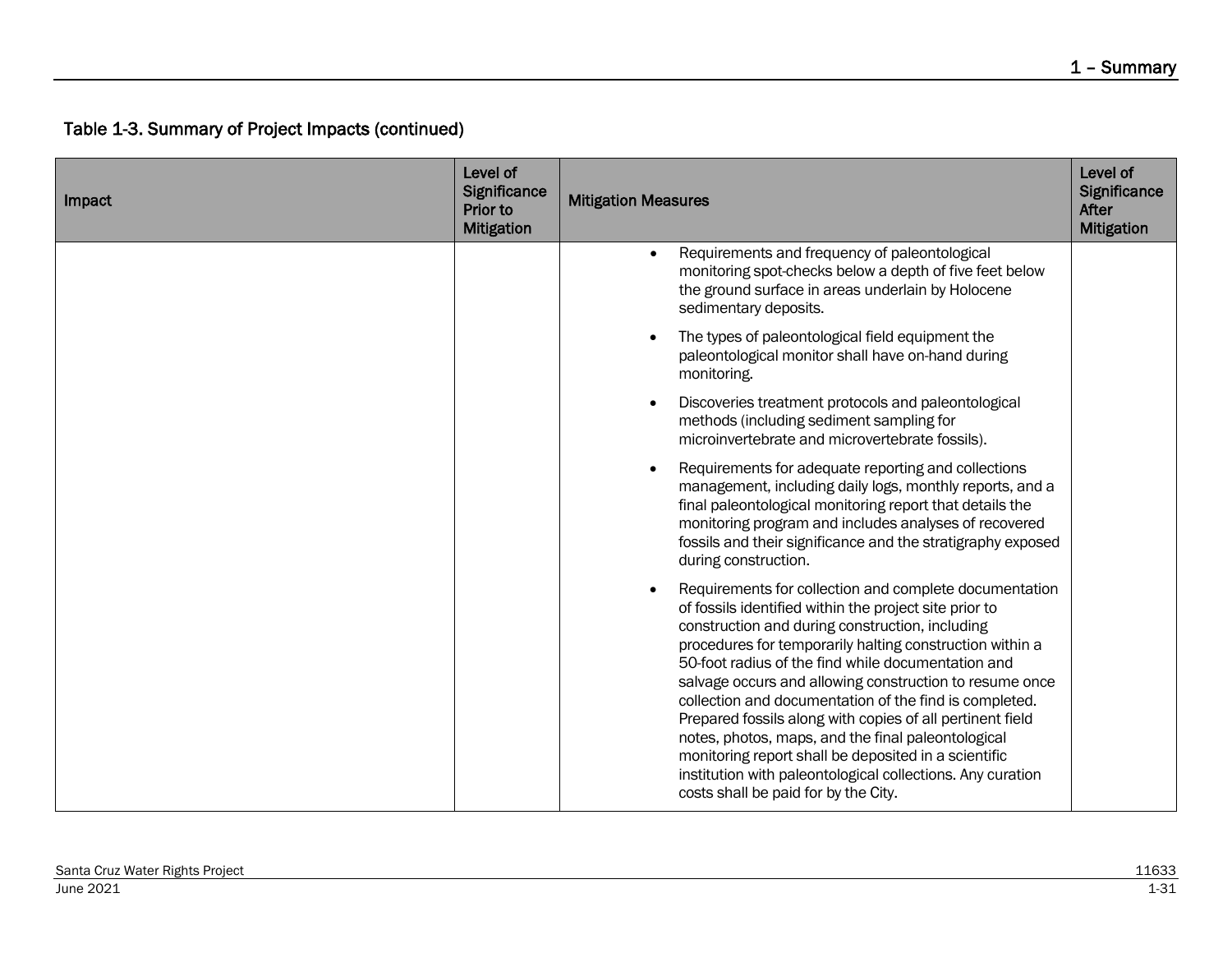| Impact                                                                                                                                                                                                                                                                                                                                                                                     | Level of<br>Significance<br>Prior to<br><b>Mitigation</b> | <b>Mitigation Measures</b>                                                                                                                                                                                                                                                                                                                                                                                                                                                                                                                                                                                                                                                                                                                                                                                                                                                                                                                                                                                                                 | Level of<br>Significance<br>After<br><b>Mitigation</b> |
|--------------------------------------------------------------------------------------------------------------------------------------------------------------------------------------------------------------------------------------------------------------------------------------------------------------------------------------------------------------------------------------------|-----------------------------------------------------------|--------------------------------------------------------------------------------------------------------------------------------------------------------------------------------------------------------------------------------------------------------------------------------------------------------------------------------------------------------------------------------------------------------------------------------------------------------------------------------------------------------------------------------------------------------------------------------------------------------------------------------------------------------------------------------------------------------------------------------------------------------------------------------------------------------------------------------------------------------------------------------------------------------------------------------------------------------------------------------------------------------------------------------------------|--------------------------------------------------------|
|                                                                                                                                                                                                                                                                                                                                                                                            |                                                           | <b>Standard Paleontological Clauses in Construction Contracts</b><br>c.<br>(Applies to all Infrastructure Components). The City or other lead<br>agency shall include standard clauses in construction contracts for<br>infrastructure components located in areas with moderate to high<br>paleontological sensitivity. A standard clause shall be included that<br>requires paleontological resource sensitivity training for workers<br>prior to conducting earth disturbance activities. A standard<br>inadvertent discovery clause shall also be included that indicates<br>that in the event that paleontological resources (e.g., fossils) are<br>unearthed during grading, the paleontological monitor will<br>temporarily halt and/or divert grading activity to allow recovery of<br>paleontological resources. The area of discovery will be roped off<br>with a 50-foot-radius buffer. Once documentation and collection of<br>the find is completed, the monitor will allow grading to<br>recommence in the area of the find. |                                                        |
| Impact GEO-5: Cumulative Geologic Hazards.<br>Construction and operation of the Proposed Project, in<br>combination with past, present, and reasonably<br>foreseeable future development, could result in a<br>significant cumulative impact related to geology and soils,<br>but the Proposed Project's contribution to this impact<br>would not be cumulatively considerable.            | Less than<br>Significant                                  | None                                                                                                                                                                                                                                                                                                                                                                                                                                                                                                                                                                                                                                                                                                                                                                                                                                                                                                                                                                                                                                       | Less than<br>Significant                               |
| Impact GEO-6: Cumulative Paleontological Resources<br>Impacts. Construction of the Proposed Project, in<br>combination with past, present, and reasonably<br>foreseeable future development, could result in a<br>significant cumulative impact related to paleontological<br>resources, but the Proposed Project's contribution to this<br>impact would not be cumulatively considerable. | Less than<br>Significant                                  | None                                                                                                                                                                                                                                                                                                                                                                                                                                                                                                                                                                                                                                                                                                                                                                                                                                                                                                                                                                                                                                       | Less than<br>Significant                               |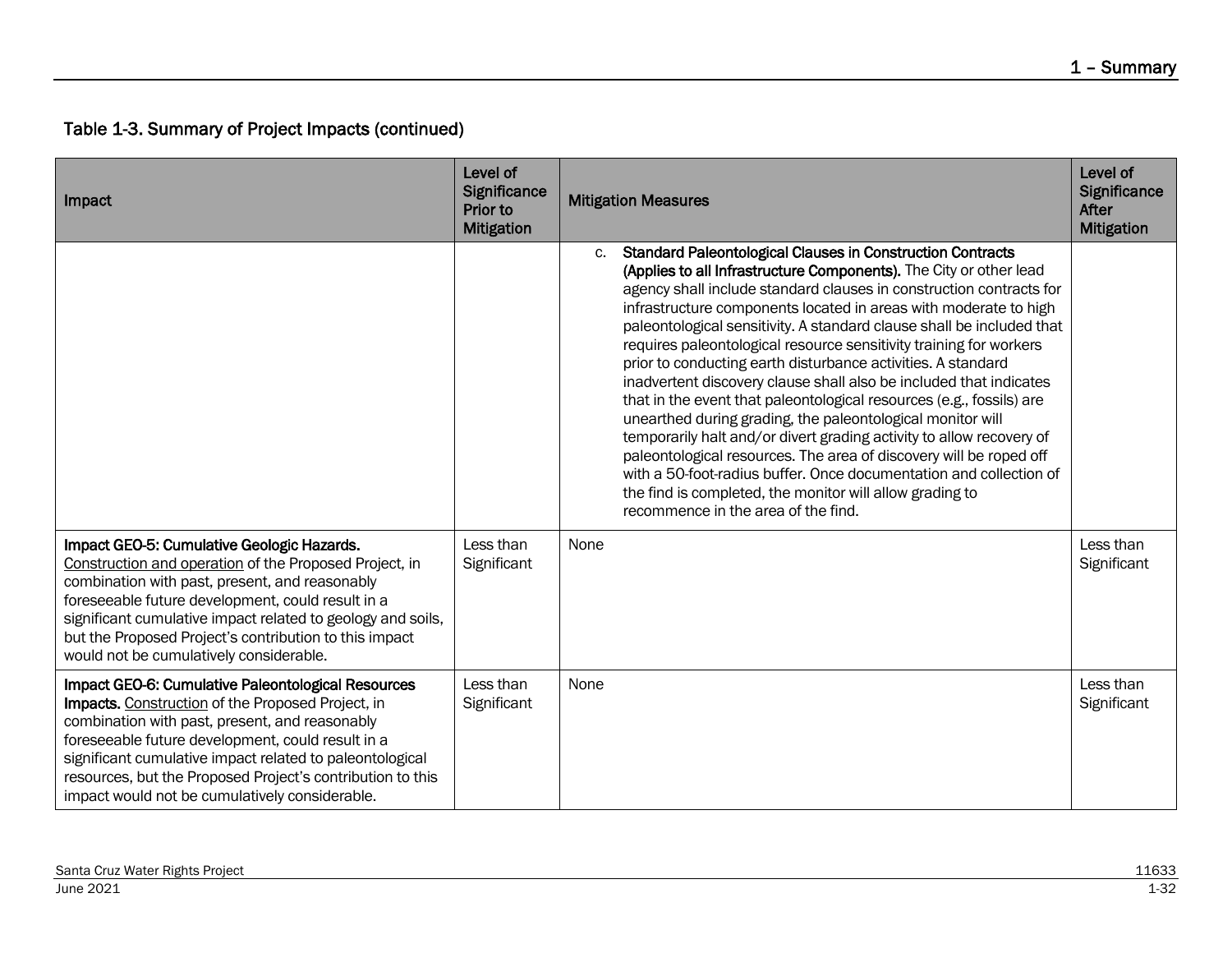| Impact                                                                                                                                                                                                                                                                                                                                                                                       | Level of<br>Significance<br>Prior to<br><b>Mitigation</b> | <b>Mitigation Measures</b>                                                                                                                                                                                                                                                                                                                                                       | Level of<br><b>Significance</b><br>After<br><b>Mitigation</b> |
|----------------------------------------------------------------------------------------------------------------------------------------------------------------------------------------------------------------------------------------------------------------------------------------------------------------------------------------------------------------------------------------------|-----------------------------------------------------------|----------------------------------------------------------------------------------------------------------------------------------------------------------------------------------------------------------------------------------------------------------------------------------------------------------------------------------------------------------------------------------|---------------------------------------------------------------|
| <b>Greenhouse Gas Emissions</b>                                                                                                                                                                                                                                                                                                                                                              |                                                           |                                                                                                                                                                                                                                                                                                                                                                                  |                                                               |
| Impact GHG-1: Greenhouse Gas Emissions. Construction<br>and operation of the Proposed Project would not generate<br>greenhouse gas emissions, either directly or indirectly,<br>that may have a significant impact on the environment.                                                                                                                                                       | Less than<br>Significant                                  | None                                                                                                                                                                                                                                                                                                                                                                             | Less than<br>Significant                                      |
| Impact GHG-2: Conflict with an Applicable Greenhouse<br>Gas Reduction Plan. Construction and operation of the<br>Proposed Project would not conflict with an applicable<br>plan, policy, or regulation adopted for the purpose of<br>reducing the emissions of greenhouse gases.                                                                                                             | Less than<br>Significant                                  | None                                                                                                                                                                                                                                                                                                                                                                             | Less than<br>Significant                                      |
| Impact GHG-3: Cumulative Greenhouse Gas Impacts.<br>Construction and operation of the Proposed Project, in<br>combination with past, present, and reasonably<br>foreseeable future development, would result in a<br>significant cumulative impact related to greenhouse gas<br>emissions, but the Proposed Project's contribution to this<br>impact would not be cumulatively considerable. | Less than<br>Significant                                  | None                                                                                                                                                                                                                                                                                                                                                                             | Less than<br>Significant                                      |
| Hazards, Hazardous Materials, and Wildfire                                                                                                                                                                                                                                                                                                                                                   |                                                           |                                                                                                                                                                                                                                                                                                                                                                                  |                                                               |
| Impact HAZ-1: Routine Transport, Use, Production, or<br>Disposal of Hazardous Materials. Construction and<br>operation of the Proposed Project would require use and<br>transportation of petroleum products and small quantities<br>of hazardous materials but would not result in a significant<br>hazard to the public or environment.                                                    | Less than<br>Significant                                  | None                                                                                                                                                                                                                                                                                                                                                                             | Less than<br>Significant                                      |
| Impact HAZ-2: Upset and Release of Hazardous Materials.<br>Construction of the Proposed Project could create a significant<br>hazard to the public or the environment through reasonably<br>foreseeable upset and accident conditions involving the<br>release of hazardous materials into the environment.                                                                                  | Potentially<br>Significant                                | MM HAZ-1: Review of Hazardous Materials Site Databases (Applies to New<br>Aquifer Storage and Recovery Facilities). Prior to construction where<br>ground disturbance is required, a review of hazardous materials site<br>databases will be conducted within 0.5 miles of the project site where the<br>construction is proposed (project site). A search shall be conducted no | Less than<br>Significant                                      |

Santa Cruz Water Rights Project 11633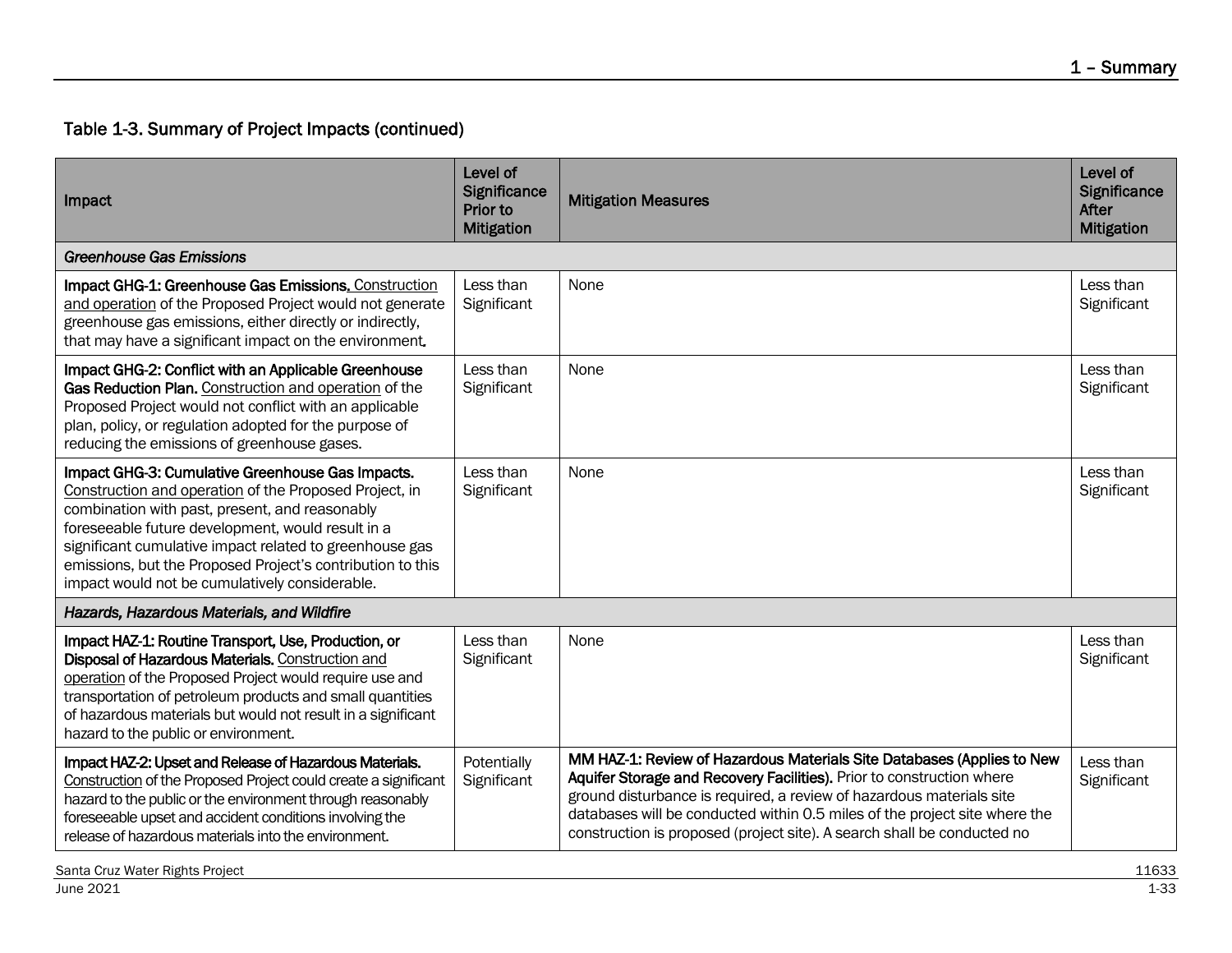| Impact | Level of<br>Significance<br>Prior to<br><b>Mitigation</b> | <b>Mitigation Measures</b>                                                                                                                                                                                                                                                                                                                                                                                                                                                                                                                                                                                                                                                                                                                                                                                                                                                                                                                                                                                                                                                                                                                                                                                                                                                                                                                                                                                                                                                                                                                                                                                                                                                                                                                                                                                                                       | Level of<br>Significance<br>After<br><b>Mitigation</b> |
|--------|-----------------------------------------------------------|--------------------------------------------------------------------------------------------------------------------------------------------------------------------------------------------------------------------------------------------------------------------------------------------------------------------------------------------------------------------------------------------------------------------------------------------------------------------------------------------------------------------------------------------------------------------------------------------------------------------------------------------------------------------------------------------------------------------------------------------------------------------------------------------------------------------------------------------------------------------------------------------------------------------------------------------------------------------------------------------------------------------------------------------------------------------------------------------------------------------------------------------------------------------------------------------------------------------------------------------------------------------------------------------------------------------------------------------------------------------------------------------------------------------------------------------------------------------------------------------------------------------------------------------------------------------------------------------------------------------------------------------------------------------------------------------------------------------------------------------------------------------------------------------------------------------------------------------------|--------------------------------------------------------|
|        |                                                           | more than six months prior to construction. In addition to sites identified in<br>this environmental impact report, each new site identified within 0.5 miles<br>of the project site will be reviewed for environmental contamination that<br>could impact the project site, including soil, soil vapor, and groundwater<br>contamination. If soil, soil vapor, and/or groundwater contamination is<br>identified in the review, MM HAZ-2 will be implemented.                                                                                                                                                                                                                                                                                                                                                                                                                                                                                                                                                                                                                                                                                                                                                                                                                                                                                                                                                                                                                                                                                                                                                                                                                                                                                                                                                                                   |                                                        |
|        |                                                           | MM HAZ-2: Hazardous Materials Contingency Plan (Applies to New Aquifer<br>Storage and Recovery Facilities and City of Santa Cruz/Soquel Creek Water<br>District/Central Water District Intertie - Soquel Village Pipeline). Prior to<br>commencement of any construction activities, a Hazardous Materials<br>Contingency Plan (HMCP) shall be developed that addresses known and<br>suspected impacts in soil, soil vapor, and groundwater from releases on or<br>near the project sites. The HMCP shall include training procedures for<br>identification of contamination. The HMCP shall describe procedures for<br>assessment, characterization, management, and disposal of hazardous<br>constituents, materials, and wastes, in accordance with all applicable state<br>and local regulations. Contaminated soils and/or groundwater shall be<br>managed and disposed of in accordance with local and state regulations.<br>These regulations, as further described in Section 4.7.2, Regulatory<br>Framework (Section 4.7, Hazards, Hazardous Materials, and Wildfire),<br>include hazardous material transportation (California Department of<br>Transportation and Department of Toxic Substances Control [DTSC]),<br>hazardous waste regulations (U.S. Environmental Protection Agency and<br>DTSC), worker health and safety during excavation of contaminated<br>materials (California Division of Occupational Safety and Health<br>Administration), and local disposal requirements (DTSC and landfill-specific).<br>The HMCP shall include health and safety measures, which may include but<br>are not limited to periodic work breathing zone monitoring and monitoring for<br>volatile organic compounds using a handheld organic vapor analyzer in the<br>event impacted soils are encountered during excavation activities. |                                                        |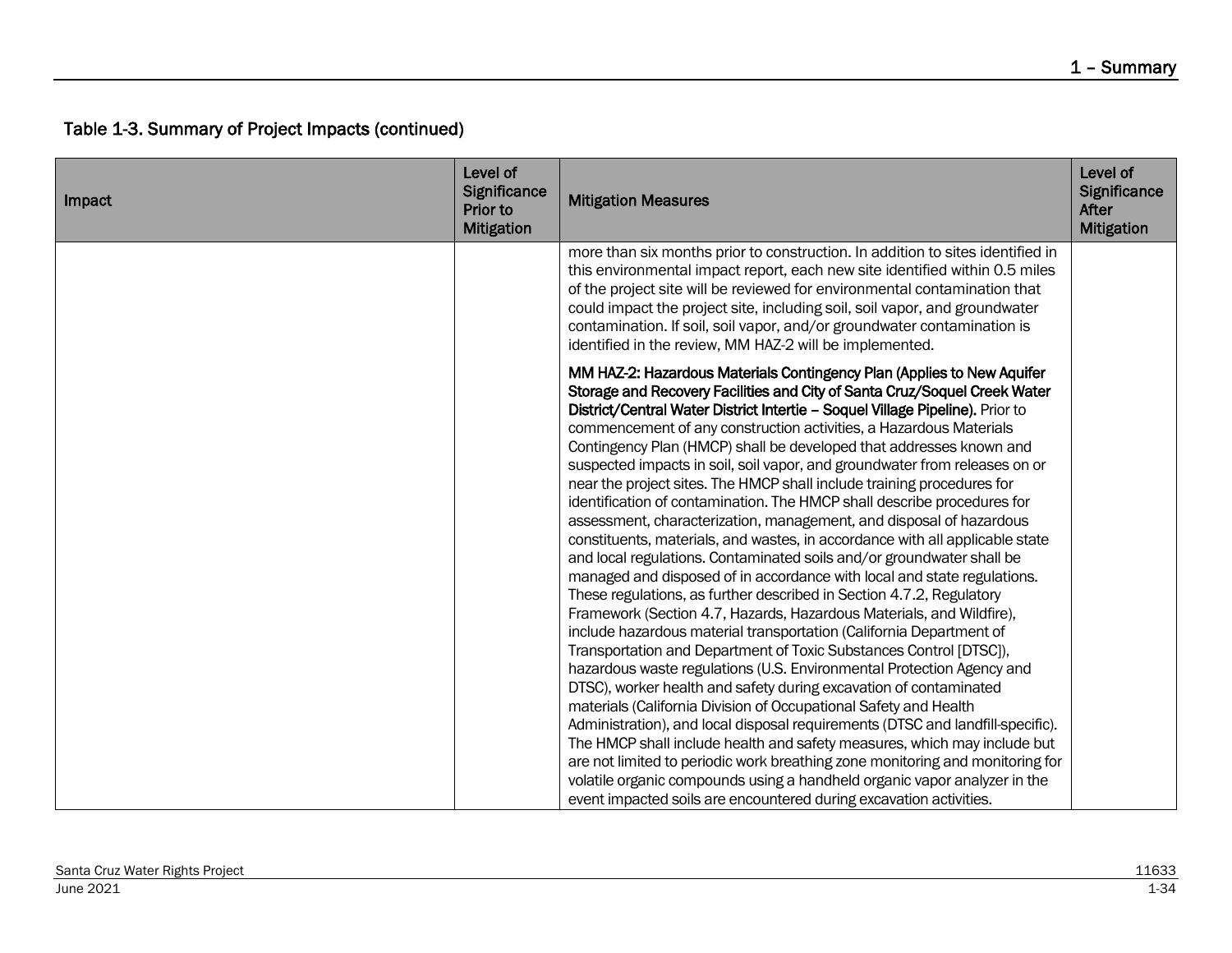| Impact                                                                                                                                                                                                                                                                                                                                                                                                                                                                                         | Level of<br>Significance<br>Prior to<br><b>Mitigation</b> | <b>Mitigation Measures</b>                              | Level of<br><b>Significance</b><br><b>After</b><br><b>Mitigation</b> |
|------------------------------------------------------------------------------------------------------------------------------------------------------------------------------------------------------------------------------------------------------------------------------------------------------------------------------------------------------------------------------------------------------------------------------------------------------------------------------------------------|-----------------------------------------------------------|---------------------------------------------------------|----------------------------------------------------------------------|
| Impact HAZ-3: Hazardous Materials Near Schools.<br>Construction and operation of the Proposed Project could<br>emit hazardous emissions or handle hazardous or acutely<br>hazardous materials, substances, or waste within one-<br>quarter mile of an existing or proposed school.                                                                                                                                                                                                             | Potentially<br>Significant                                | MM HAZ-1 and MM HAZ-2 described above for Impact HAZ-2. | Less than<br>Significant                                             |
| Impact HAZ-4: Impair Emergency Response. Construction<br>of the Proposed Project would not impair implementation<br>of or physically interfere with an adopted emergency<br>response plan or emergency evacuation plan.                                                                                                                                                                                                                                                                        | Less than<br>Significant                                  | None                                                    | Less than<br>Significant                                             |
| Impact HAZ-5: Wildfire Hazards. Construction and operation<br>of the Proposed Project would not expose people or<br>structures to a significant risk of loss, injury, or death involving<br>wildland fires; however, some programmatic components<br>may be located in or near state responsibility areas.                                                                                                                                                                                     | Less than<br>Significant                                  | None                                                    | Less than<br>Significant                                             |
| Impact HAZ-6: Cumulative Hazardous Materials and<br><b>Emergency Response Impacts. Construction and operation</b><br>of the Proposed Project, in combination with past, present,<br>and reasonably foreseeable future development, would not<br>result in a significant cumulative impact related to routine<br>transport, use, disposal, or accidental release of hazardous<br>materials, or related to interference with an adopted<br>emergency response plan or emergency evacuation plan. | Less than<br>Significant                                  | None                                                    | Less than<br>Significant                                             |
| Impact HAZ-7: Cumulative Wildfire Impacts. Construction<br>and operation of the Proposed Project, in combination<br>with past, present, and reasonably foreseeable future<br>development, could result in a significant cumulative<br>impact related to exposing people or structures to a<br>significant risk of loss, injury, or death involving wildland<br>fires, but the Proposed Project's contribution would be<br>less than cumulatively considerable.                                 | Less than<br>Significant                                  | None                                                    | Less than<br>Significant                                             |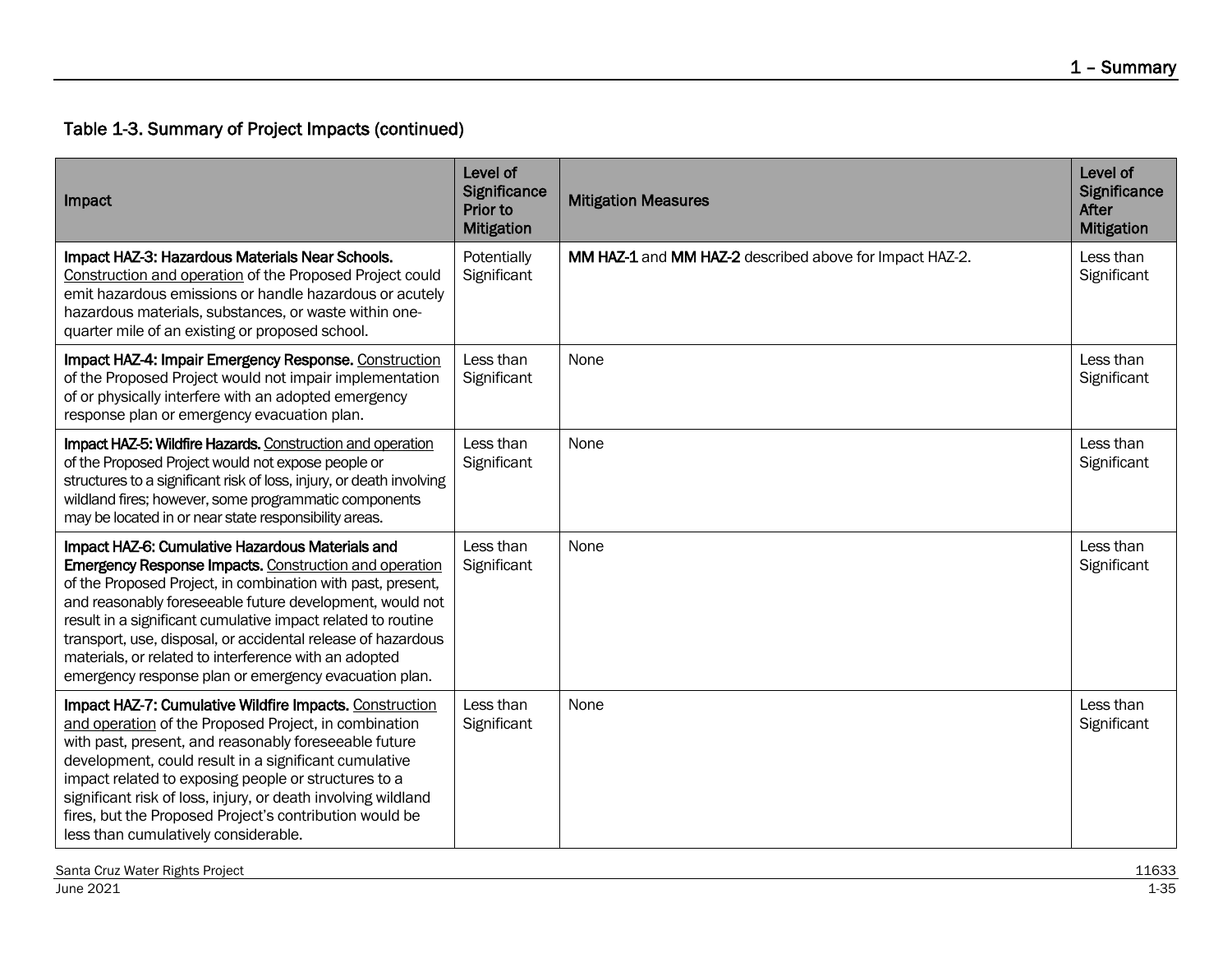| Impact                                                                                                                                                                                                                                                                                                                                                                                                                                                                                                                                                                                                                                    | Level of<br>Significance<br>Prior to<br><b>Mitigation</b> | <b>Mitigation Measures</b>                                                                                                                                                                                                                                                                                                                                                                                                                                                                                                                                                                                                                                                                                                                                                                                                                                                                                                                                                                                                                                                                                                                                                                                                                                                                                                                                                                                                                                                                                                                                                                                                                                      | Level of<br><b>Significance</b><br><b>After</b><br><b>Mitigation</b> |
|-------------------------------------------------------------------------------------------------------------------------------------------------------------------------------------------------------------------------------------------------------------------------------------------------------------------------------------------------------------------------------------------------------------------------------------------------------------------------------------------------------------------------------------------------------------------------------------------------------------------------------------------|-----------------------------------------------------------|-----------------------------------------------------------------------------------------------------------------------------------------------------------------------------------------------------------------------------------------------------------------------------------------------------------------------------------------------------------------------------------------------------------------------------------------------------------------------------------------------------------------------------------------------------------------------------------------------------------------------------------------------------------------------------------------------------------------------------------------------------------------------------------------------------------------------------------------------------------------------------------------------------------------------------------------------------------------------------------------------------------------------------------------------------------------------------------------------------------------------------------------------------------------------------------------------------------------------------------------------------------------------------------------------------------------------------------------------------------------------------------------------------------------------------------------------------------------------------------------------------------------------------------------------------------------------------------------------------------------------------------------------------------------|----------------------------------------------------------------------|
| <b>Hydrology and Water Quality</b>                                                                                                                                                                                                                                                                                                                                                                                                                                                                                                                                                                                                        |                                                           |                                                                                                                                                                                                                                                                                                                                                                                                                                                                                                                                                                                                                                                                                                                                                                                                                                                                                                                                                                                                                                                                                                                                                                                                                                                                                                                                                                                                                                                                                                                                                                                                                                                                 |                                                                      |
| Impact HYD-1: Surface Water Quality Standards and<br>Waste Discharge Requirements. Construction and<br>operation of the Proposed Project would not violate any<br>water quality standards or waste discharge requirements<br>or otherwise substantially degrade surface water quality.<br>In addition, the Proposed Project would not conflict with or<br>obstruct implementation of a water quality control plan<br>related to surface water.                                                                                                                                                                                            | Less than<br>Significant                                  | None                                                                                                                                                                                                                                                                                                                                                                                                                                                                                                                                                                                                                                                                                                                                                                                                                                                                                                                                                                                                                                                                                                                                                                                                                                                                                                                                                                                                                                                                                                                                                                                                                                                            | Less than<br>Significant                                             |
| Impact HYD-2: Decrease Groundwater Supplies, Interfere<br>with Groundwater Recharge, or Conflict with Groundwater<br>Plan. Construction and operation of the Proposed Project<br>would not decrease groundwater supplies or interfere<br>substantially with groundwater recharge such that<br>sustainable groundwater management of the basin would<br>be impeded. However, the Proposed Project could conflict<br>with or obstruct implementation of a water quality control<br>plan or sustainable groundwater management plan by<br>potentially affecting local groundwater quality or causing<br>restrictive effects in nearby wells. | Potentially<br>Significant                                | MM HYD-1: Ammonia Monitoring (Applies to Beltz 12 Aquifer Storage and<br>Recovery [ASR] Facility). Consistent with groundwater monitoring<br>completed for the Beltz 12 ASR Pilot Test Project (Pueblo Water Resources<br>2020), monitoring for ammonia shall be completed in the Beltz 12 well<br>and the Soquel Creek Water District (SqCWD) O'Neill Ranch well during<br>future Beltz 12 ASR pilot tests and ASR operations. The City shall establish<br>ammonia concentrations beginning at least 12 months prior to<br>commencement of Beltz 12 ASR operations, by conducting quarterly<br>sampling, and obtaining similar sampling data for the SqCWD's O'Neill<br>Ranch well, as provided by SqCWD. During the first year of Beltz 12 ASR<br>injection and extraction operations, the City shall conduct monthly<br>monitoring of ammonia concentrations in groundwater. Following the first<br>year of operations, monitoring of ammonia shall be quarterly. In the event<br>that over a two-year sampling period after initiation of Beltz 12 ASR<br>operations, City ammonia monitoring data, in combination with ammonia<br>monitoring data from the SqCWD O'Neill Ranch well, indicates Beltz 12<br>ASR operations are not resulting in changes to ammonia concentrations<br>that could adversely affect operations at the SqCWD's O'Neill Ranch well,<br>ammonia sampling shall be discontinued in the Beltz 12 ASR well.<br>The City ammonia monitoring data, in combination with ammonia<br>monitoring data from the SqCWD O'Neill Ranch well, shall be evaluated to<br>determine if Beltz 12 ASR operations are resulting in changes to ammonia | Less than<br>Significant                                             |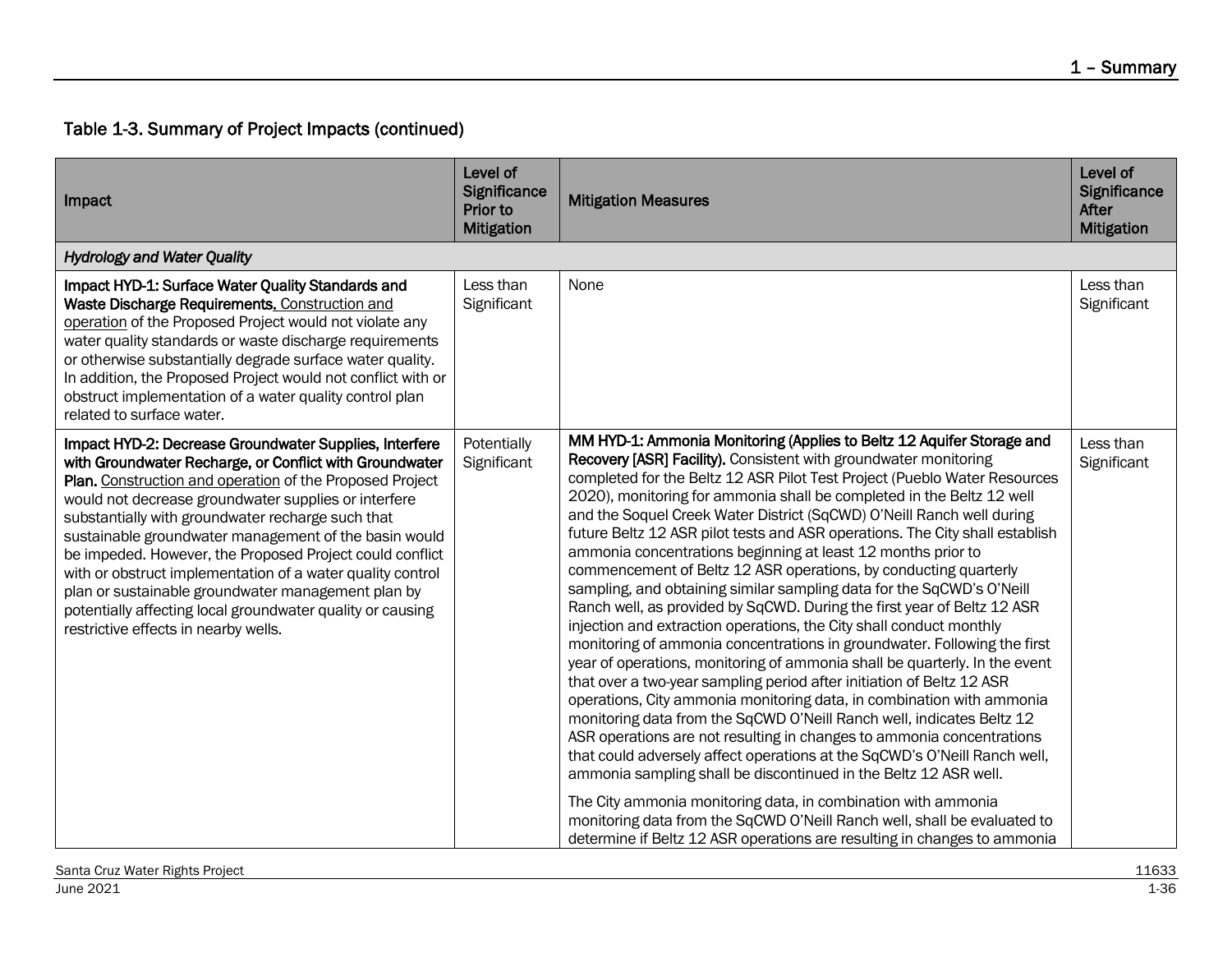| Impact | Level of<br>Significance<br>Prior to<br><b>Mitigation</b> | <b>Mitigation Measures</b>                                                                                                                                                                                                                                                                                                                                                                                                                                                                                                                                                                                                                                                                                                                                                    | Level of<br><b>Significance</b><br><b>After</b><br><b>Mitigation</b> |
|--------|-----------------------------------------------------------|-------------------------------------------------------------------------------------------------------------------------------------------------------------------------------------------------------------------------------------------------------------------------------------------------------------------------------------------------------------------------------------------------------------------------------------------------------------------------------------------------------------------------------------------------------------------------------------------------------------------------------------------------------------------------------------------------------------------------------------------------------------------------------|----------------------------------------------------------------------|
|        |                                                           | concentrations that could adversely affect operations at the SqCWD's<br>O'Neill Ranch well. If ammonia levels increase above baseline, the City and<br>SqCWD shall cooperatively develop, fund, and implement a hydrogeologic<br>investigation to evaluate the source(s) and distribution of ammonia in the<br>aquifer system and potential causes of the observed ammonia increases.<br>The investigation shall include, if applicable, installation of a monitoring<br>well cluster between the Beltz 12 ASR well and the O'Neill Ranch well to<br>evaluate the gap in data between these two wells.                                                                                                                                                                        |                                                                      |
|        |                                                           | To the extent that the results of the hydrogeologic investigation indicate that<br>Beltz 12 ASR operations are resulting in ammonia concentrations above<br>baseline concentrations, ASR injection and/or extraction operations shall be<br>modified until ammonia concentrations decrease to baseline (or lower)<br>levels, as demonstrated with monthly (during the first year of operations) or<br>quarterly monitoring data from the Beltz 12 ASR well, and the SqCWD's<br>O'Neill Ranch well, as provided by SqCWD. The Beltz 12 ASR modifications<br>shall be proportional to the degree of impact being caused by Beltz 12 ASR<br>operations (versus O'Neill Ranch well operations). Quarterly monitoring<br>reports shall be prepared to document monitoring results. |                                                                      |
|        |                                                           | Additionally, during the next Mid-County Groundwater Sustainability Plan<br>update process, the City shall work with other member agencies of the<br>Mid-County Groundwater Sustainability Agency to address ammonia as a<br>groundwater quality issue in the basin if warranted based on the outcome<br>of monitoring and any hydrogeologic investigation performed, and<br>incorporate the City's Beltz 12 ASR well and the SqCWD's O'Neill Ranch<br>well into the plan update to allow for the ongoing assessment and<br>monitoring of ammonia concentrations.                                                                                                                                                                                                             |                                                                      |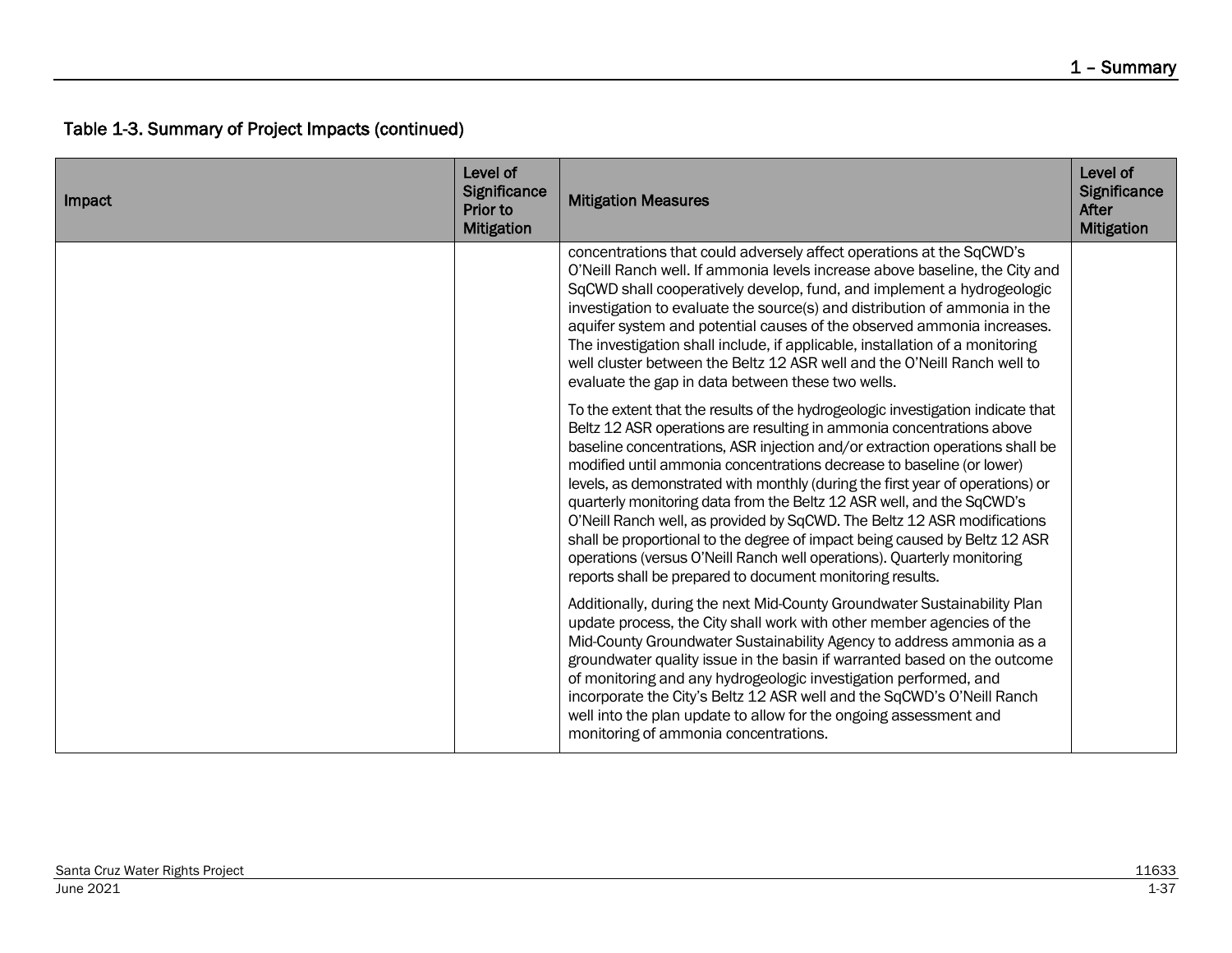| Impact | Level of<br>Significance<br>Prior to<br><b>Mitigation</b> | <b>Mitigation Measures</b>                                                                                                                                                                                                                                                                                                                                                                                                                                                                                                                                                                                                                                                                                                                                                                                                                                                                                                                                                                                                                                                                                                                                                                                                                                                                                                                                                                                                                                                                                                                                                                                                                                                                                                                                                                                                | Level of<br>Significance<br>After<br><b>Mitigation</b> |
|--------|-----------------------------------------------------------|---------------------------------------------------------------------------------------------------------------------------------------------------------------------------------------------------------------------------------------------------------------------------------------------------------------------------------------------------------------------------------------------------------------------------------------------------------------------------------------------------------------------------------------------------------------------------------------------------------------------------------------------------------------------------------------------------------------------------------------------------------------------------------------------------------------------------------------------------------------------------------------------------------------------------------------------------------------------------------------------------------------------------------------------------------------------------------------------------------------------------------------------------------------------------------------------------------------------------------------------------------------------------------------------------------------------------------------------------------------------------------------------------------------------------------------------------------------------------------------------------------------------------------------------------------------------------------------------------------------------------------------------------------------------------------------------------------------------------------------------------------------------------------------------------------------------------|--------------------------------------------------------|
|        |                                                           | MM HYD-2: Groundwater Level Monitoring (Applies to Beltz 12 Aquifer<br>Storage and Recovery [ASR] Facility). Consistent with restrictive effects<br>criteria established in private well baseline assessment reports (Hydro<br>Metrics 2015a, 2015b, 2015c, 2015d, 2015e), the private well<br>monitoring program currently in place under the April 2015 cooperative<br>monitoring/adaptive groundwater management agreement (cooperative<br>groundwater management agreement) and the April 2015 stream flow and<br>well monitoring agreement, between the City of Santa Cruz (City) and<br>Soquel Creek Water District (SqCWD), shall be continued with respect to<br>groundwater levels, and the City will contact and enroll any additional<br>residents with private domestic wells within a 3,300-foot radius of the<br>City's Beltz 12 ASR facility who want to join the program. Consistent with<br>the existing cooperative groundwater management agreement, the City<br>and SqCWD shall share monitoring and mitigating for impacts to third<br>parties, such as private wells found in the area of overlap of 3,300-foot<br>radius around SqCWD's O'Neill Ranch Well and 3,300-foot radius around<br>the City's Beltz 12 well. Monitoring expenses shall be shared equally while<br>mitigation expenses shall be shared proportionately. If private well<br>monitoring reveals impacts to private wells due to the presence of<br>restrictive effects, pump tests shall be conducted to determine<br>proportionality. Monitoring and mitigation of impacts to private wells within<br>a 3,300-foot radius of either the O'Neill Ranch well or Beltz 12 well, but not<br>located in the overlap area, shall be the sole responsibility of the agency<br>whose 3,300-foot radius encompasses the private well. |                                                        |
|        |                                                           | If demonstrated restrictive effects to nearby private domestic wells occur<br>during ASR pilot testing or operations, the City and SqCWD shall<br>cooperatively develop, fund, and implement a hydrogeologic investigation<br>to evaluate the potential causes of the observed restricted effects in<br>private wells. To the extent that the results of the hydrogeologic<br>investigation indicates that Beltz 12 ASR operations are resulting in<br>restrictive effects, ASR injection and/or extraction operations shall be<br>modified until the corresponding undesirable effects are eliminated, as                                                                                                                                                                                                                                                                                                                                                                                                                                                                                                                                                                                                                                                                                                                                                                                                                                                                                                                                                                                                                                                                                                                                                                                                                |                                                        |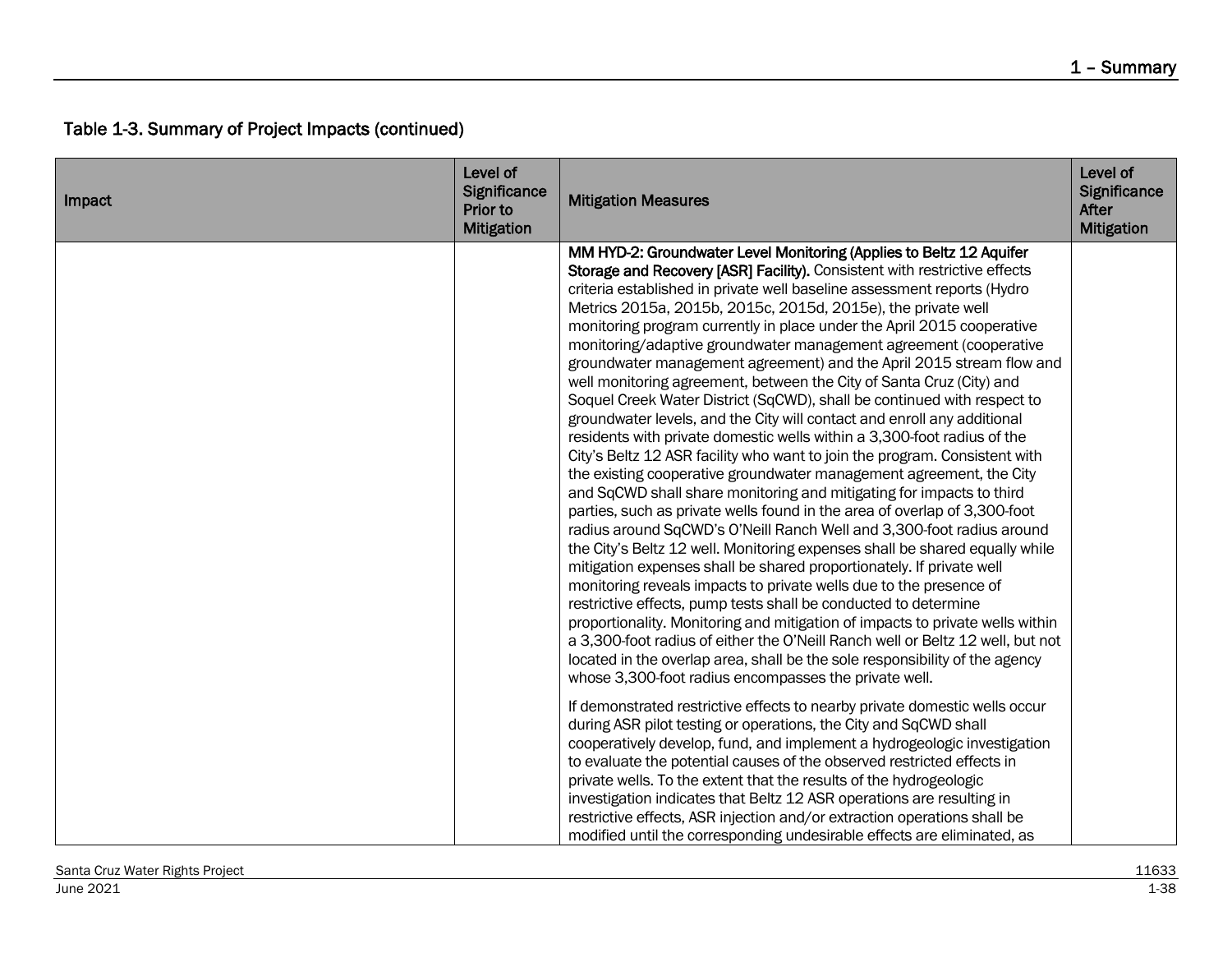| Impact                                                                                                                                                                                                                                                                                                                                                                                                                                                                                                                                                                                                                                                                                                                                                                                                                      | Level of<br>Significance<br>Prior to<br><b>Mitigation</b> | <b>Mitigation Measures</b>                                                                                                                                                                                                                                                                                                                                                                                                                                                                                                                                                                                                                                                                                          | Level of<br>Significance<br>After<br><b>Mitigation</b> |
|-----------------------------------------------------------------------------------------------------------------------------------------------------------------------------------------------------------------------------------------------------------------------------------------------------------------------------------------------------------------------------------------------------------------------------------------------------------------------------------------------------------------------------------------------------------------------------------------------------------------------------------------------------------------------------------------------------------------------------------------------------------------------------------------------------------------------------|-----------------------------------------------------------|---------------------------------------------------------------------------------------------------------------------------------------------------------------------------------------------------------------------------------------------------------------------------------------------------------------------------------------------------------------------------------------------------------------------------------------------------------------------------------------------------------------------------------------------------------------------------------------------------------------------------------------------------------------------------------------------------------------------|--------------------------------------------------------|
|                                                                                                                                                                                                                                                                                                                                                                                                                                                                                                                                                                                                                                                                                                                                                                                                                             |                                                           | demonstrated with quarterly monitoring data from the private wells. The<br>Beltz 12 ASR modifications shall be proportional to the degree of impact<br>being caused by Beltz 12 ASR operations (versus O'Neill Ranch well<br>operations). Annual monitoring reports shall be prepared to document<br>monitoring results. In the event that restrictive effects to nearby private<br>domestic wells does not occur during ASR pilot testing or operations, for a<br>period of five years after initiation of Beltz 12 ASR operations, the City's<br>participation in the private well monitoring program will be discontinued.                                                                                       |                                                        |
|                                                                                                                                                                                                                                                                                                                                                                                                                                                                                                                                                                                                                                                                                                                                                                                                                             |                                                           | Additionally, during the next Mid-County Groundwater Sustainability Plan<br>(GSP) update process, the City shall work with other member agencies of<br>the Mid-County Groundwater Sustainability Agency to update information in<br>the GSP related to private wells and the ongoing assessment and<br>monitoring of groundwater levels at these wells, if warranted based on the<br>outcome of monitoring and any hydrogeologic investigation performed.                                                                                                                                                                                                                                                           |                                                        |
| Impact HYD-3: Alteration to the Existing Drainage Pattern<br>of the Site Area. Construction and operation of the<br>Proposed Project could not substantially alter the existing<br>drainage pattern of the site or area, including through the<br>alteration of the course of a stream or river or through the<br>addition of impervious surfaces, in a manner which<br>would: (a) result in substantial erosion or siltation on or off<br>site; (b) substantially increase the rate or amount of<br>surface runoff in a manner which would result in flooding<br>on or off site; (c) create or contribute runoff water which<br>would exceed the capacity of existing or planned<br>stormwater drainage systems or provide substantial<br>additional sources of polluted runoff; or (d) impede or<br>redirect flood flows. | Potentially<br>Significant                                | MM HYD-3: Drainage Improvements (Applies to City of Santa Cruz/Scotts<br>Valley Water District Intertie Pump Station and City of Santa Cruz/Soquel<br>Creek Water District/Center Water District New Intertie Pump Stations).<br>Final pump station designs shall include Low Impact Development<br>features, which would: (1) reduce post-construction stormwater runoff<br>rates to be less than or equal to existing conditions, for a 24-hour, 25-year<br>storm event; and (2) minimize off-site runoff of stormwater pollutants<br>through filtration features, such oil-water separators, vegetated swales,<br>and bioretention basins. These features shall be inspected monthly to<br>ensure functionality. | Less than<br>Significant                               |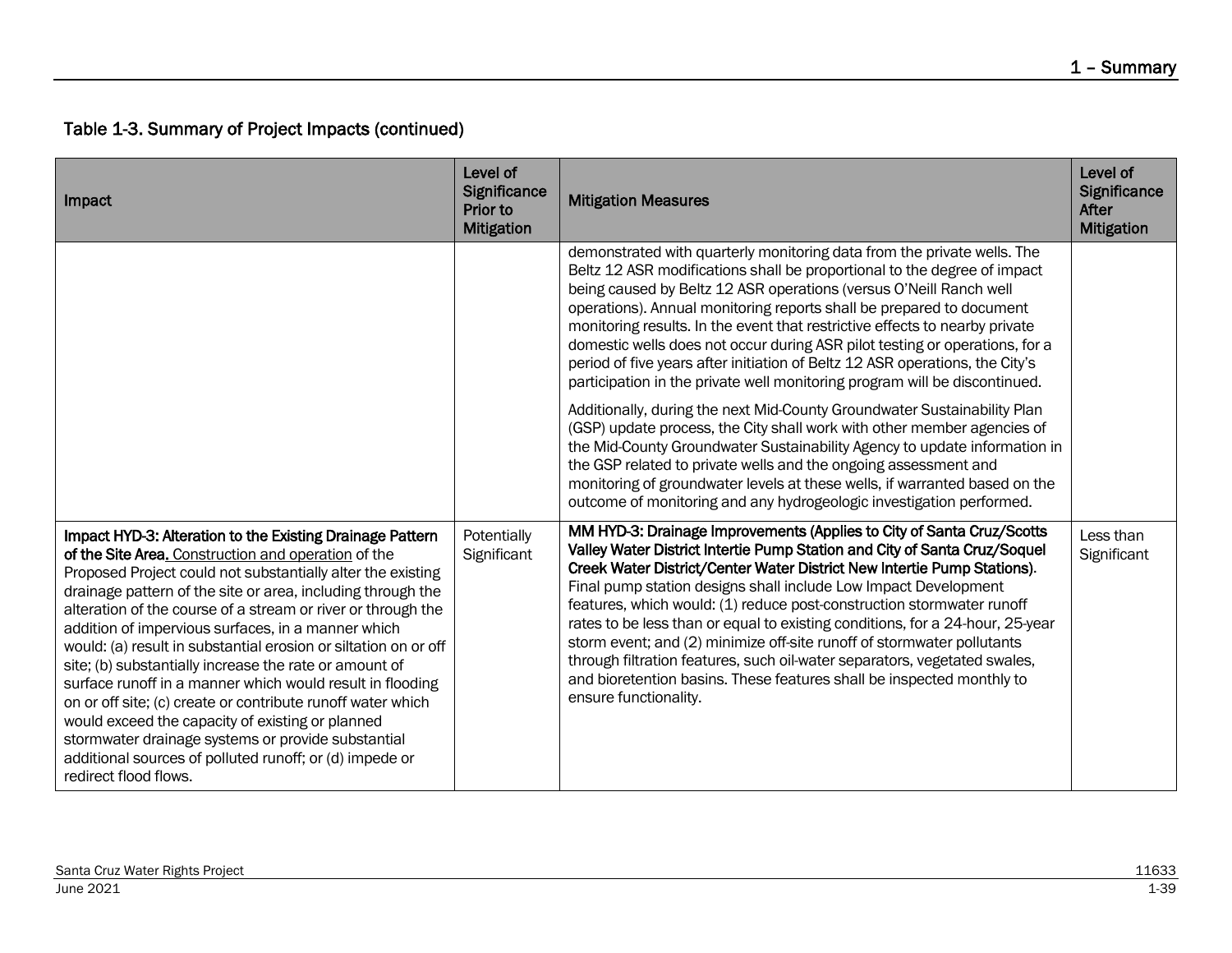| Impact                                                                                                                                                                                                                                                                                                                                                                                                                                              | Level of<br>Significance<br>Prior to<br><b>Mitigation</b> | <b>Mitigation Measures</b>                                                                                                                                                                                                                                                                                                                                                                                                                                                                                                                                                                                                                                                                                                                                                                                                                                        | Level of<br>Significance<br>After<br><b>Mitigation</b> |
|-----------------------------------------------------------------------------------------------------------------------------------------------------------------------------------------------------------------------------------------------------------------------------------------------------------------------------------------------------------------------------------------------------------------------------------------------------|-----------------------------------------------------------|-------------------------------------------------------------------------------------------------------------------------------------------------------------------------------------------------------------------------------------------------------------------------------------------------------------------------------------------------------------------------------------------------------------------------------------------------------------------------------------------------------------------------------------------------------------------------------------------------------------------------------------------------------------------------------------------------------------------------------------------------------------------------------------------------------------------------------------------------------------------|--------------------------------------------------------|
| Impact HYD-4: Flood, Tsunamis, and Seiche Zones.<br>Construction and operation of the Proposed Project in<br>flood hazard, tsunami, or seiche zones would not risk<br>release of pollutants due to project inundation.                                                                                                                                                                                                                              | Less than<br>Significant                                  | None                                                                                                                                                                                                                                                                                                                                                                                                                                                                                                                                                                                                                                                                                                                                                                                                                                                              | Less than<br>Significant                               |
| Impact HYD-5: Cumulative Hydrology and Water Quality<br>Impacts. Construction and operation of the Proposed Project,<br>in combination with past, present, and reasonably foreseeable<br>future development, would not result in a significant<br>cumulative impact related to hydrology and water quality.                                                                                                                                         | Less than<br>Significant                                  | None                                                                                                                                                                                                                                                                                                                                                                                                                                                                                                                                                                                                                                                                                                                                                                                                                                                              | Less than<br>Significant                               |
| Land Use, Agriculture and Forestry, and Mineral Resources                                                                                                                                                                                                                                                                                                                                                                                           |                                                           |                                                                                                                                                                                                                                                                                                                                                                                                                                                                                                                                                                                                                                                                                                                                                                                                                                                                   |                                                        |
| Impact LU-1: Conflicts with Land Use Plans, Policies, or<br>Regulations. Construction and operation of the Proposed<br>Project would not conflict with any land use plan, policy, or<br>regulation adopted for the purpose of avoiding or<br>mitigating an environmental effect.                                                                                                                                                                    | Less than<br>Significant                                  | None                                                                                                                                                                                                                                                                                                                                                                                                                                                                                                                                                                                                                                                                                                                                                                                                                                                              | Less than<br>Significant                               |
| Impact LU-2: Conversion or Loss of Farmland or Forest<br>Land and Conflicts with Zoning for Agricultural Land,<br>Forest Land, or Timberland. Construction of the Proposed<br>Project could convert prime, unique, or important<br>agricultural land to non-agricultural use, convert forest<br>land to non-forest land, conflict with existing zoning for<br>agricultural or timber production uses or conflict with a<br>Williamson Act contract. | Potentially<br>Significant                                | MM LU-1: Avoidance of Agricultural and Forest Lands (Applies to New Aquifer<br>Storage and Recovery [ASR] Facilities). The following measures shall be<br>implemented to avoid conversion of Farmland or forest/timberland, and/or<br>conflicts with agricultural zoning in the coastal zone:<br>Locate new ASR facilities on sites that do not contain Farmland<br>$\bullet$<br>(i.e., prime, unique, or important farmland under the State<br>Farmland Mapping and Monitoring Program) unless site-specific<br>application of the Land Evaluation and Site Assessment model<br>determines that the site would not result in a significant impact to<br>agricultural lands.<br>Locate new ASR facilities on sites that do not contain forest/timber land.<br>Locate new ASR facilities on sites that are not zoned for<br>agricultural uses in the coastal zone. | Less than<br>Significant                               |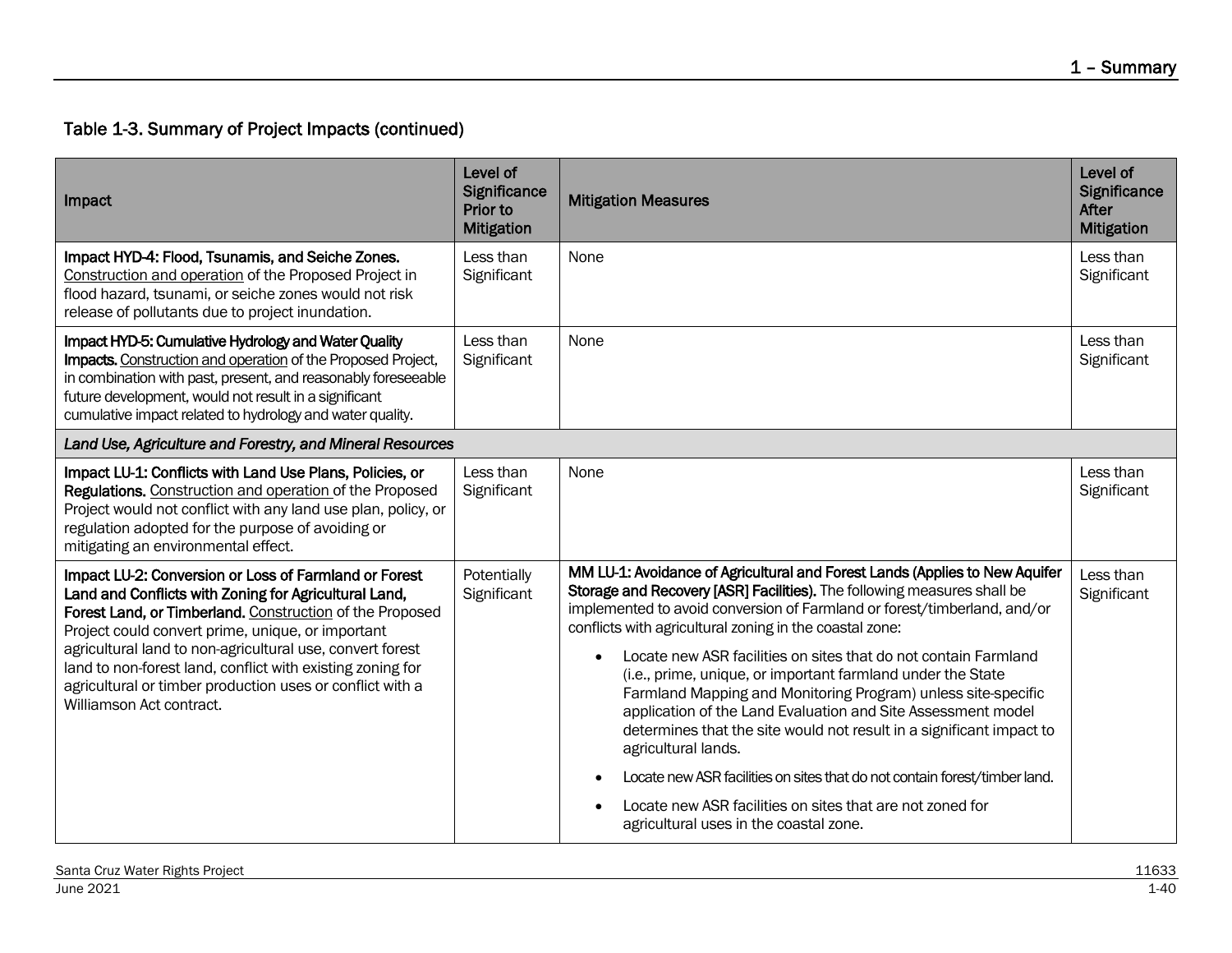| Impact                                                                                                                                                                                                                                                                                                                                                                                              | Level of<br><b>Significance</b><br><b>Prior to</b><br><b>Mitigation</b> | <b>Mitigation Measures</b> | Level of<br><b>Significance</b><br>After<br><b>Mitigation</b> |
|-----------------------------------------------------------------------------------------------------------------------------------------------------------------------------------------------------------------------------------------------------------------------------------------------------------------------------------------------------------------------------------------------------|-------------------------------------------------------------------------|----------------------------|---------------------------------------------------------------|
| Impact LU-3: Loss of Mineral Resources. Construction of<br>the Proposed Project could potentially result in the<br>location of infrastructure components on lands containing<br>mineral resources in existing quarries; however, the<br>Proposed Project would not result in the loss of availability<br>of a mineral resource.                                                                     | Less than<br>Significant                                                | None                       | Less than<br>Significant                                      |
| Impact LU-4: Cumulative Land Use Impacts. Construction<br>and operation of the Proposed Project, in combination<br>with past, present, and reasonably foreseeable future<br>development, would not result in a significant cumulative<br>impact related to conflicts with any land use plan, policy,<br>or regulation adopted for the purpose of avoiding or<br>mitigating an environmental effect. | Less than<br>Significant                                                | None                       | Less than<br>Significant                                      |
| Impact LU-5: Cumulative Agriculture and Forestry<br>Impacts. Construction of the Proposed Project, in<br>combination with past, present, and reasonably<br>foreseeable future development, would result in a<br>significant cumulative impact related to loss of Farmland<br>and forest land, but the Proposed Project's contribution<br>would not be cumulatively considerable.                    | Less than<br>Significant                                                | None                       | Less than<br>Significant                                      |
| Impact LU-6: Cumulative Mineral Resource Impacts.<br>Construction of the Proposed Project, in combination with<br>past, present, and reasonably foreseeable future<br>development, would not result in a significant cumulative<br>impact related to loss of availability of mineral resources.                                                                                                     | Less than<br>Significant                                                | None                       | Less than<br>Significant                                      |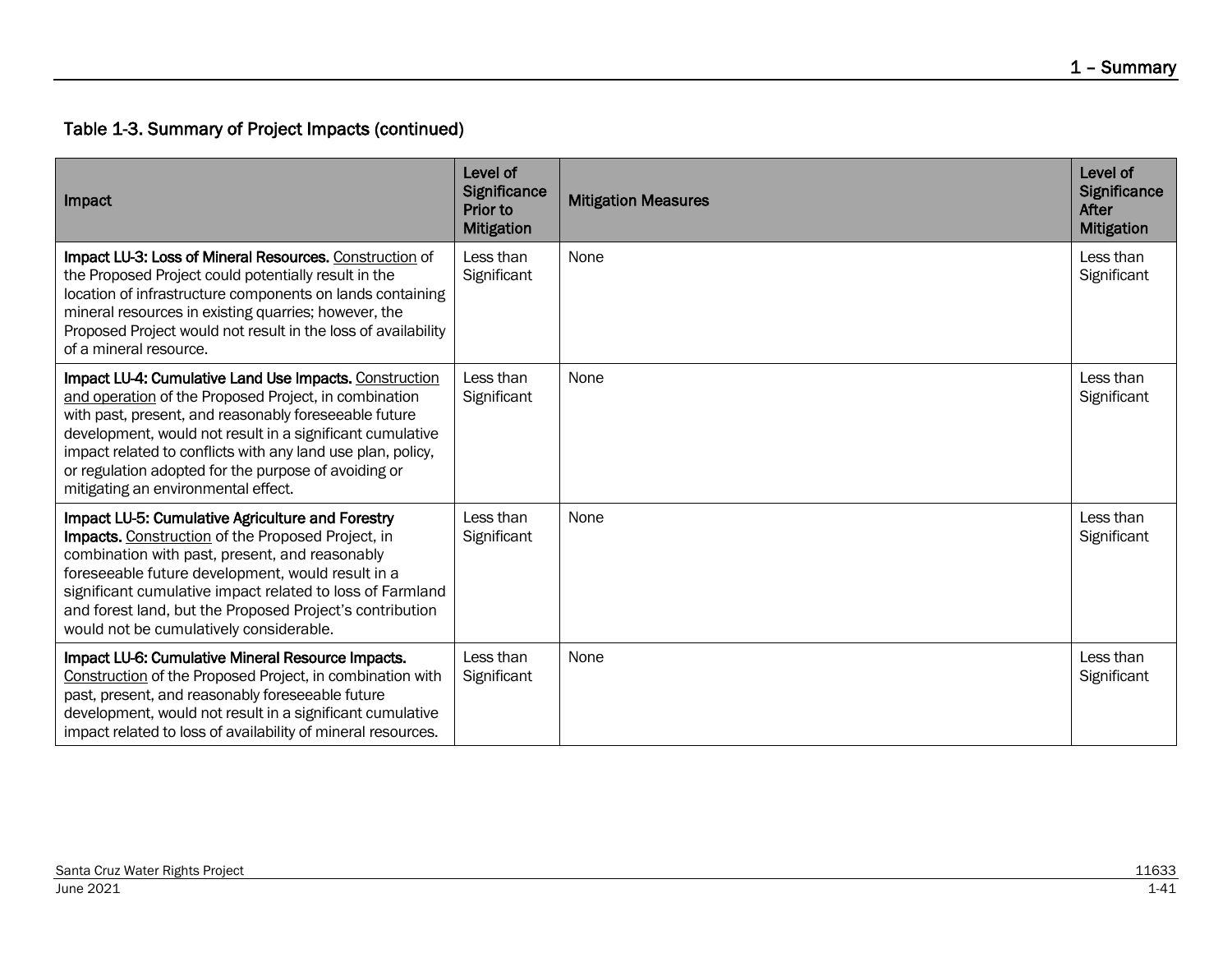| Impact                                                                                                                                                                                                                                                                                                                                                                                                   | Level of<br><b>Significance</b><br>Prior to<br><b>Mitigation</b> | <b>Mitigation Measures</b>                                                                                                                                                                                                                                                                                                                                                                                                                                                                                                                                                                                                                                                                                                                                                                                                                                                                                                                                                                                                                                                                                    | Level of<br>Significance<br>After<br><b>Mitigation</b> |
|----------------------------------------------------------------------------------------------------------------------------------------------------------------------------------------------------------------------------------------------------------------------------------------------------------------------------------------------------------------------------------------------------------|------------------------------------------------------------------|---------------------------------------------------------------------------------------------------------------------------------------------------------------------------------------------------------------------------------------------------------------------------------------------------------------------------------------------------------------------------------------------------------------------------------------------------------------------------------------------------------------------------------------------------------------------------------------------------------------------------------------------------------------------------------------------------------------------------------------------------------------------------------------------------------------------------------------------------------------------------------------------------------------------------------------------------------------------------------------------------------------------------------------------------------------------------------------------------------------|--------------------------------------------------------|
| <b>Noise</b>                                                                                                                                                                                                                                                                                                                                                                                             |                                                                  |                                                                                                                                                                                                                                                                                                                                                                                                                                                                                                                                                                                                                                                                                                                                                                                                                                                                                                                                                                                                                                                                                                               |                                                        |
| Impact NOI-1: Substantial Permanent Increase in Ambient<br>Noise Levels. Operation of the Proposed Project would<br>result in generation of a substantial permanent increase<br>in ambient noise levels during long-term operation in the<br>vicinity of one of the programmatic infrastructure<br>components.                                                                                           | Potentially<br>Significant                                       | MM NOI-1: Operational Noise Levels (Applies to Coast Pump Station<br>Improvements). The Proposed Project shall implement the following<br>measures to reduce the potential for exposure of nearby noise-sensitive<br>receptors to excessive noise levels:<br>Where feasible, a primary element for the selection of proposed<br>$\bullet$<br>noise-generating equipment (e.g., pumps, motors, transformers,<br>etc.) shall be equipment that inherently does not generate an<br>increase of +3 dB in the ambient noise levels where the existing<br>ambient is below 60 dBA $L_{dn}$ , or a +5 dB increase in the ambient<br>noise levels where the existing ambient is above 65 dBA Ldn, as<br>measured at the nearest sensitive receptor.<br>Where this is not feasible, noise-generating equipment shall be<br>$\bullet$<br>located within a full or partial noise reduction enclosure. The<br>effectiveness of the equipment enclosure to reduce noise level<br>exposure to within the applicable noise level threshold shall be<br>demonstrated through submittal of a focused acoustical<br>assessment. | Less than<br>Significant                               |
| Impact NOI-2: Substantial Increase in Ambient Noise<br>Levels in Excess of Standards. Construction of the<br>Proposed Project would result in generation of a<br>substantial temporary increase in ambient noise levels in<br>the vicinity of some project and programmatic<br>infrastructure components in excess of applicable<br>standards established in local general plans or noise<br>ordinances. | Significant                                                      | MM NOI-2: Construction Noise (Applies to all Infrastructure Components).<br>The Proposed Project shall implement the following measures related to<br>construction noise:<br>Restrict construction activities and use of equipment that have the<br>$\bullet$<br>potential to generate significant noise levels (e.g., use of concrete<br>saw, mounted impact hammer, jackhammer, rock drill, etc.) to<br>between the hours of 8:00 a.m. and 5:00 p.m., unless specifically<br>identified work outside these hours is authorized by the City's<br>Water Director as necessary to allow for safe access to a<br>construction site, safe construction operations, efficient                                                                                                                                                                                                                                                                                                                                                                                                                                     | Significant<br>and<br>Unavoidable                      |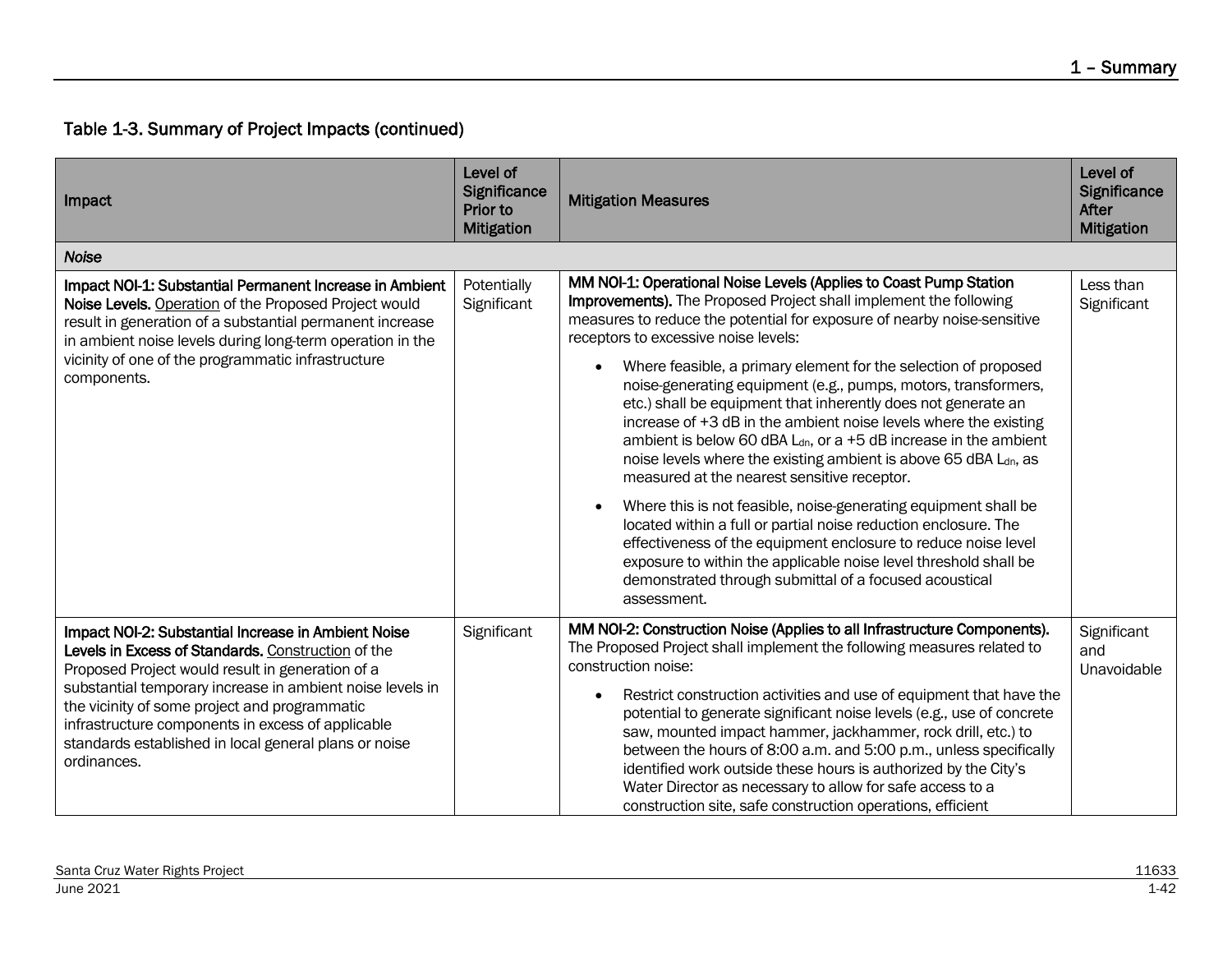| Impact | Level of<br>Significance<br>Prior to<br><b>Mitigation</b> | <b>Mitigation Measures</b>                                                                                                                                                                                                                                                                                                                                                                                                                                                                                                                                                                                                                                                                                                                                                                                                                                                                                                                                                                                                                                                                                                                                                                                                                                  | Level of<br>Significance<br><b>After</b><br><b>Mitigation</b> |
|--------|-----------------------------------------------------------|-------------------------------------------------------------------------------------------------------------------------------------------------------------------------------------------------------------------------------------------------------------------------------------------------------------------------------------------------------------------------------------------------------------------------------------------------------------------------------------------------------------------------------------------------------------------------------------------------------------------------------------------------------------------------------------------------------------------------------------------------------------------------------------------------------------------------------------------------------------------------------------------------------------------------------------------------------------------------------------------------------------------------------------------------------------------------------------------------------------------------------------------------------------------------------------------------------------------------------------------------------------|---------------------------------------------------------------|
|        |                                                           | construction progress, and/or to account for prior construction<br>delays outside of a contractor's control (e.g., weather delays).                                                                                                                                                                                                                                                                                                                                                                                                                                                                                                                                                                                                                                                                                                                                                                                                                                                                                                                                                                                                                                                                                                                         |                                                               |
|        |                                                           | Construction activities requiring operations continuing outside of the<br>standard work hours of 8:00 a.m. and 5:00 p.m. (e.g., borehole<br>drilling operations) shall locate noise generating equipment as far as<br>possible from noise-sensitive receptors, and/or within an acoustically<br>rated enclosure (meeting or exceeding Sound Transmission Class<br>[STC] 27), shroud or temporary barrier as needed to prevent the<br>propagation of sound into the surrounding areas in excess of the<br>60 dBA nighttime (10:00 p.m. to 8:00 a.m.) and 75 dBA daytime<br>(8:00 a.m. to 10:00 p.m.) criteria at the nearest sensitive receptor.<br>Noisy construction equipment, such as temporary pumps that are<br>not submerged, aboveground conveyor systems, and impact tools<br>will likely require location within such an acoustically rated enclosure,<br>shroud or barrier to meet these above criteria. Impact tools, in<br>particular, shall have the working area/impact area shrouded or<br>shielded whenever possible, with intake and exhaust ports on power<br>equipment muffled or suppressed. Impact tools may necessitate the<br>use of temporary or portable, application-specific noise shields or<br>barriers to achieve compliance. |                                                               |
|        |                                                           | Portable and stationary site support equipment (e.g., generators,<br>compressors, and cement mixers) shall be located as far as<br>possible from nearby noise-sensitive receptors.                                                                                                                                                                                                                                                                                                                                                                                                                                                                                                                                                                                                                                                                                                                                                                                                                                                                                                                                                                                                                                                                          |                                                               |
|        |                                                           | Construction equipment and vehicles shall be fitted with efficient,<br>well-maintained mufflers that reduce equipment noise emission<br>levels at the project site. Internal-combustion-powered equipment<br>shall be equipped with properly operating noise suppression<br>devices (e.g., mufflers, silencers, wraps) that meet or exceed the                                                                                                                                                                                                                                                                                                                                                                                                                                                                                                                                                                                                                                                                                                                                                                                                                                                                                                              |                                                               |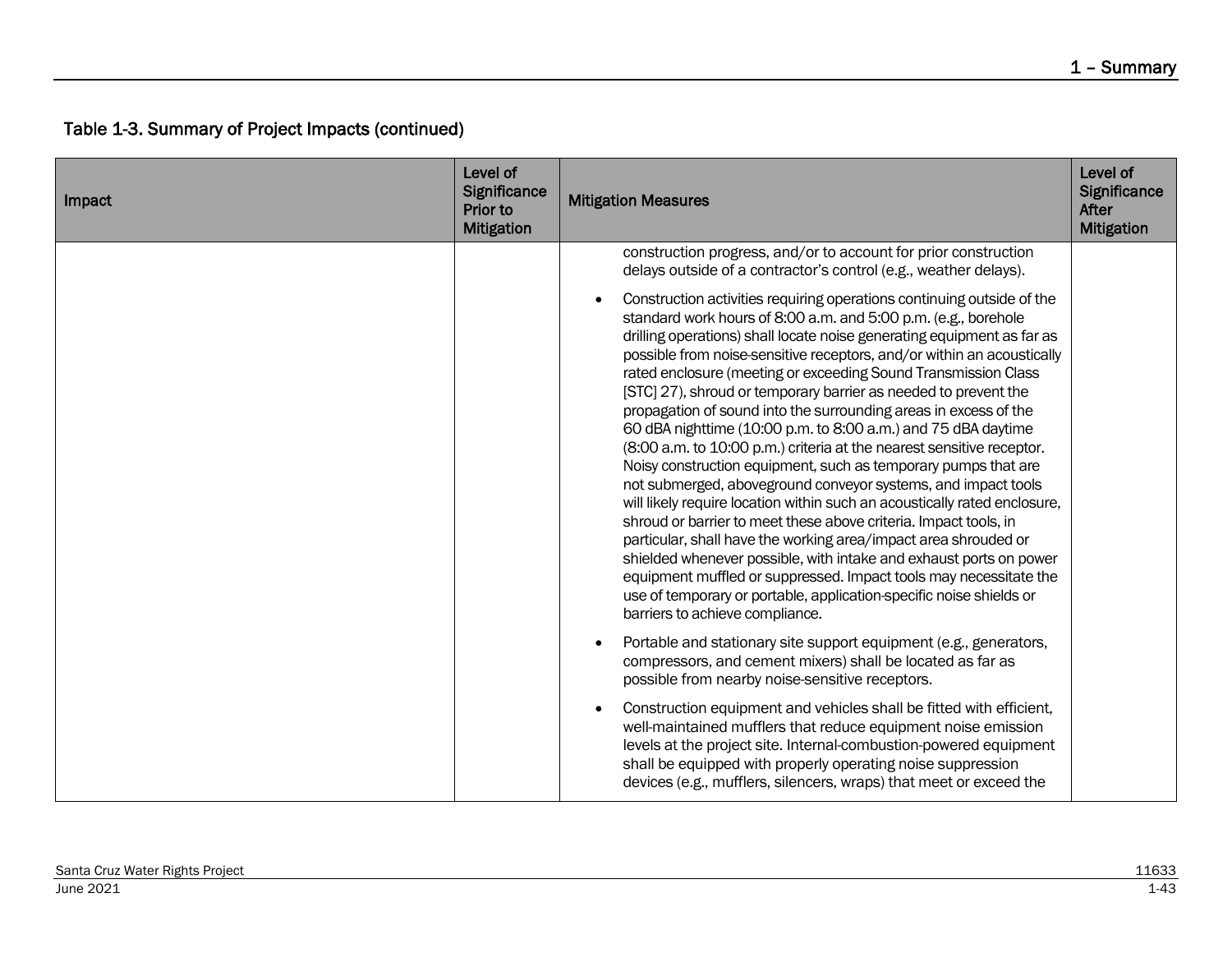| Impact                                                                                                                                                                                                                                                                        | Level of<br>Significance<br>Prior to<br><b>Mitigation</b> | <b>Mitigation Measures</b>                                                                                                                                                                                                                                                        | Level of<br>Significance<br>After<br><b>Mitigation</b> |
|-------------------------------------------------------------------------------------------------------------------------------------------------------------------------------------------------------------------------------------------------------------------------------|-----------------------------------------------------------|-----------------------------------------------------------------------------------------------------------------------------------------------------------------------------------------------------------------------------------------------------------------------------------|--------------------------------------------------------|
|                                                                                                                                                                                                                                                                               |                                                           | manufacturer's specifications. Mufflers and noise suppressors<br>shall be properly maintained and tuned to ensure proper fit,<br>function, and minimization of noise.                                                                                                             |                                                        |
|                                                                                                                                                                                                                                                                               |                                                           | Construction equipment shall not be idled for extended periods of<br>$\bullet$<br>time (i.e., 5 minutes or longer) in the immediate vicinity of noise-<br>sensitive receptors.                                                                                                    |                                                        |
| Operation of the Proposed Project would result in<br>generation of a substantial permanent increase in<br>ambient noise levels in the vicinity of one of the<br>programmatic infrastructure components in excess of<br>applicable standards.                                  | Potentially<br>Significant                                | <b>MM NOI-1</b> described above                                                                                                                                                                                                                                                   | Less than<br>Significant                               |
| Impact NOI-3: Groundborne Vibration. Construction of the<br>Proposed Project would result in the potential generation<br>of excessive groundborne vibration or groundborne noise<br>levels.                                                                                   | Potentially<br>Significant                                | MM NOI-3: Construction Vibration (Applies to New Aquifer Storage and<br>Recovery Facilities and all Intertie Improvements). The Proposed Project<br>shall implement the following measures to reduce the potential for<br>structural damage from groundborne noise and vibration: | Less than<br>Significant                               |
|                                                                                                                                                                                                                                                                               |                                                           | Vibratory rollers or compactors shall not be used within 15 feet of<br>$\bullet$<br>sensitive receptors.                                                                                                                                                                          |                                                        |
|                                                                                                                                                                                                                                                                               |                                                           | Heavy equipment required to operate within 9 feet of sensitive<br>receptors shall be limited to rubber-tired equipment.                                                                                                                                                           |                                                        |
| Impact NOI-4: Cumulative Noise Impacts. Construction<br>and operation of the Proposed Project, in combination<br>with past, present, and reasonably foreseeable future<br>development, would not result in a significant cumulative<br>impact related to noise and vibration. | Less than<br>Significant                                  | None                                                                                                                                                                                                                                                                              | Less than<br>Significant                               |
| Recreation                                                                                                                                                                                                                                                                    |                                                           |                                                                                                                                                                                                                                                                                   |                                                        |
| Impact REC-1: Conflicts with Existing Recreational Uses.<br>Operation of the Proposed Project would not change or<br>conflict with existing recreational uses.                                                                                                                | <b>Beneficial</b>                                         | None                                                                                                                                                                                                                                                                              | Beneficial                                             |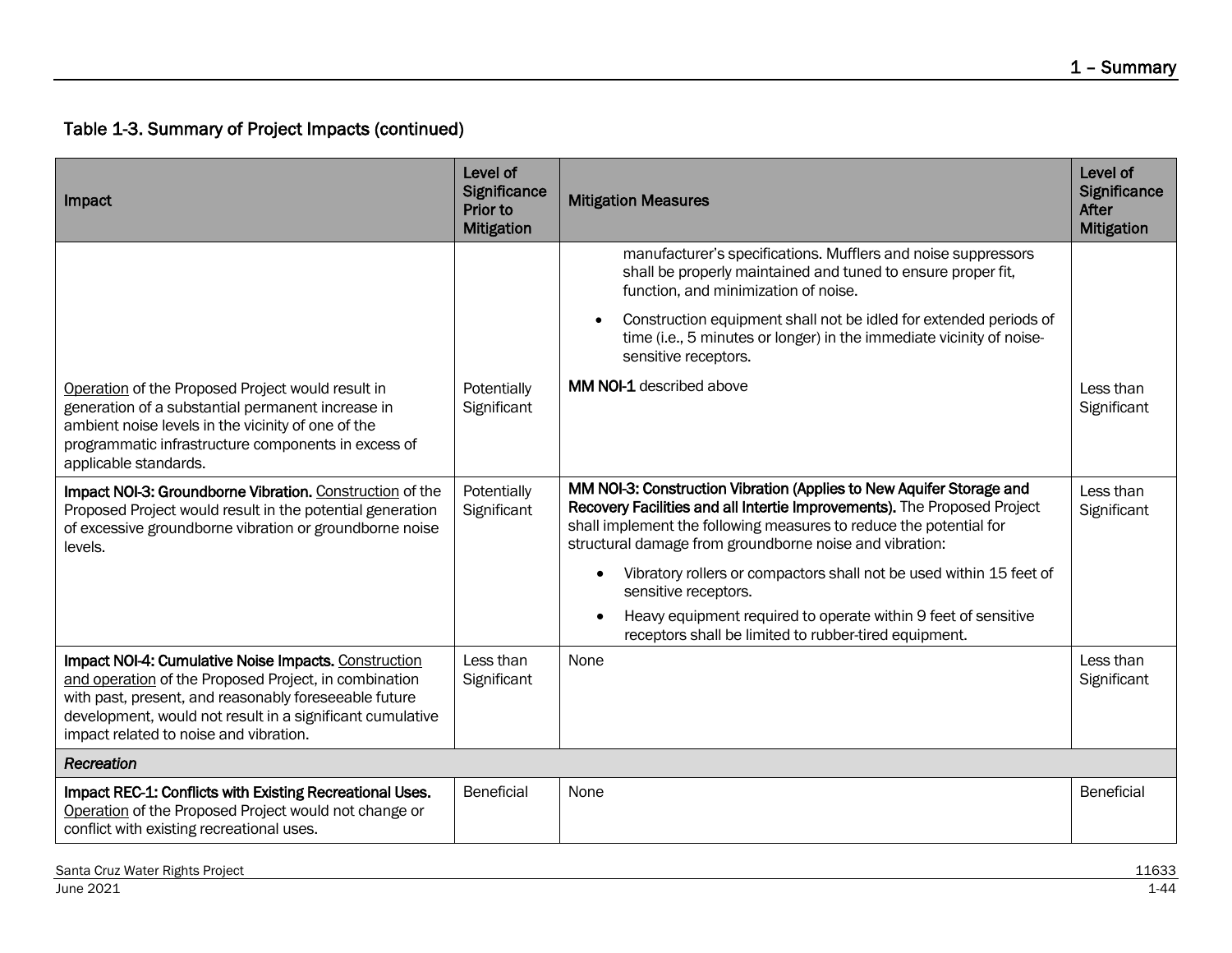| Impact                                                                                                                                                                                                                                                                                                                                                                                                                                                                                                  | Level of<br>Significance<br>Prior to<br><b>Mitigation</b> | <b>Mitigation Measures</b> | Level of<br><b>Significance</b><br>After<br><b>Mitigation</b> |
|---------------------------------------------------------------------------------------------------------------------------------------------------------------------------------------------------------------------------------------------------------------------------------------------------------------------------------------------------------------------------------------------------------------------------------------------------------------------------------------------------------|-----------------------------------------------------------|----------------------------|---------------------------------------------------------------|
| Impact REC-2: Increased Use of Existing Parks or<br>Recreational Facilities. Operation of the Proposed Project<br>would not increase the use of parks or recreational<br>facilities such that substantial physical deterioration of<br>the facilities would occur or be accelerated.                                                                                                                                                                                                                    | Less than<br>Significant                                  | None                       | Less than<br>Significant                                      |
| Impact REC-3: Cumulative Recreation Impacts. Operation<br>of the Proposed Project, in combination with past,<br>present, and reasonably foreseeable future<br>development, would not change or conflict with existing<br>recreational uses, but could increase the use of parks or<br>recreational facilities such that substantial physical<br>deterioration of the facilities would occur or be<br>accelerated. However, the Proposed Project's<br>contribution would not be cumulative considerable. | Less than<br>Significant                                  | None                       | Less than<br>Significant                                      |
| Transportation                                                                                                                                                                                                                                                                                                                                                                                                                                                                                          |                                                           |                            |                                                               |
| Impact TRA-1: Conflict with Program, Plan, Ordinance, or<br>Policy Addressing the Circulation System. Construction<br>and operation of the Proposed Project would not conflict<br>with a program, plan, ordinance, or policy addressing the<br>circulation system, including transit, roadway, bicycle, and<br>pedestrian facilities.                                                                                                                                                                   | Less than<br>Significant                                  | None                       | Less than<br>Significant                                      |
| Impact TRA-2: Vehicle Miles Traveled. Construction and<br>operation of the Proposed Project would not conflict or be<br>inconsistent with CEQA Guidelines Section 15064.3,<br>Subdivision (b) or cause an increase in VMT which is<br>greater than 15% below the regional average VMT.                                                                                                                                                                                                                  | Less than<br>Significant                                  | None                       | Less than<br>Significant                                      |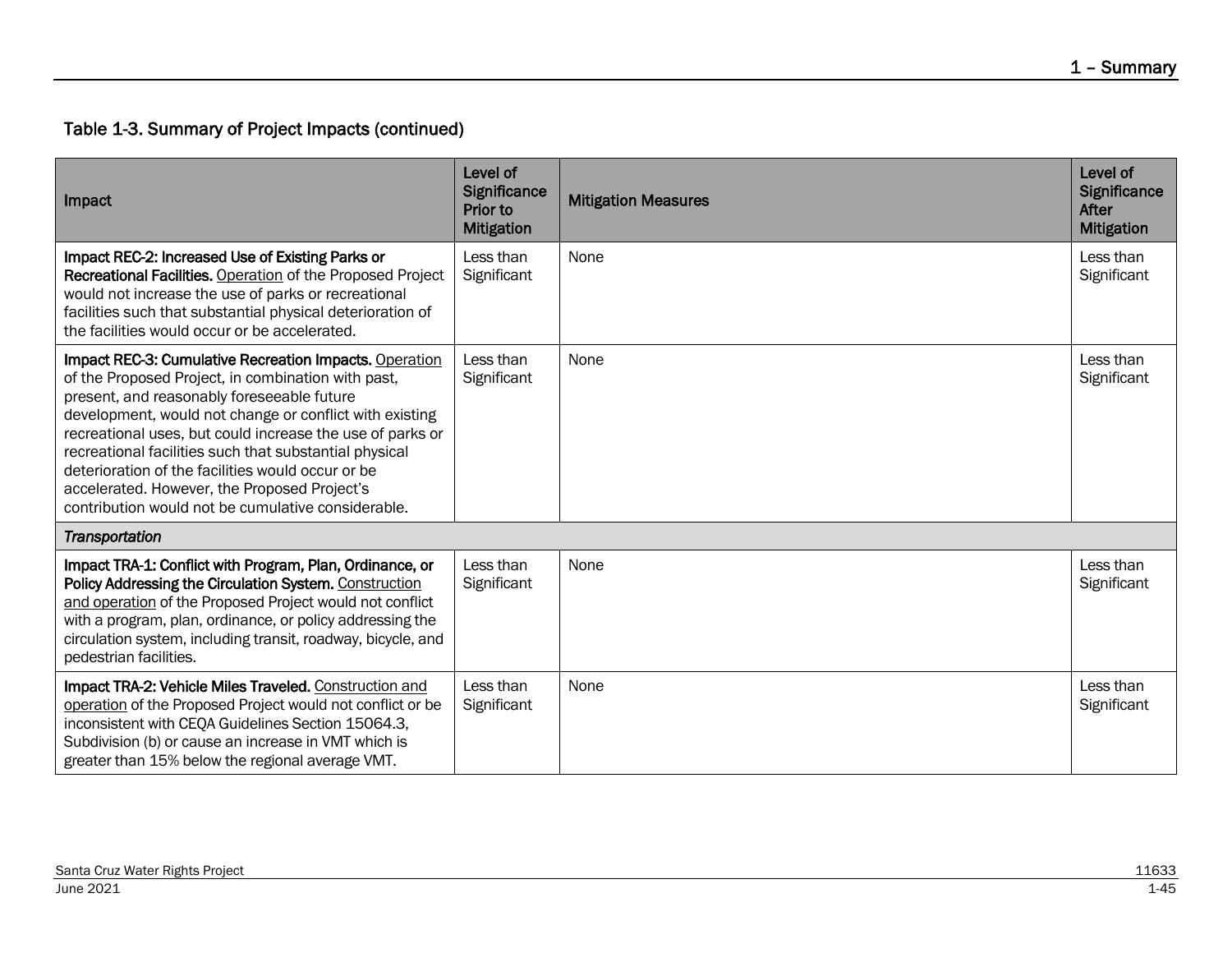| Impact                                                                                                                                                                                                                                                                                                                                                                                      | Level of<br>Significance<br>Prior to<br><b>Mitigation</b> | <b>Mitigation Measures</b>              | Level of<br>Significance<br>After<br><b>Mitigation</b> |
|---------------------------------------------------------------------------------------------------------------------------------------------------------------------------------------------------------------------------------------------------------------------------------------------------------------------------------------------------------------------------------------------|-----------------------------------------------------------|-----------------------------------------|--------------------------------------------------------|
| Impact TRA-3: Geometric Design Hazards. Construction<br>and operation of the Proposed Project would not<br>substantially increase hazards due to a geometric design<br>feature or incompatible use.                                                                                                                                                                                         | Less than<br>Significant                                  | None                                    | Less than<br>Significant                               |
| Impact TRA-4: Emergency Access. Construction of the<br>Proposed Project would not result in inadequate<br>emergency access.                                                                                                                                                                                                                                                                 | Less than<br>Significant                                  | None                                    | Less than<br>Significant                               |
| Impact TRA-5: Cumulative Transportation Impacts.<br>Construction and operation of the Proposed Project, in<br>combination with past, present, and reasonably<br>foreseeable future development, would not result in a<br>significant cumulative impact related to transportation.                                                                                                           | Less than<br>Significant                                  | None                                    | Less than<br>Significant                               |
| <b>Utilities and Energy</b>                                                                                                                                                                                                                                                                                                                                                                 |                                                           |                                         |                                                        |
| Impact UTL-1: New or Expanded Facilities. Construction<br>and operation of the Proposed Project would result in new<br>or expanded water facilities that would result in significant<br>impacts, but would not require or result in new or<br>expanded wastewater treatment, storm drainage, electric<br>power, natural gas, or telecommunications facilities or a<br>new sewer trunk line. | Significant                                               | All mitigation measures described above | Significant<br>and<br>Unavoidable                      |
| Impact UTL-2: Water Supplies. Operation of the Proposed<br>Project would provide sufficient water supplies to serve<br>the Proposed Project and reasonably foreseeable future<br>development during normal, dry, and multiple dry years.                                                                                                                                                    | Beneficial                                                | None                                    | Beneficial                                             |
| Impact UTL-3: Wastewater Treatment Capacity. Operation<br>of the Proposed Project would have adequate wastewater<br>treatment capacity to serve project demand.                                                                                                                                                                                                                             | Less than<br>Significant                                  | None                                    | Less than<br>Significant                               |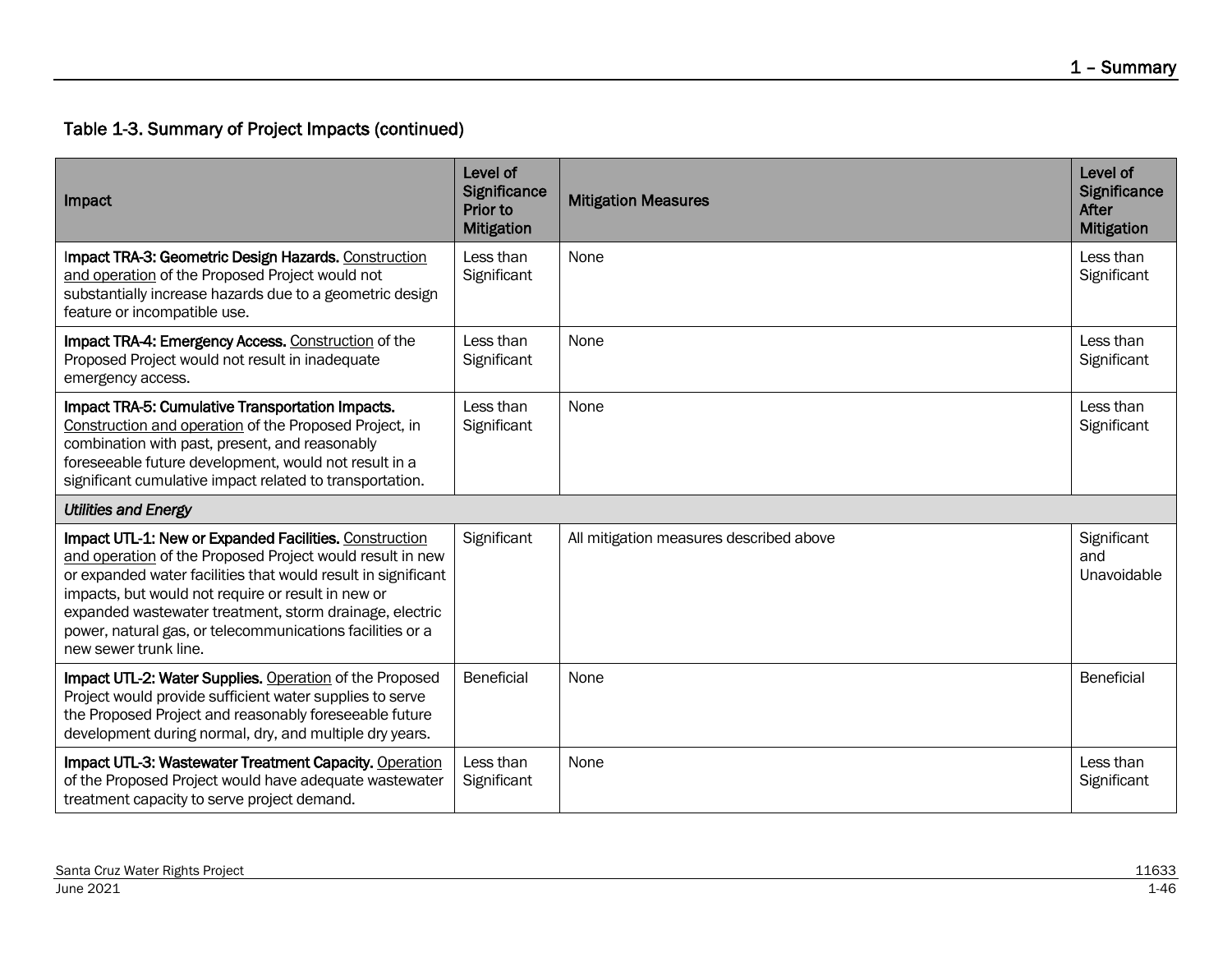| Impact                                                                                                                                                                                                                                                                                           | Level of<br>Significance<br>Prior to<br><b>Mitigation</b> | <b>Mitigation Measures</b> | Level of<br>Significance<br>After<br><b>Mitigation</b> |
|--------------------------------------------------------------------------------------------------------------------------------------------------------------------------------------------------------------------------------------------------------------------------------------------------|-----------------------------------------------------------|----------------------------|--------------------------------------------------------|
| Impact UTL-4: Solid Waste Generation. Construction and<br>operation of the Proposed Project would not generate<br>solid waste in excess or state or local standards, or of the<br>capacity of local infrastructure, or impair attainment of<br>solid waste reduction goals.                      | Less than<br>Significant                                  | None                       | Less than<br>Significant                               |
| Impact UTL-5: Compliance with Solid Waste Regulation.<br>Construction and operation of the Proposed Project would<br>comply with federal, state, and local management and<br>reduction statutes and regulations related to solid waste.                                                          | Less than<br>Significant                                  | None                       | Less than<br>Significant                               |
| Impact UTL-6: Result in Wasteful, Inefficient or<br>Unnecessary Consumption of Energy Resources.<br>Construction and operation of the Proposed Project would<br>not result in wasteful, inefficient, or unnecessary<br>consumption of energy resources.                                          | Less than<br>Significant                                  | None                       | Less than<br>Significant                               |
| Impact UTL-7: Conflict with an Applicable Renewable<br>Energy or Energy Efficiency Plan. Construction and<br>operation of the Proposed Project would not result in<br>conflicts with or otherwise obstruct a state or local plan<br>for renewable energy or energy efficiency.                   | Less than<br>Significant                                  | None                       | Less than<br>Significant                               |
| Impact UTL-8: Cumulative Water and Wastewater<br>Impacts. Construction and operation of the Proposed<br>Project, in combination with past, present, and reasonably<br>foreseeable future development, would not result in a<br>significant cumulative impact related to water and<br>wastewater. | Less than<br>Significant                                  | None                       | Less than<br>Significant                               |